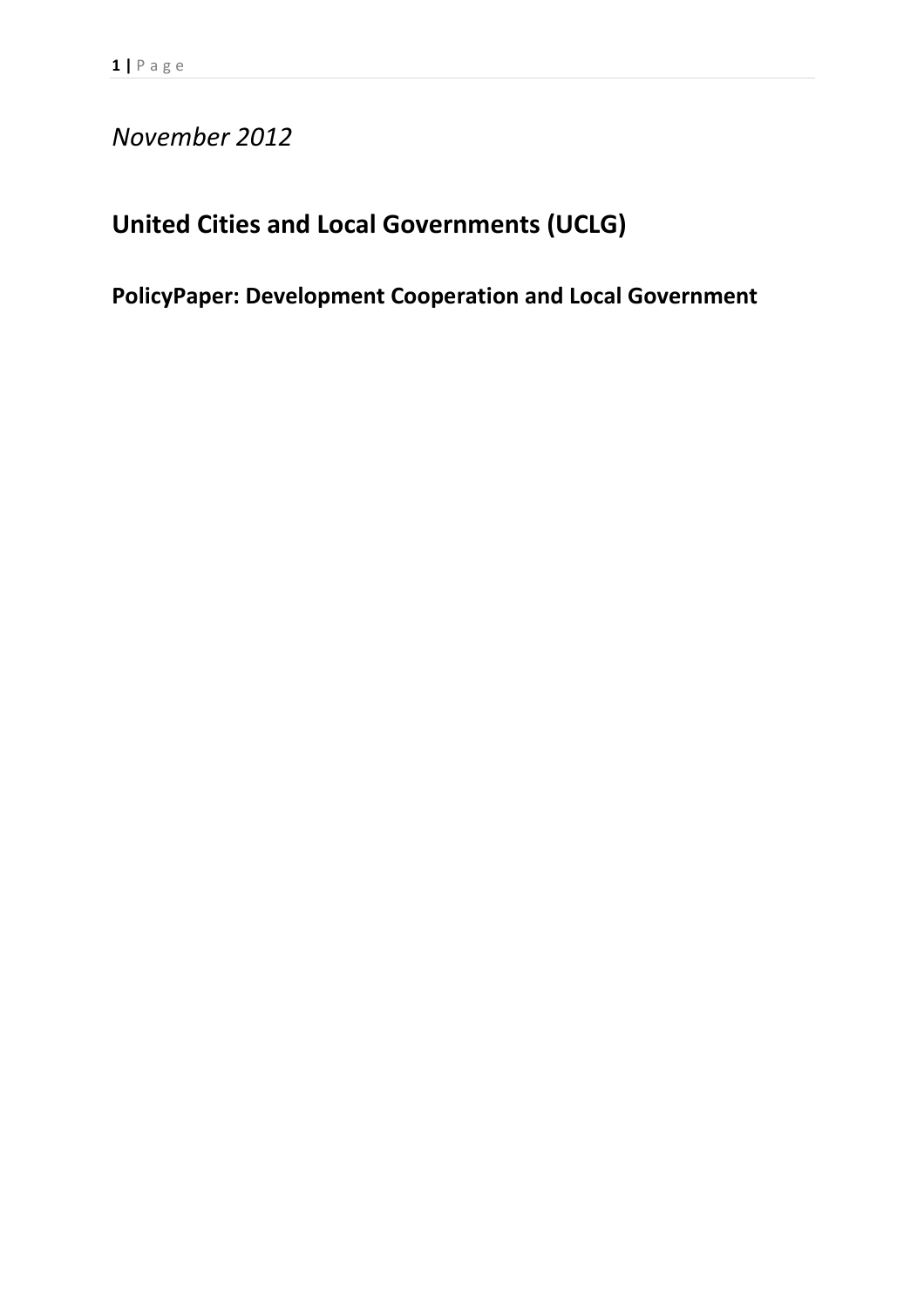# **Contents**

**INTRODUCTION** 

## **PART I –WHY LOCAL GOVERNMENT MATTERS**

## **PART II – THE POLICY CONTEXT**

- 1. Local governments' international cooperation and partnerships
- 2. Some issues around LG cooperation and partnerships for development
- 3. The building blocks of LG development cooperation
- 4. Strengths of LG development cooperation
- 5. Weaknesses of LG development cooperation
- 6. How far do we meet the goals of aid/development effectiveness?
- 7. How far are LGs recognized as actors for development?
- 8. Practical support for LG development cooperation
- 9. Examples of 'south-south' and triangular cooperation

## **PART III – DEVELOPING THE ADVOCACY STRATEGY**

- 1. Who are the main 'targets', what are our objectives?
- 2. Key messages for governments and other policy-makers and funders
- 3. Key messages for local and regional governments
- 4. Building alliances
- 5. Taking the advocacy strategy forward
- 6. The future roles of UCLG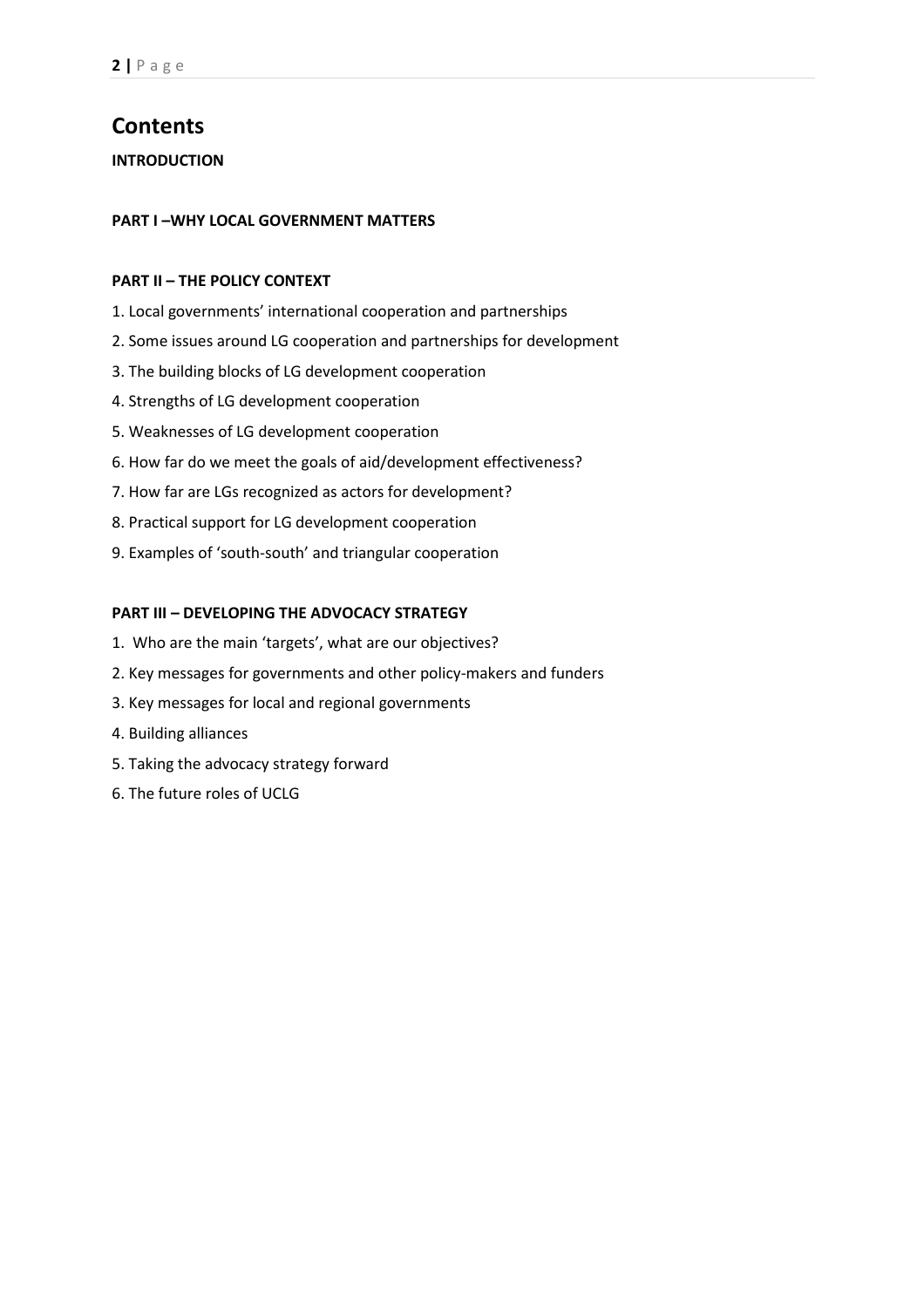# **Introduction**

"Municipal International Cooperation and decentralised cooperation, partnership, twinning, international local government diplomacy, sister city links, and mutual assistance through capacity-building programmes and international municipal solidarity initiatives, are a vital contribution to the construction of a peaceful and sustainably developed world." (*Preamble to UCLG Statutes)* 

The Objects of UCLG, set out in Article 3 of its Statutes, include the following:

- To be the worldwide source of learning, exchange and capacity-building, supporting the establishment and strengthening of free and autonomous local governments and their national associations;
- To promote economic, social, cultural, vocational and environmental development and service to the population based on the principles of good governance, sustainability and social inclusion;
- To promote decentralised cooperation and international cooperation between local governments and their associations;
- To promote twinning and partnerships as a means for mutual learning and friendship between peoples

Therefore, the intertwining of learning, capacity-building, development, governance, and exchange and cooperation between local governments, is built into UCLG's very DNA.

Our world is changing faster than ever, and faces new and difficult challenges which have a powerful impact on local governments, and on development at local level. We are still seeing the playing out of the effects of the financial, economic and later fiscal crises which hit many countries,but with differing intensity and duration, from 2008.

There are some retrograde tendencies, in particular in Europe, where several governments which have for years supported local governments' work on development cooperation are considering reducing, or even entirely removing, their financial backing. Moreover, some local governments are also cutting back – not always for economic reasons, but also sometimes on political grounds.

Against these negative trends, there are positive ones to note. The modalities of local governments' partnerships for development have been evolving, andwe can see new forms of links and learning between partners from lower and middle income countries ('south-south') starting to develop in scale and importance.

In addition, the international community and donors – many of whom have financially supported local governments' international cooperation - have been rethinking and recasting their approach to "aid effectiveness". Most recently (December 2011), the Busan Partnership for Effective Development Cooperation (the outcome of the High Level Forum on aid effectiveness) confirmed awelcome shift in perspective from 'aid effectiveness' to 'development effectiveness'. More than that – it refers to the "catalytic and indispensable role of development cooperation in supporting poverty eradication, social protection, economic growth and sustainable development." These are all fields in which local governments have a major contribution to make.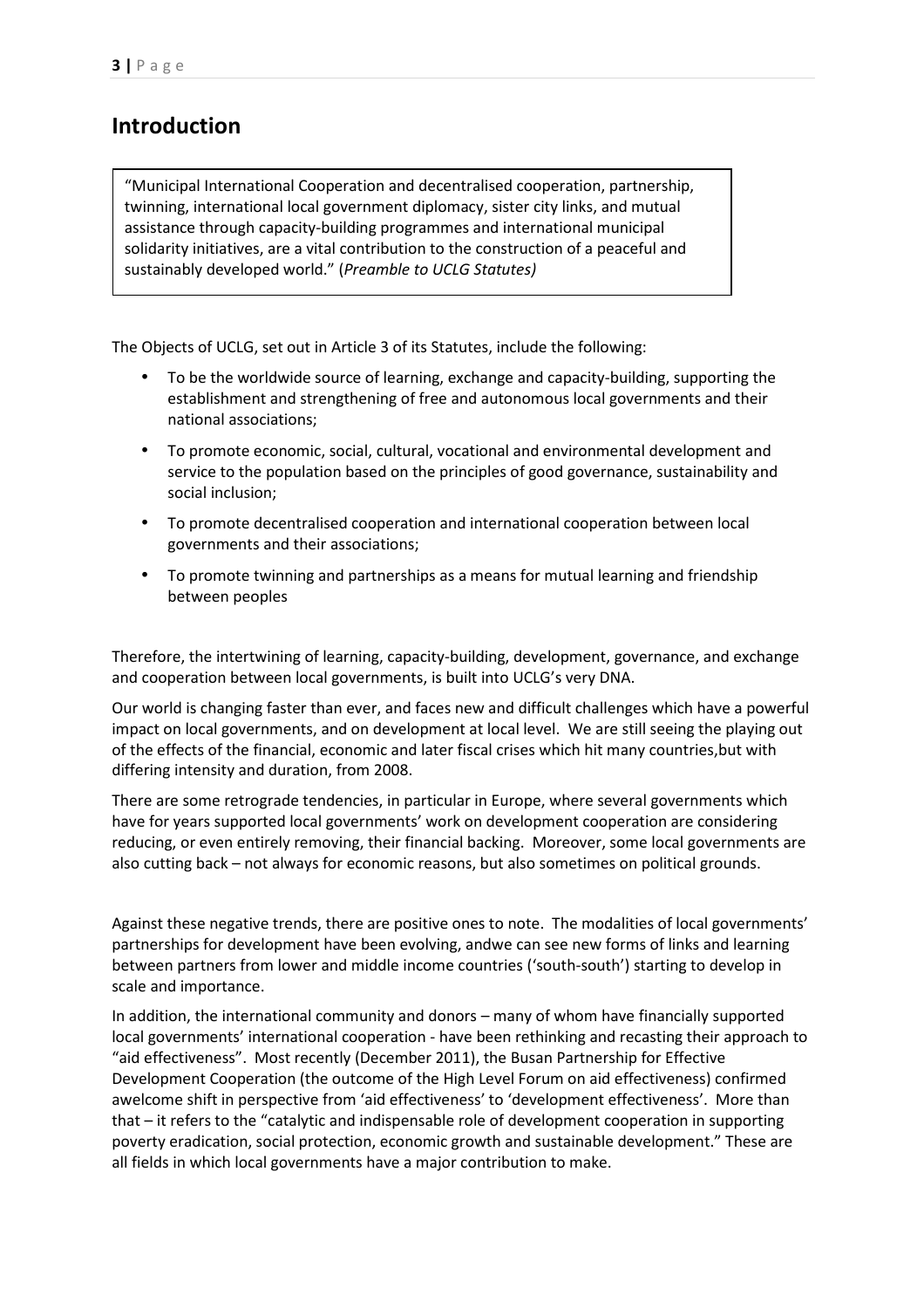Given all of these changes and developments, positive and negative, it is timely, therefore, for UCLG to re-examine (1) how the association and its members can best work together to promote learning and cooperation for positive development, and (2) how together they can inform, educate and influence the international community in support of locally-driven international cooperation for development.

For these reasons, UCLG's Development Cooperation and City Diplomacy Committee (DCCD) and Capacity and Institution-Building Working Group (CIB) jointly agreed to draw up a Policy Paper on Development Cooperation and Local Government, together with an Advocacy Strategy to promote UCLG's objectives.

In preparing the Paper, the drafters have had the support of a Reference Group of experienced practitioners, including a seminar on the theme, as well as receiving important feedback from both the DCCD Committee and the CIB Working Group. In addition, they have had the benefit of a set of detailed responses from UCLG members to a consultation questionnaire.

All of these inputs are strongly reflected in the text which follows, and in particular in the various recommendations and ideas for action. We would like to thank the many individuals who have contributed their views and perspectives.

The Policy Paper also draws upon the earlier UCLG Position Paper on Aid Effectiveness, also steered by the DCCD Committee and CIB Working Group, published in early 2010.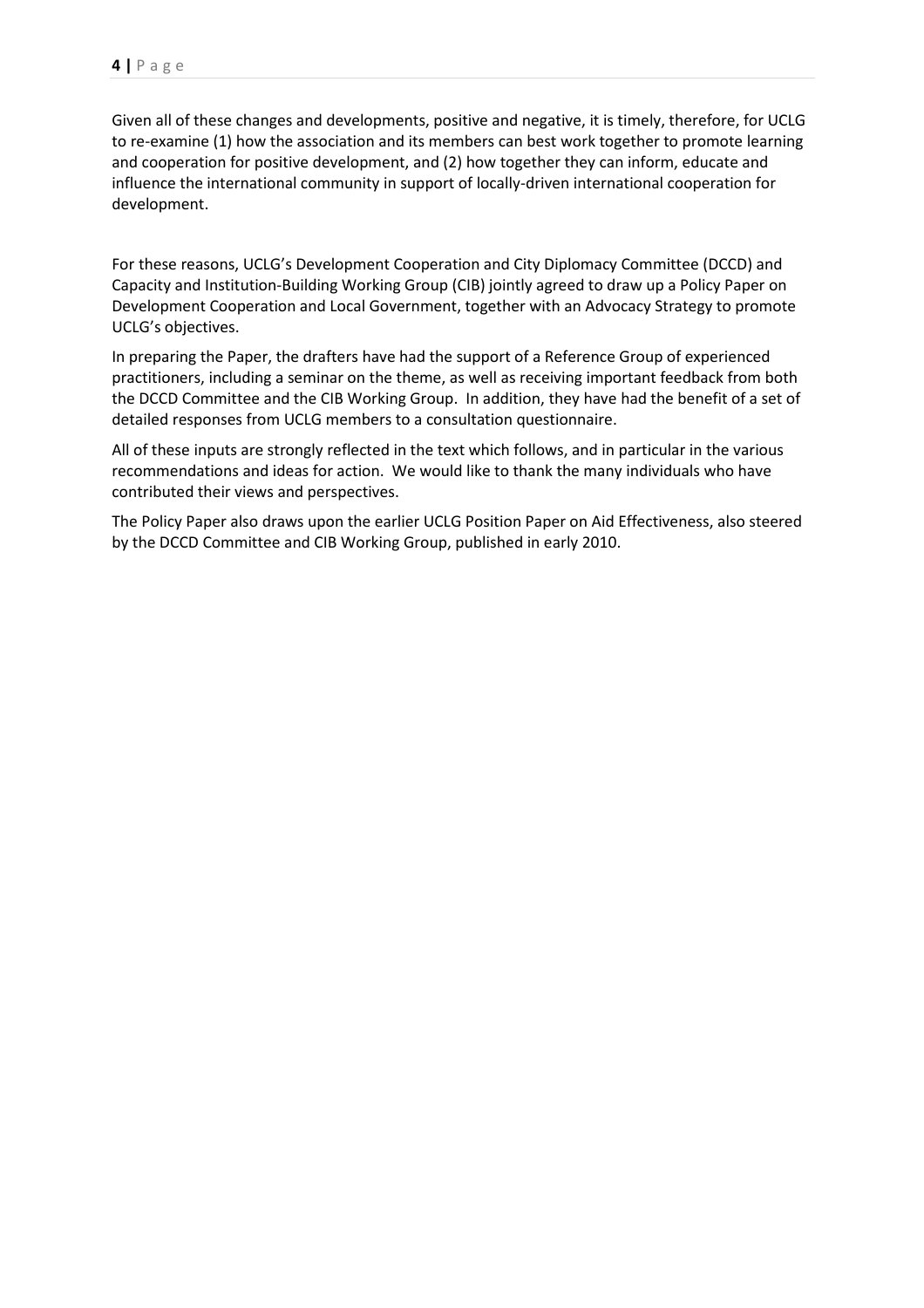# **PART I – WHY LOCAL GOVERNMENT MATTERS**

"Local authorities construct, operate and maintain economic, social and environmental infrastructure, oversee planning processes, establish local environmental policies and regulations, and assist in implementing national and subnational policies. As the level of governance closest to the people, they play a vital role in educating, mobilizing and responding to the public to promote sustainable development." (*Agenda 21, 1992 Rio Earth Summit, UN Conference on Environment and Development)* 

Members of UCLG are fully aware, of course, of why local government matters, and why local governments will play an even more essential role in future. But if we are to convince our national governments and the international community to support our international cooperation and partnerships for development, it is important to reaffirm some key points to support our public advocacy strategy, whose main elements are examined in Part 3 below.

Wherever they are established, local governments perform, in essence, three broad roles:

- They provide the voice, leadership and 'strategic vision' for their city or locality, and its people;
- They provide or organise local public services essential for people's well-being;
- They act as catalyst and drivers for the local (territorial) development process, in all its dimensions, in partnership with other actors

As we all face common global challenges (even if the intensity varies from continent to continent and country to country), as we progressively urbanize, as we become increasingly inter-connected, and as highly centralised forms of national government have proved increasingly ineffective, the importance of local government worldwide has steadily increased.

And in consequence, local governments across the world have the responsibility to develop and upgrade their own capacity and effectiveness, to develop strong systems of government and governance, to meet the development needs of their people. This requires them to learn from, and share experiences with, each other. That is why local governments' international development cooperation is so important, and why our national governments and the international community should be firmly encouraged to support it. We briefly look at four key reasons why local government matters.

# **Decentralisation and local democracy are essential to our future**

In parts of the world, a relatively strong system of democratic local self-government has been a feature of the political system since the late 19th or early 20th century, though full universal suffrage often took many years of struggle to achieve. Elsewhere, however, systems of government were often highly centralized, with little local autonomy even for large conurbations.

But over the last 30 years, decentralisation policies have become the norm, even if the systems (and extent) of democracy and local self-government vary. The trend has indeed been global, and covers countries with widely divergent GDPs. According to a 1999 World Bank study, out of 75 developing countries with populations of over 5 million, no fewer than 63 were carrying out decentralization policies, often anchored in national constitutions. Today, in consequence, almost all LatinAmerican and African countries, and many Asian countries, have systems of elected local government, and the new post-1989 democracies of central and eastern Europe all created systems of local democracy.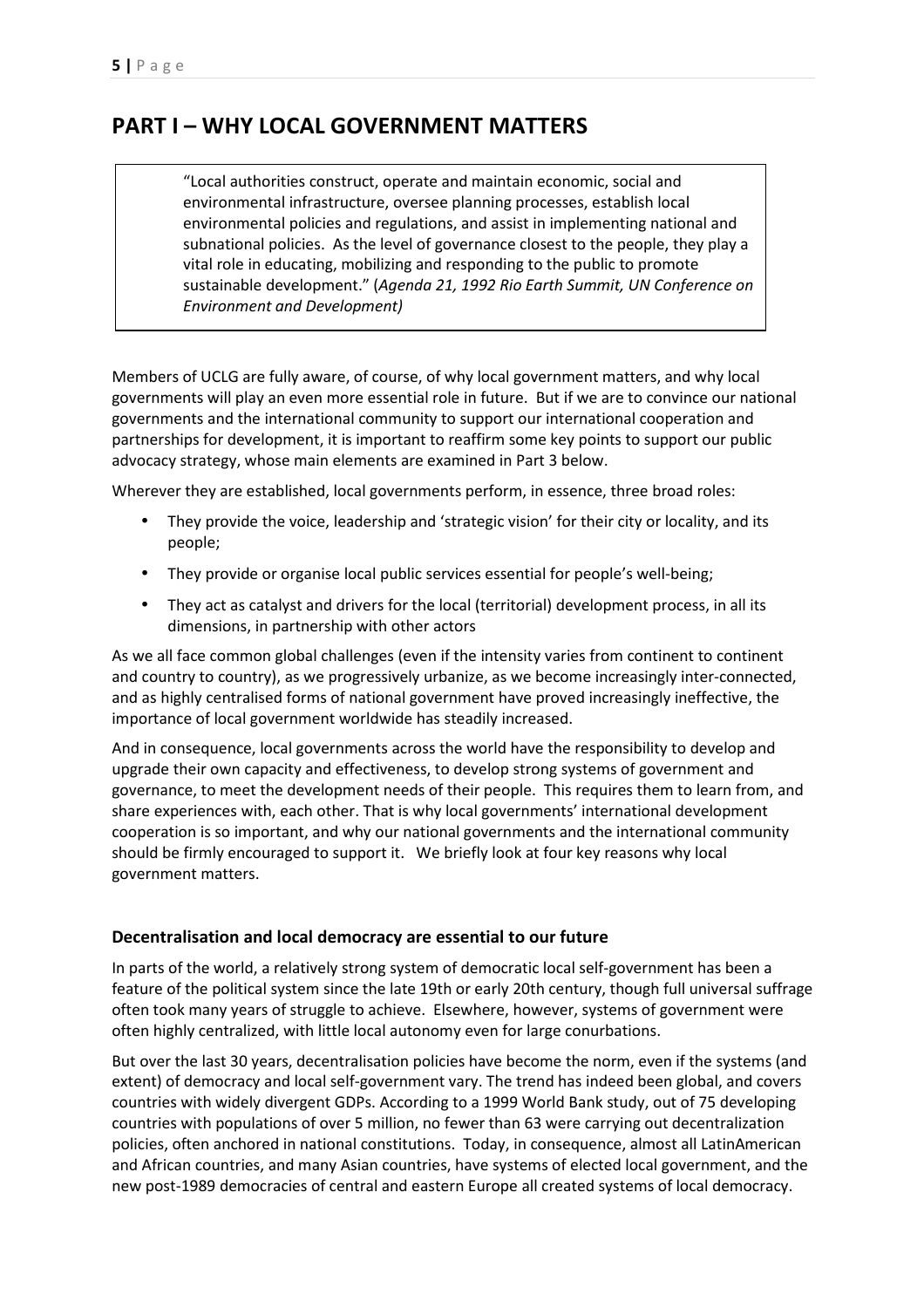The Council of Europe's adoption in 1986 of the European Charter of Local Self-Government (now ratified by 45 states) gave formal international expression to this trend for the first time, and many of the Charter's principles are also included in the Guidelines on Decentralisation and Strengthening of Local Authorities, adopted by UN Habitat's Governing Council in 2007.

There are many common reasons for this trend to decentralisation and local democracy:

- excessive centralism has been shown not to work efficiently and effectively;
- decentralisation with local democracy enables political diversity within a country to be better expressed, and allows citizen participation to become a reality;
- urban governance and management are both more complex and important in today's world, and need responsive local leadership;
- local governments are able to respond better and faster to citizens' needs and aspirations;
- decisions on public services can best be taken close to the ground;
- decentralisation, correctly implemented, enhances local economic and human development;
- (more cynically) devolving competences to a "lower" level of government sometimes enables central governments to divert public responsibility for difficult political and financial decisions.

But for decentralisation (devolution) to be successful, there are at least five essential prerequisites:

- There must be an effective, planned and progressive *process* of decentralisation, fully involving the new (or newly empowered) local governments and their LGAs as partners;
- There must be a transfer of sufficient *competences* to enable the local government to play its role as service-provider and leader of the development process;
- The transfer of competences must be accompanied by adequate *financial resources* to enable the local government to carry out its tasks;
- The local governments must be able (and helped as required) to develop the necessary *human and technical capacity* to perform their tasks and provide effective leadership and administration; and
- There must be a shared commitment, at political and senior executive levels, to the principles of good *local governance*and *inclusion.*

The first three of these conditions fall largely to central governments to deliver – and should be done in partnership with local government associations. In reality, central governments often fail to decentralise in a good way, either because of lack of will, or internal conflicts within government, or due to poor policy formation and implementation.And almost always, too, because there is a mismatch between competences (legal powers) transferred, and the resources available and devolved to carry them out.

The last two conditions – capacity development and local governance/inclusion – are largely the responsibility of local governments themselves. But these are often immensely difficult things to achieve, either because of the inadequate or incomplete process of decentralisation, or because there is simply a lack of human and technical capacity at local level, to develop the required new systems of government, administration, and governance. It is here that our partnerships and cooperation for development can play a crucial role in helping to achieve successful decentralisation and local development.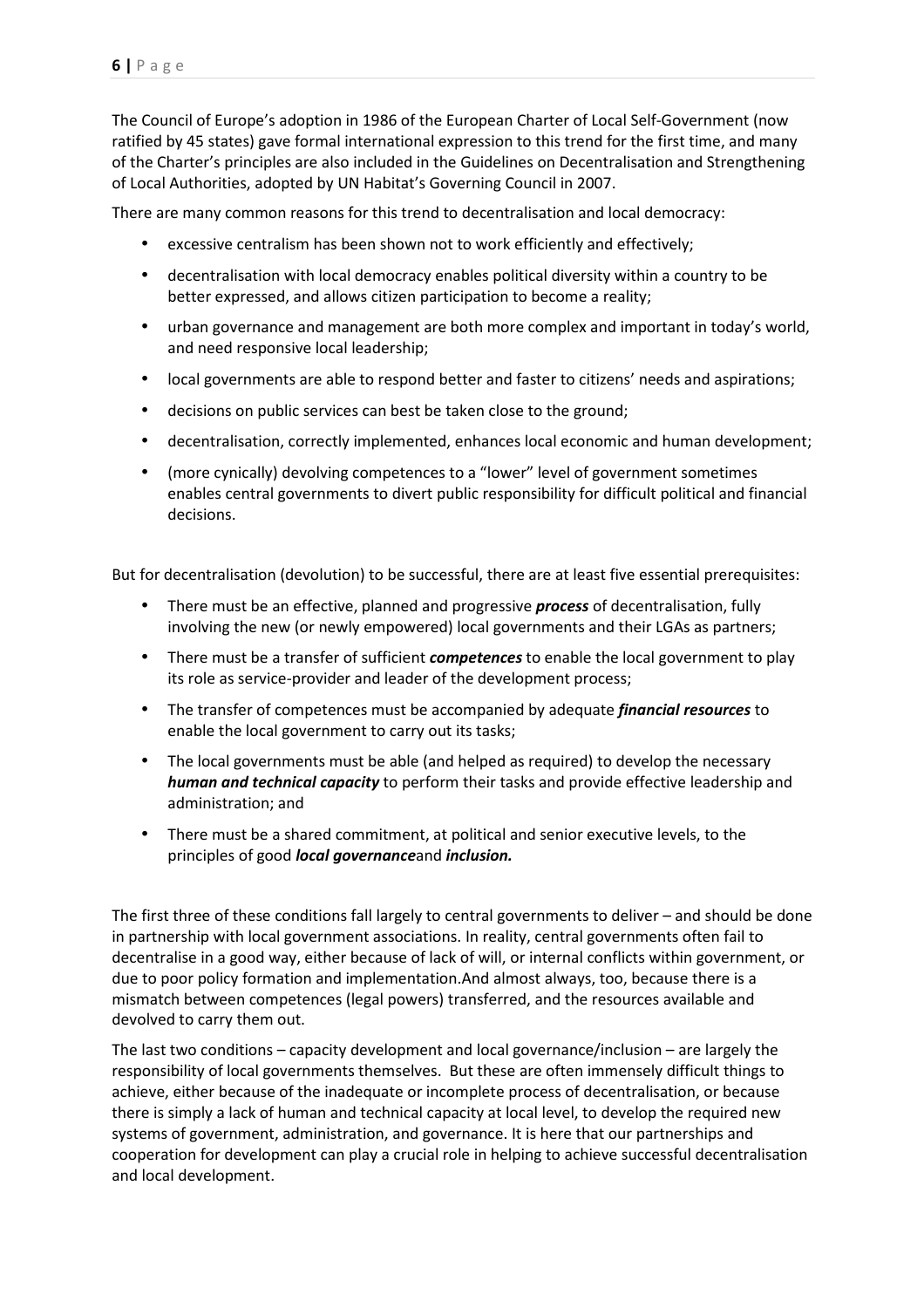# **Local governments deliver proximity, participation and partnerships**

One of the key reasons to decentralise, and to establish local democracy and self-government, is to enable decisions to be made at the level closest to the citizen, and with the involvement of local people. Through their public participation systems, local governments enable citizens to take part in open and transparent processes to identify local priorities (e.g. strategic planning, development, service delivery, budget allocations etc.).

Local governments need also to have well-formed (and informed) policies and systems of inclusion, to ensure that all sections of the community are able to take part, and that it is not just the voices of the better-off and more articulate that are taken into account. In these ways, local governments enable citizens to exercise what has been called "the right to the city."

In addition, a framework of strong public involvement in local governance has the additional value of making public institutions more responsive and accountable, and strengthens the overall system of democratic governance of the country.

Local governments also play a key role in bringing all the local players together, including civil society, the business sector, and other institutions of the public sector, to drive the local development process, and to promote greater prosperity, social justice and inclusion.

# **Changing demography and rapid urbanisation depend on good** *local* **leadership and governance**

Whether we live in urban or rural settlements, we need good local government, playing its various roles positively. But dense and growing urban communities have a more direct and day-to-day need for and reliance on the services, infrastructure, planning and relevant regulation provided by the city government.

It is therefore no coincidence that the global trend to decentralisation also corresponds to the double demographic change – a rapidly increasing global population, estimated to have reached 7 billion in 2011, and an even more rapid increase in urbanization.

Chart 1 (see next page) shows the projected urban and rural figures from 1980 through to 2050, when the global population is likely to top 9 billion, or more than double the 1980 figure.

It is important to emphasize that the world's rural population will also continue to grow until around 2020, and that even by 2050, it will still be around 2.8 billion. Rural communities and local authorities will continue to face their own set of challenges, not least the high levels of rural poverty and disadvantage, often accompanied by depopulation. Therefore, getting good quality local rural governance, development and service delivery will continue to be extremely important. The processes of urbanisation have profound consequences also for rural regions, with which they are economically and socially inter-connected.

Some 90% of the projected urban growth is due to take place in lower income countries, so it is no exaggeration to say that if we are to achieve a successful and sustainable development globally, the key to this success will lie in the world's cities and towns, especially in "the south", where the problems and opportunities are the greatest. Faced with this huge urban growth, the issue of housing for low income families, including slum upgrading and avoidance, will climb up the global political agenda.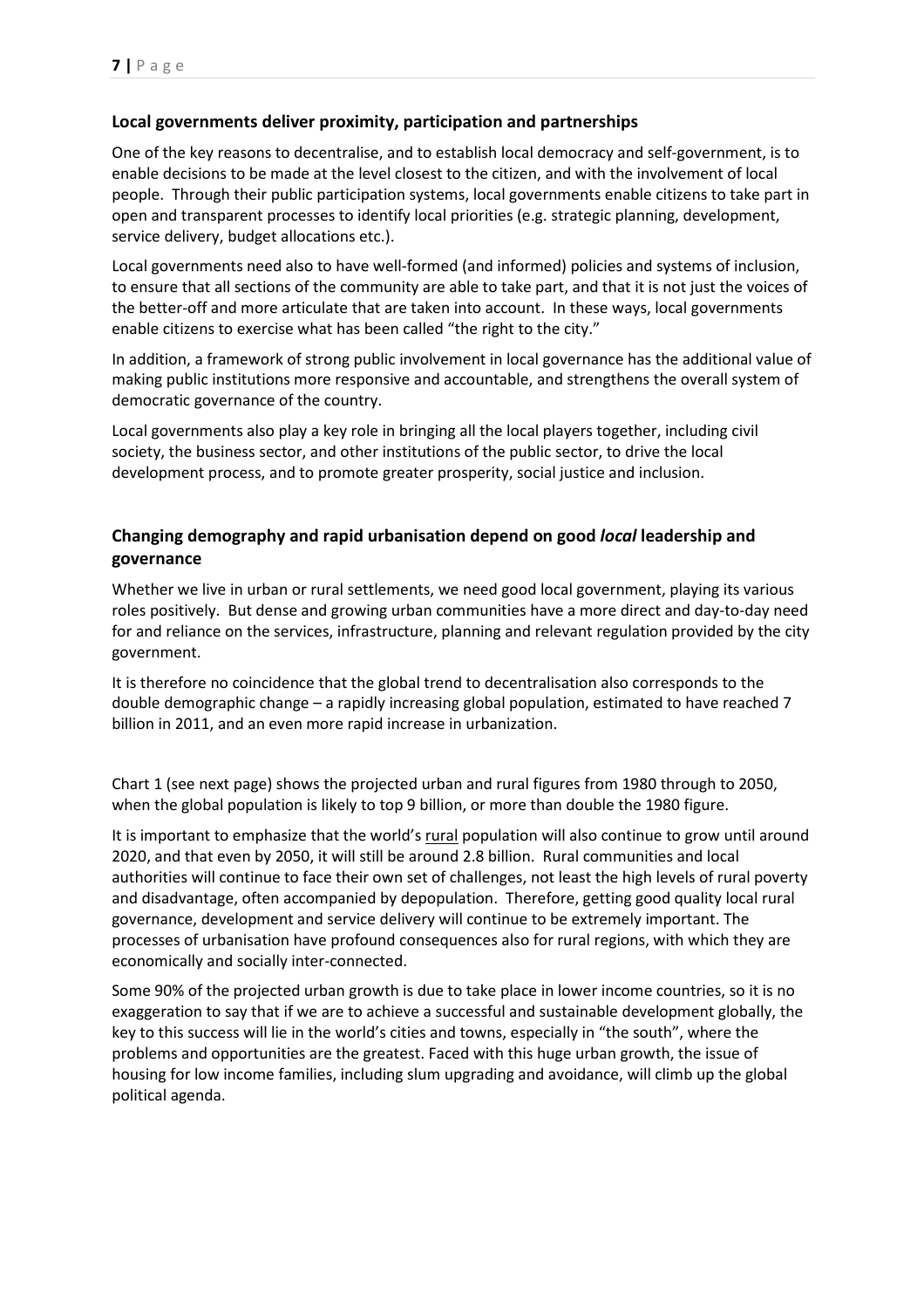



*Source: UN DESA Population Division: World Urbanization Prospects – 2009 Revision* 



**Chart 2:** 

*Source: UN DESA Population Division: World Urbanization Prospects – 2009 Revision* 

Chart 2, also based on UN estimates and projections for 1980 - 2050, shows:

- The urban population of Europe, Latin America and (from 2040) China stabilize;
- Africa's urban population started as the smallest, but increases rapidly throughout the 70 years, and by 2040 will be second highest at nearly 1.2 billion (over double today's figure); and
- South Central Asia (including India, Pakistan, and Bangladesh) also grows rapidly throughout, and will have the largest urban population from 2030, reaching almost 1.4 billion by 2050.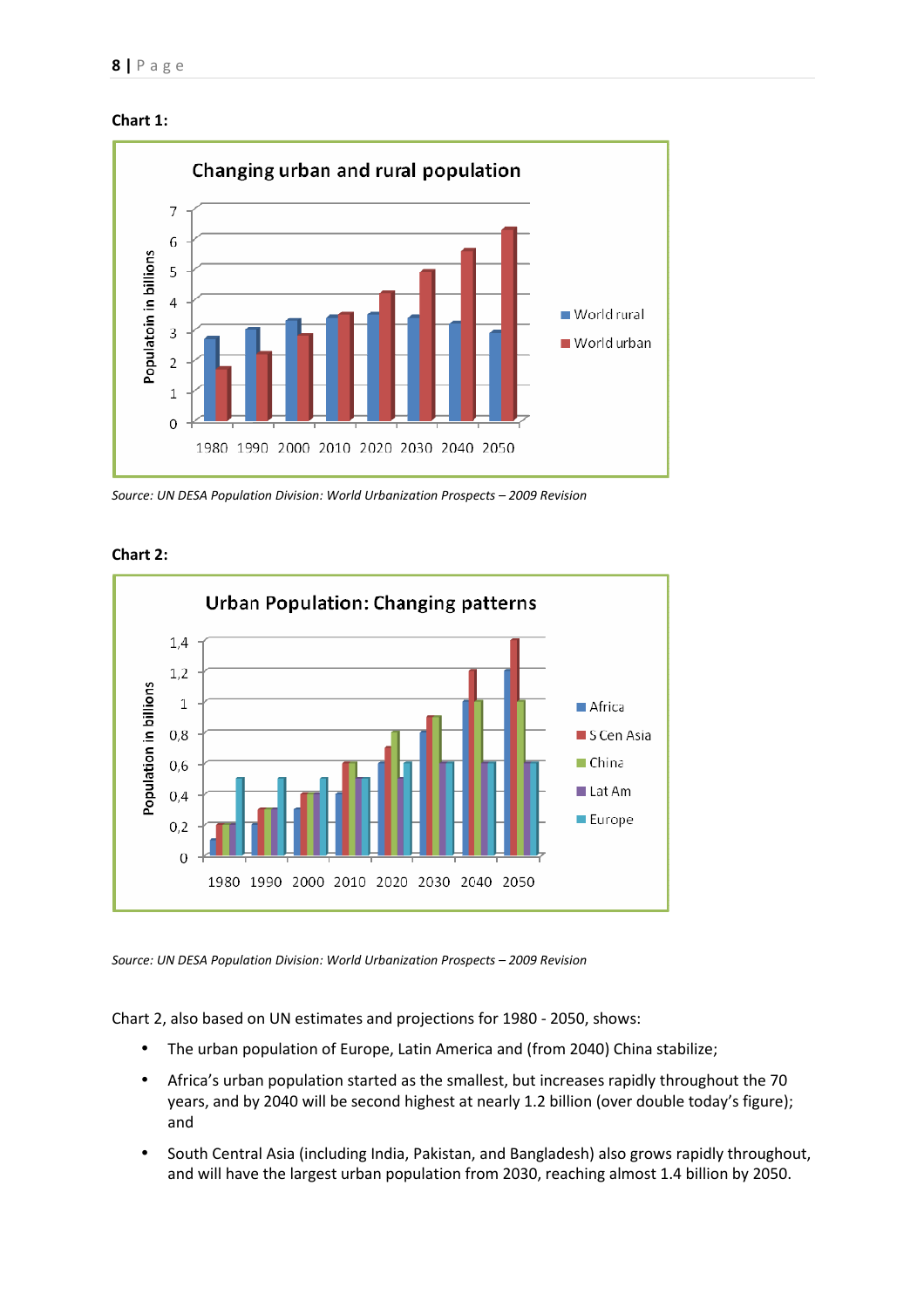Fast-moving, complex cities and towns require political, managerial and technical skills and leadership, planning, management and technical capacity – with leaders in touch with and able to respond to the changing needs of their communities. Central governments have an important role to play in creating a positive legislative and financial framework – but cities must have a strong degree of local self-government if they are to develop and thrive.

Cities and towns are not islands. They are inter-dependent ("Systems of Cities" is the title of the World Bank's 2010 urban strategy). They require strong, positive co-ordination – "horizontally" within and across their economic region, and "vertically" with other "levels" (orders, spheres) of government. They need to relate positively to their peri-urban and rural hinterlands.

The challenges for city leaders and governments in lower income countries will be enormous in the coming decades. They will need to share and to learn, and to benefit from international cooperation and support. It is in our common interest to help them succeed.

# **Local governments are the catalysts for local development**

Implicit in all of the above issues is the fact that local governments are vital leaders, catalysts and agents of sustainable and integrated economic and human development – including the social, environmental and cultural dimensions. The quotation from Agenda 21 at the top of this section recalls that local governments have for decades now seen their development role in this broad vision of local and global sustainability – a vision reinforced in 2012, at and through Rio+20.

As a key part of this 'development' role, local governments need of course to ensure a good climate and the right conditions for good quality, long-term investment – both private and public. Investors, local or international, require security of property rights, and thus effective land registers, cadastral administration and urban development plans. Physical infrastructure (roads, water, waste water treatment, electricity and internet access) must be provided, whilst good means of transport also influence the local economic climate. The local government must also have effective policies and practices on the environment, public health, business licences, local taxes and many other issues, to stimulate investment and economic activity.

But the local development role also requiresfull attention to the*social* as well as physical and economic 'infrastructure', includingan effective system of inclusive policy-making and planning, and the provision of essential public services for citizens, in particular for the most deprived. Waste management, water, sanitation, social housing, transport, primary education and healthcare, for example, are mainly or often local government services which greatly affect the quality of life of the poorest sections of the community – and help meet the international development targets at local level. As Kofi Annan, then Secretary General of the UN, expressed it to a UCLG mayors' delegation in 2005:

"How can we expect to reach the MDGs, and advance on the wider development agenda, without making progress in areas such as education, hunger, health, water, sanitation and gender equality? Cities and local authorities have a critical role to play in all of these areas….While our Goals are global, they can most effectively be achieved through action at local level."

This catalyst role involves what may be called "territorial coalitions" of all the key local actors – the private sector, universities and educational establishments, local civil society, and many more. It is the democratic local government which is best placed to unlock the potential of this coalition.

The LG development role is sometimes made explicit, for example in South Africa's Constitution, which requires municipalities to give priority to the basic needs of the community, to promote the economic and social development of the community, and to participate in national and provincial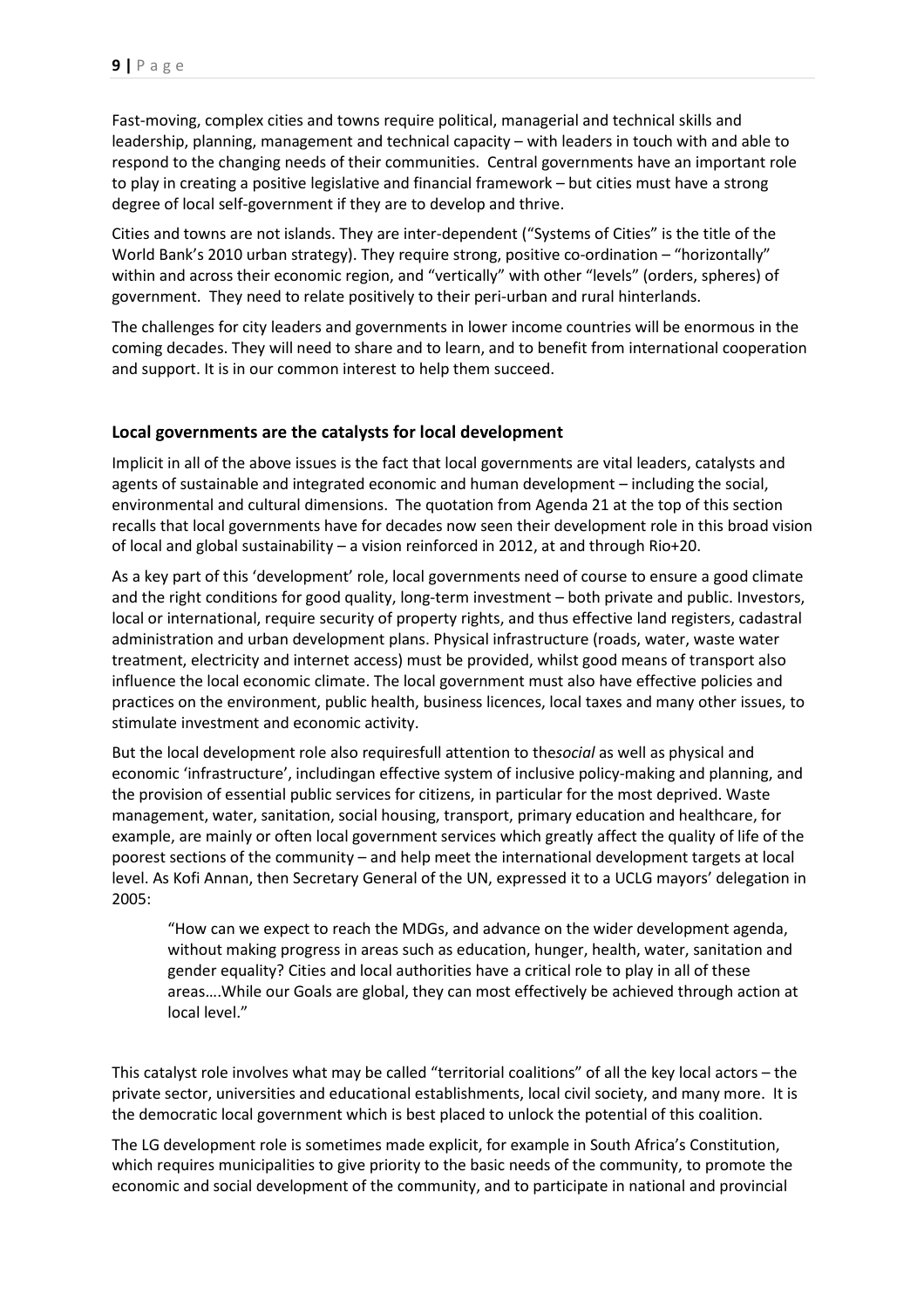development programmes. Or take Peru's constitution which provides (Article 188) "Decentralization is a continuing process whose purpose is the overall development of the country."

In sum, it is the development role – sustainable, inclusive, democratic, and integrative - which is at the heart of every local government's mandate.

This developmental role, we should note, transcends the purely local; in issues such climate change, air quality, management of water resources, or risk prevention, local governments play – and must increasingly play - their part in defence of our common 'global public goods'.

## *UCLG Conclusions:*

- Local governments will play an increasingly important role in the coming decades.
- Local government is important for several reasons:
	- $\triangleright$  Decentralisation and local democracy are essential to our future
	- $\triangleright$  Local governments deliver proximity, participation and partnerships
	- $\triangleright$  Changing demography and rapid urbanisation depend on good local leadership and governance
	- $\triangleright$  Local governments are the catalysts for local territorial development
- Local governments' partnerships for development offer positive ways of helping local governmentswho face the biggest development challenges to succeed.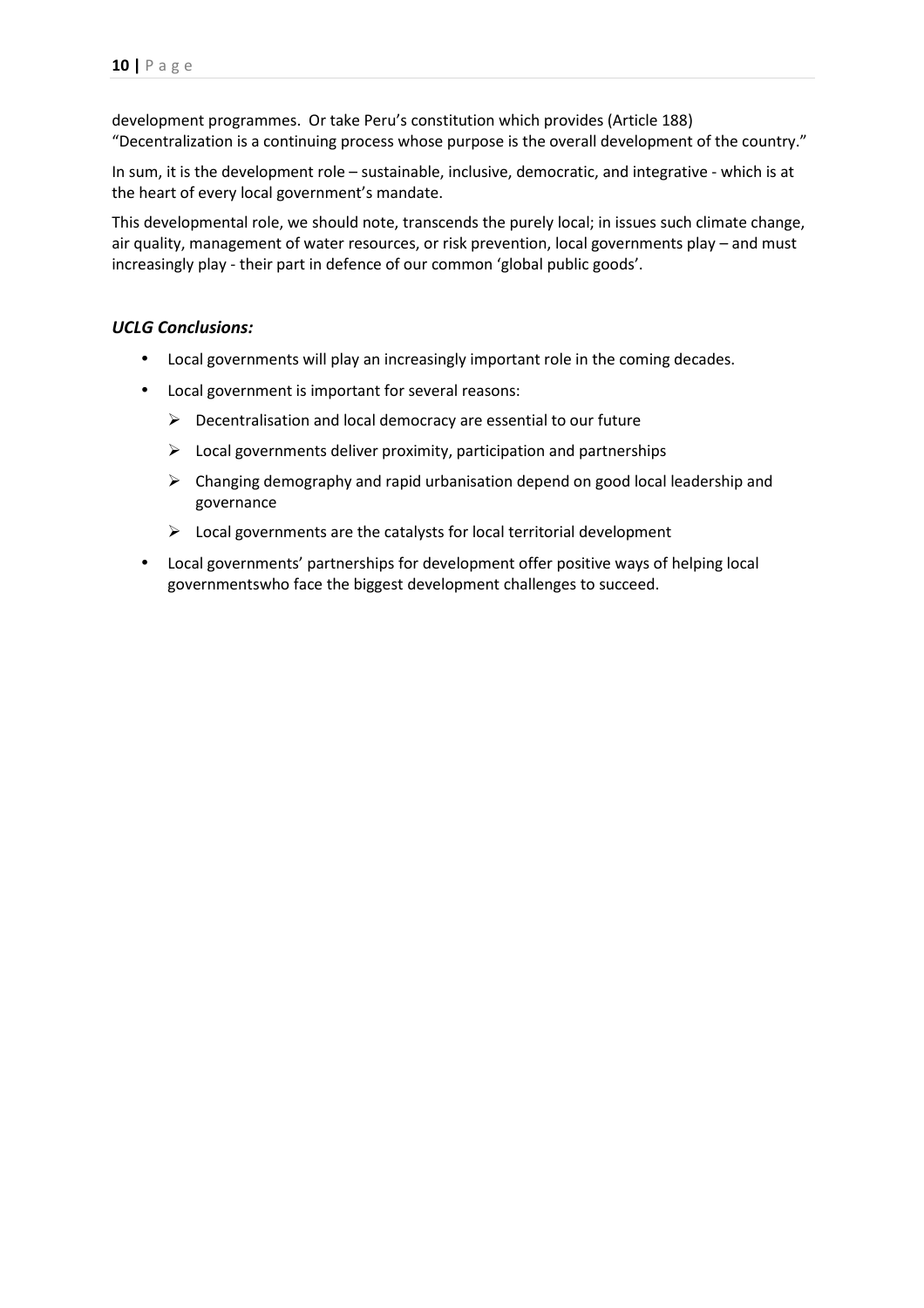# **PART II – THE CONTEXT: POLICY AND PRACTICE**

# **1. Local governments' international cooperation and partnerships**

# **Changing world, evolving practice**

Local governments have worked together in partnerships and twinnings for over 60 years. After the Second World War, European towns and cities established thousands of twinnings, which aimed mainly at inter-cultural dialogue, promotion of peace and mutual understanding, and the construction of a united Europe. Some east-west links were created across the then 'iron curtain', between cities living under very different political systems, and many more were built once the Berlin Wall fell. From the 1950s, the USA Sister Cities International movement also sprang up, with community-to-community links between US and (at the outset mainly) Asian and European partners.

The relationship of European and North American cities and municipalities with Africa, Latin America, Asia and the Middle East is also long-standing (from the 1960s on), and diverse in origin and content. Historic, linguistic and cultural links are often at the origin of these partnerships, many of which represent the commitment (after independence) to work together for a better postcolonial future. In more recent times, these links may often be created, or maintained, due to the presence in the 'northern' city of an important migrant population from the partner country. Another motivation was that of solidarity, after civil wars, natural disasters, liberation struggles or political persecution, in relation to countries as diverse as Lebanon, Nicaragua or post-apartheid South Africa.

At least since the 1980s, and with greater density in more recent years, there has been a strong growth in the numbers of partnerships between 'northern' local governments and 'southern' partners working specifically on cooperation for development. As the international community focused increasingly on the need to assist citizens in low income countries, e.g. via the Millennium Development Goals (MDGs), and as local citizens in the 'north' showed more support for international development, their local governments increasingly reflected this engagement to make a contribution to tackling the injustices and worst inequalities of our world.

Today, many 'northern' local governments' links, for example with partners in China or India, have a principal economic motivation, reflecting a wish by the partner to be connected to a rapidly developing country, with future business potential, and reflect a "positioning" in a more globalised world. At the same time, such partnerships often include development issues, e.g. helping to tackle practical problems like water quality or environmental problems.

We should moreover not ignore the existence of reciprocal benefits through 'south-north' cooperation – in areas such as participatory governance, some 'southern' cities and local governments have played a leadershiprole, from which their 'northern' partners have been learning.

Furthermore, and especially over the last decade, new partnerships for development between local governments from lower or middle income countries - 'south – south' partnerships - have started to grow in number and importance, reflecting the fact that shared challenges and experiences can be a highly effective way to enhance mutual learning and thus contribute to their development process. These partnerships may also be 'triangular', when involving a 'northern' partner too.

One recent 'south-south' example, supported by UCLG, is that of mentoring and peer-to-peer learning, involving Brazilian and South African and Mozambican cities. With the rise of the BRICs and other emerging economies, we can anticipate that the role of local governments from middle income countries in partnerships for development will continue to grow in number and importance.

A form of cooperation which has developed and spread is that of the international city network, such as Mercociudades in Latin America,within which a group of partners from the network can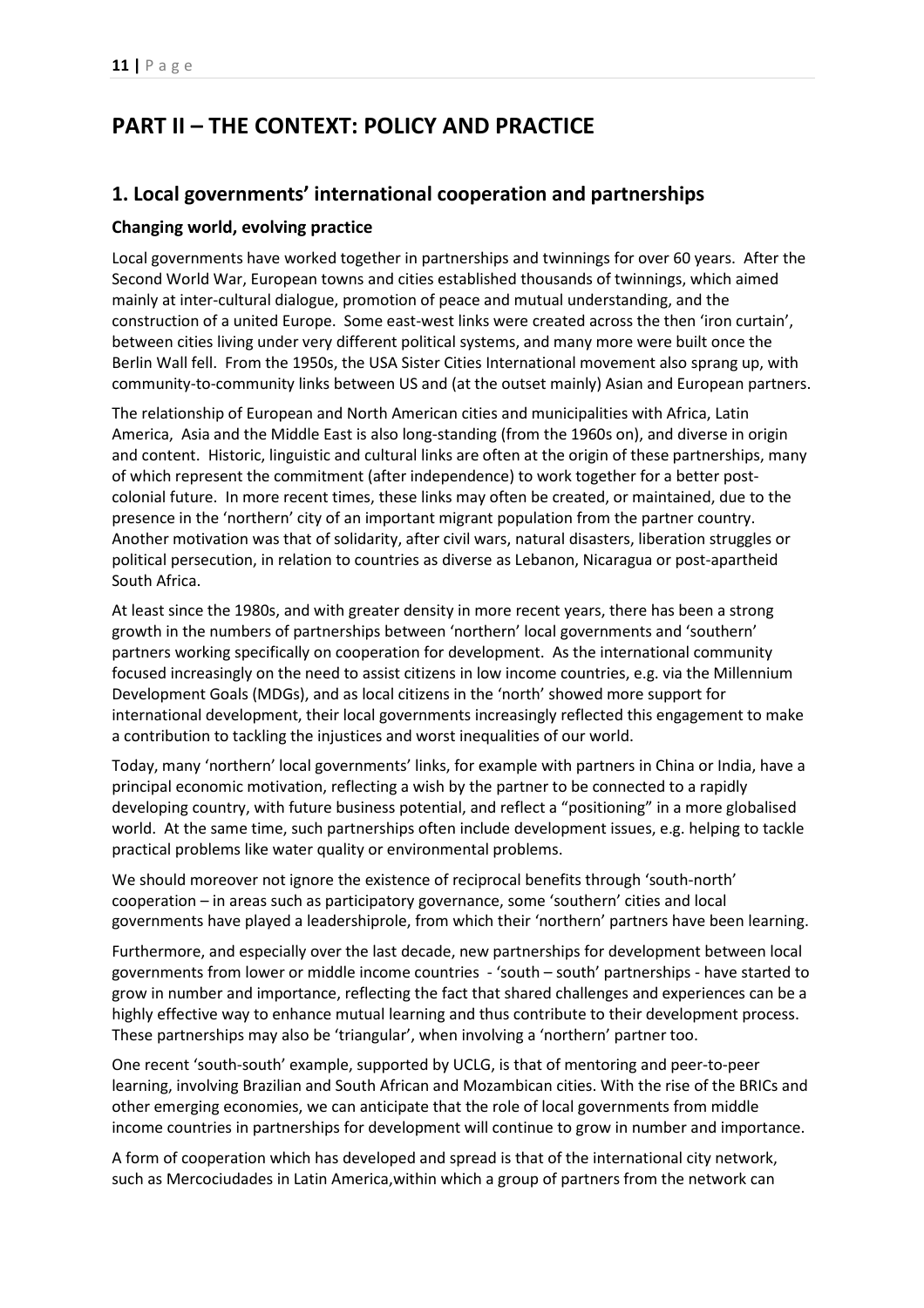share and learn together on specific thematic issues. Networks may also be created through programmefunding, e.g. the EU's URB-AL programme for cooperation between European and Latin American cities, or the EU's CIUDAD programme for cooperation between Mediterranean cities.

The role of local government associations (LGAs) as development partners and organisers has also developed over the decades, notably with the development of the ACB concept – Association Capacity-Building, with peer-to-peer working between LGAs to strengthen their institutional development. LGAs in the 'north' may also play a role in coordinating programmes for and inputs by their member authorities, whilst LGAs in the 'south' are increasingly tasked to transmit information and learning from programmes to their wider membership. In a few cases (e.g. Canada, The Netherlands, Sweden), LGAs have set up daughter companies to perform some of these specialised roles, and to enhance professionalism in development work; in other countries, such as France (with CitésUniesFrance) the local governments have set up a separate dedicated association for international cooperation.

# **The diversity of local governments' cooperation**

Local governments worldwide are involved in a wide range of forms of cooperation and partnership, and for a wide range of motives and purposes.

While some forms of partnership and cooperation are focused on the local governments themselves, e.g. where the primary purpose is peer-to-peer working and learning, others set out to mobilise the widest range of actors (civil society, educational, private sector…) to play their role in territorial development, with the local governments acting as mobilisers and coordinators.

We can summarise some types of local government cooperation as follows, whilst noting that this list is far from exhaustive and that the content and objectives of partnerships(which may include or evolve into funded projects and programmes) can overlap and evolve from one type to another:

- Twinnings where the main purpose is to promote peace, mutual understanding between peoples, and/or cultural dialogue.
- Partnerships for mutual learning and capacity-building on LG management, or on different thematic issues, where the local government's own internal capacity is the main focus
- Partnerships which focus mainly externally, on local development strategy and partnerships, usually mobilising partnerships with other sectors and stakeholders
- Partnerships between LGs where an economic motive (business, trade, investment) is a main driver
- Partnerships between LGs to work on global issues such as the impact of climate change.
- Association capacity building (ACB) partnerships between Local Government Associations, usually aimed at strengthening the institutional capacity of LGAs in lower income countries, thus enabling them to better respond to the development needs of their members
- Partnerships where an LGA from a higher income country coordinates the deployment of LG expertise from that country, for the benefit of LGs in the partner countries.

These forms of cooperation and partnership may be bilateral ones between two LGsor LGAs, or they may involve a grouping or network of partners around a common set of themes. They may be autonomously organised by the partner LGs concerned, or they may form part of a cooperation programme financially supported by a governmental or international funder/donor.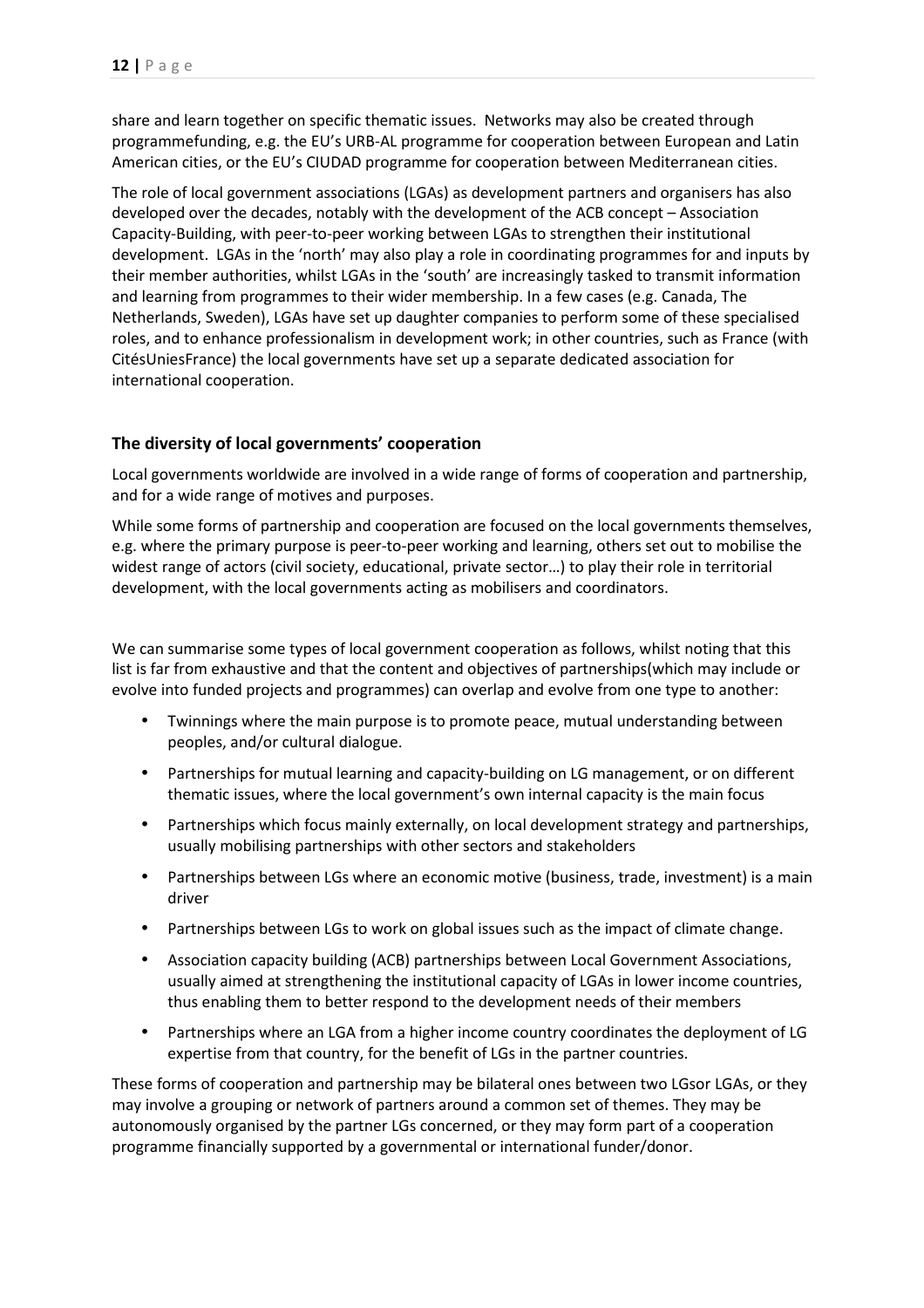As appears from the above examples, by no means all LG international partnerships have development as their main purpose. But from this rich diversity of practice, the present paperconcentrates specifically on LG partnerships and cooperation whose principal purpose is to promote development, and thus to make our contribution to the unique, shared international commitment to tackle the worst poverty and deprivation, expressed through the Millennium Development Goals, and to address global challenges that affect the whole world, but the poorest most severely.

# **Financing for local governments' cooperation**

The issue of finance is, of course, crucial for all kinds of cooperation. Smaller-scale partnerships can be funded and maintained at a relatively low cost, where the purpose is mainly cultural. But if the aim is to make a significant and sustained contribution to the development process, then cost becomes a key question. Some larger 'northern' cities and local governments have sufficient political will, financial means, citizen support, and legal basis, to contribute from own resources. But this combination is not always present, and therefore the role of external funders is often crucial.

Since the 1980s, in several 'northern' countries, national development ministries began to provide financing support for local government programmes and partnerships for development. In this kind of development cooperation, which receives external financing, there is a stronger need to integrate the local government contribution into wider national and international policy frameworks.

In addition, financial support has – to a certain extent – become available over the last 20 years from international sources, notably parts of the UN family (e.g. the GOLD programmes of UNDP) and the European Union. The EU has supported a mix of city network exchanges (Asia-URBS, URB-AL CIUDAD), capacity development of LGAs (ARIAL), and other LG actions through the Non-State Actors and Local Authorities (NSALA) programme.

Today, in 2012, the work of local government development cooperation can be seen to be at a crucial point. There are many success stories to highlight, but also some weaknesses to confront. Following the 2008 financial and economic crisis, in a number of 'northern' countries, there is pressure on local governments themselves, as well as national governments who have funded this work, to reduce or change the scale or structure of their partnership work. We see too that in some 'northern' countries, government aid priorities are changing significantly, with aid support being focused more on reinforcing or complementing their international policy and trade relations.

At the same time, the role of south-south partnerships is growing, and nationally-funded programmes for local government cooperation in new middle income countries, e.g. the new decentralised cooperation programme in Brazil, are now being developed.

# **Other forms of LG support for development**

Althoughthis policy paper is about Local Governments' *cooperation and partnerships* for development, we should note at the outset that local governments in higher income countries often provide support for the Millennium Development Goals and other international development objectives in additional ways.

For example, LGs may provide financial support to local development NGOs based in their area, to support an NGO's own international development activities. Furthermore, LGs and their LGAs may fund and promote activities to raise their own citizens' awareness of and support for international development and the MDGs, and development ministries (and the European Union) may fund these 'awareness-raising' activities. In a number of countries, for example Spain, local governments have set themselves a target of spending 0.7% of their income for international development purposes,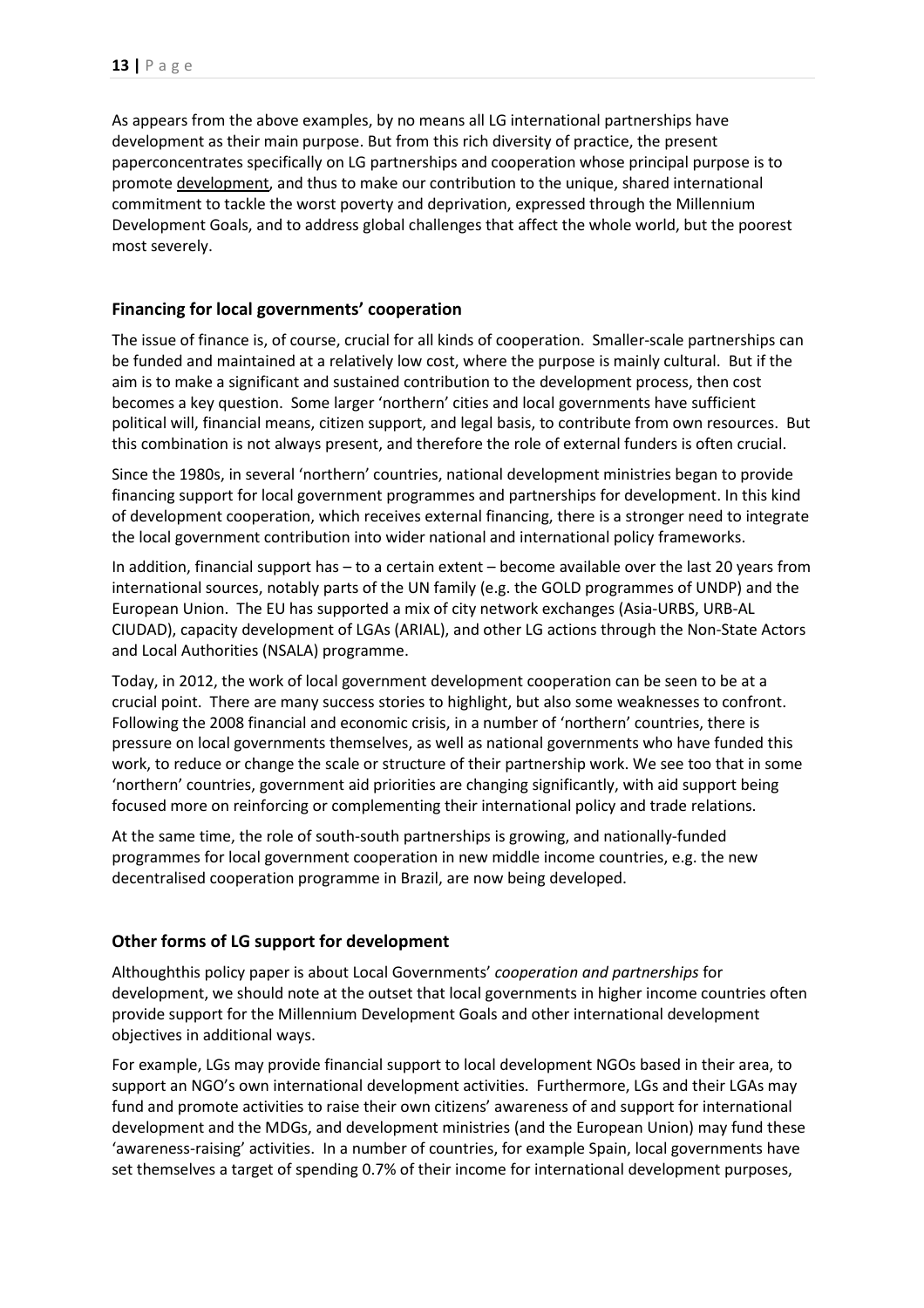mirroring the aim for national governments to spend 0.7% of GDP on development assistance. In France, moreover, the 'LoiOudin-Santini' of 2005allows municipal water companies to spend up to 1% of their budget on international cooperation.

Also not covered in this paper, in order to maintain its focus, is the often remarkable LG role in providing emergency humanitarian support– the LG response to the Asian Tsunami of 2004 was perhaps the biggest ever mobilisation, in which UCLG played an important coordinating role, whilst support to Haiti's local governments following the 2010 earthquake was also substantial.

## *UCLG policy recommendation:*

UCLG must emphasize the cooperation and partnerships between LGs and with or between LGAs for development. UCLG must also reaffirm its support for all positive forms of local governments' promotion of the interests of its citizens, the MDGs and objectives of international development. UCLG must promote a broadened partnership with civil society and the private sector.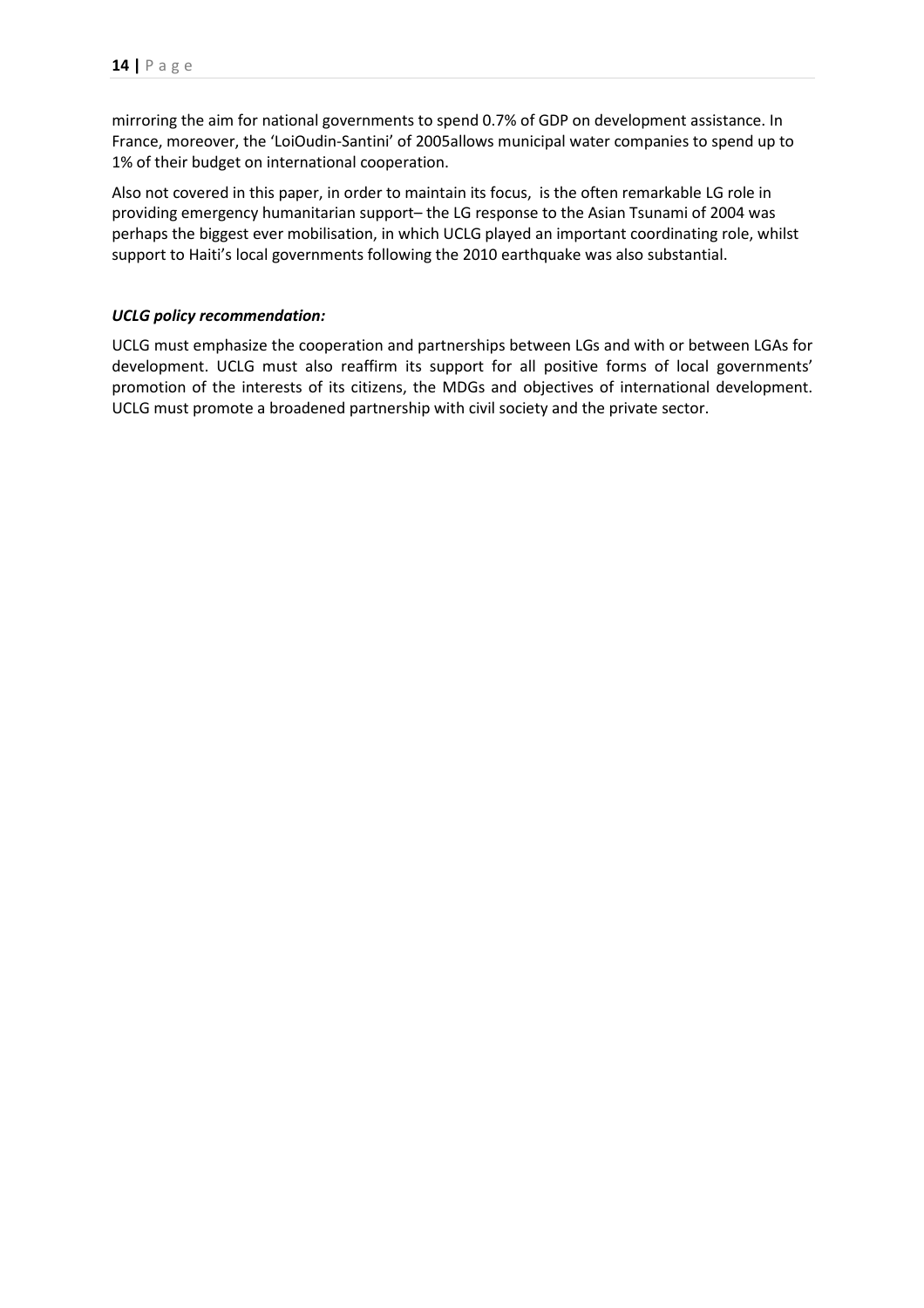# **2. Some issues aroundLG cooperation and partnerships for development**

# **Should we still speak of'North'and 'South'?**

Within the broad consensus of respondents to the consultation on this UCLG policy paper and advocacy strategy, a few responses raised more fundamental questions. One respondent arguedthat

 "The 'development' vision of international cooperation is an old-fashioned one, which comes from the 1970s when the whole international discourse was based on development…Contemporary international relations and cooperation are much richer and more dynamic than the development-related vision".

Another suggested that we need to overcome a 'northern-southern dichotomy' in our policy approach.

It is true that the forms of partnership between local governments continue to evolve, and that we have gone well beyond a traditional stereotype of imbalanced 'north-south' relations based on a northern partner providing a sort of charitable 'aid'. The role of 'south-south' partnerships is growing, often involving cities in emerging countries, and this needs to be fully reflected in UCLG's policies and practice.

On the other hand, we still live in a world of extreme inequality, and local governments in higher income countries, endowed with strong professional experience, a decent level of resources and a long tradition of local self-government, maystill have much to offerto those facing daunting new responsibilities following recent decentralisation processes, and currently endowed with very modest resources. However, this type of assistance needs, where feasible, to be complemented by other partnerships involving those LGs who share similar acute problems and limited resource levels, or where one partner has quite recently been through a similar set of problems and experiences, and can offer their experience of handling these.

One challenge for us, therefore, is to find forms of partnership for development which, though often involving relationships between unequal partners in terms of absolute resources, ensure that they are based on equality of ownership and respect, and on a real reciprocity.

The terms North and South,while providing a useful short-hand, are becoming increasingly difficult conceptually as the world changes, and the global economic balance shifts. Moreover, 'north-south' is not a geographically accurate description of many contemporary partnerships - for example, an EU or North American country's cooperation with countries in the Caucasus, or with many parts of Asia. And many of the toughest urban poverty and development challenges for the future will be in countries geographically north, as well as south, of the equator.

The BusanPartnership document (2011) addresses some of these issues, which are at once substantive and semantic. It still uses the term "North-South" a few times, but makes more references to "South-South" and "triangular" cooperation. Thus at paragraph 14 we read:

"Today's complex architecture for development co-operation has evolved from the North-South paradigm. Distinct from the traditional relationship between aid providers and recipients, developing nations and a number of emerging economies have become important providers of South-South development co-operation. They remain developing countries and still face poverty at home. As such, they remain eligible to benefit from development co-operation provided by others, yet they have increasingly taken upon themselves the responsibility to share experiences and co-operate with other developing countries."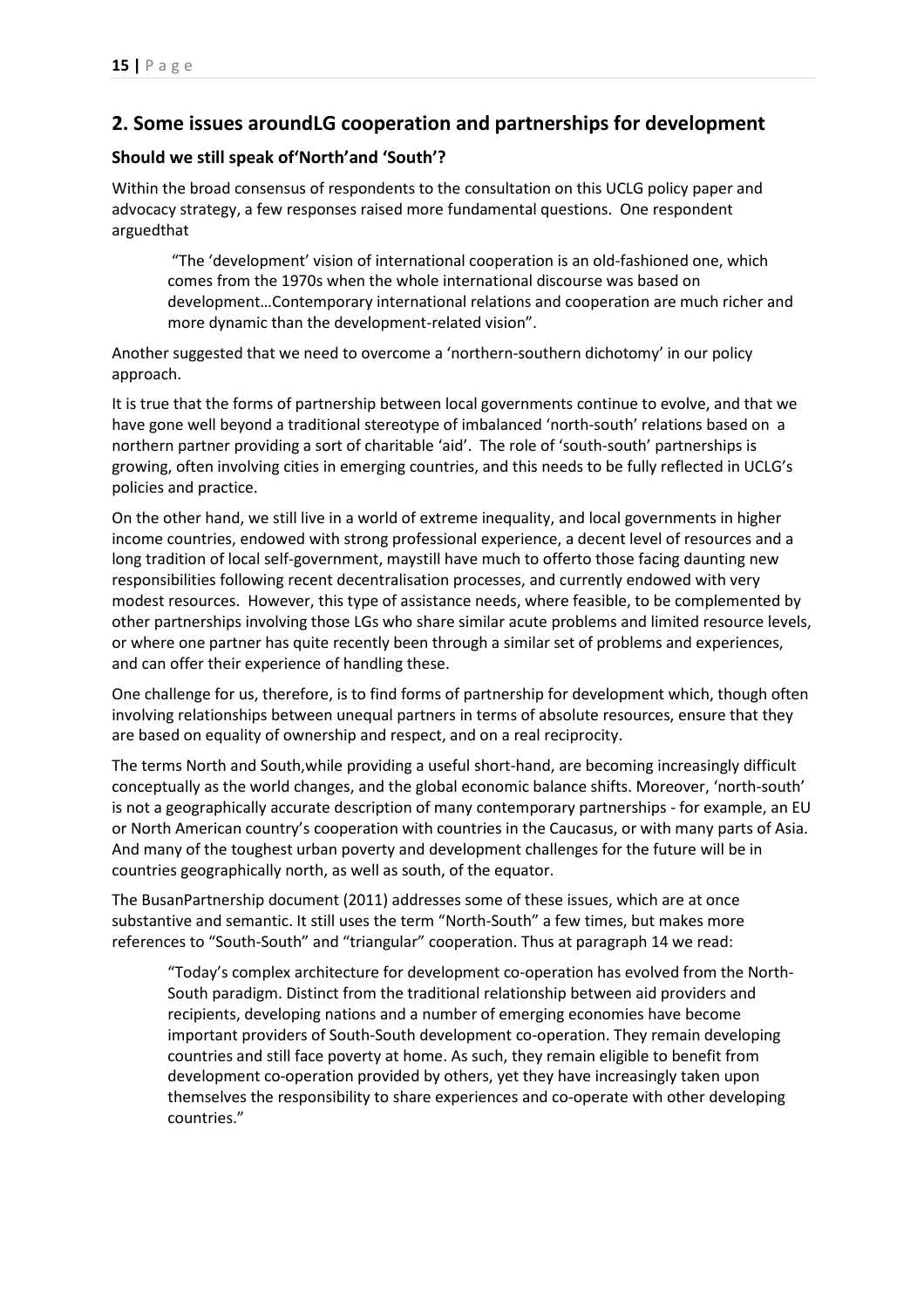Since the use of terms is in a state of flux, the present policy paper uses a mix of language – references to 'north' and 'south' are generally in inverted commas, to indicate that they are not always purely geographical. At other times, it uses the terms lower income countries (LICs), higher income countries (HICs), and emerging or middle income countries. It should be emphasized that these are not static or immutable categories, and within each category (and country) there may be wide divergences at local level in development needs and potential.

## **Regional governments' cooperation for development**

To date, we have referred to "local governments", not specifying the level. Local government includes several levels of government, ranging from the commune or municipality (first level), to the province or department (second level) and the region (second or third level, depending on the country). In the course of consultation in relation to this paper, the issue of whether to expressly include regional governments' cooperation was also debated.

The arguments were fairly balanced and the respondents were divided. On the one hand, some forms of regions' cooperation and partnership for development are similar or complementary to local governments' cooperation.

In non-federal countries (e.g. France) the regional authorities are seen as part of the system of subnational territorial authorities (collectivitésterritoriales), who undertake a lot of development cooperation through inter-regional partnerships, and often work in partnership with local governments. An increasing tendency of regional authorities to engage in development cooperation can be noted, with a particular focus on consolidating economic development objectives as well as taking into account ecological considerations and socio-cultural cohesion at the regional territory level.

On the other hand, and this is especially the case in federal or quasi-federal countries, the role of regional governments can be materially different, often being closer to that of national governments. The Flemish association VVSG (Belgium), for example, argued:

"We regard it as crucial that the difference between local authorities and regional authorities is made. Both concepts are completely different from each other, use different guiding principles, have different aid modalities, implement completely different strategies and can count on different budgets as well. On top of that, a lot of regional authorities act as donor towards local governments and in that respect are in the same position as national governments."

This ambiguity is not limited to those of us within UCLG. The European Commission, for example, uses the term "local authorities" to cover all forms of sub-national governments, including the German Länder and the Spanish autonomous communities, which are large-scale development 'donors', and which would not generally consider themselves to be a 'local' authority.

The term 'local government' in any event is not limited to the first-level (basic) territorial unit, such as the municipality, but in many countries its definition includes a second tier territorial unit, e.g. provinces in Spain, counties in the UK, and so on.

It is proposed, therefore, that the current UCLG policy paper should focus on local government development cooperation, which term should be understood to include– in terms of broad principles and proposals - regional government cooperation which is of a similar scale and character.

#### *Recommendation*

UCLG should take into consideration and promote the specific roles of regional governments and recognize and acknowledge the specific responsibilities in cooperation in the domain of sustainable economic development of its members representing regions and metropolises.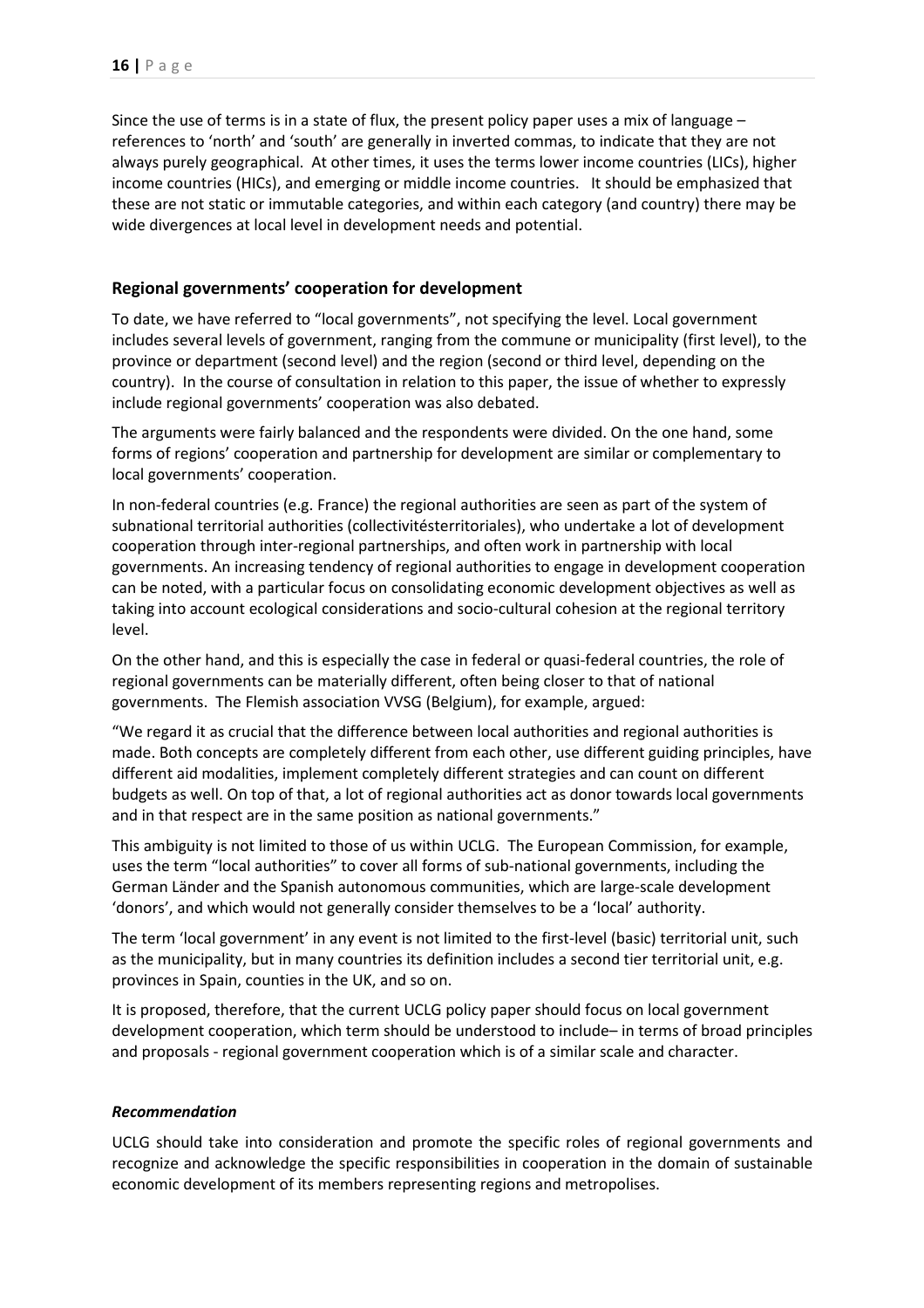# **Towards a clearerconcept of local government development cooperation**

As we have earlier noted, the local government community has not settled on a single name to describe either its forms of cooperation in general, or its development cooperation activities. Both of the main currently-used terms – decentralised cooperation (DC) and municipal international cooperation (MIC) – have a long tradition and colleagues from different countries use one or the other to define their work, and will no doubt do so in future, whatever term we use within UCLG. But not all LG cooperation is 'municipal' in a strict sense, and the term 'decentralized cooperation' is used sometimes in a wider sense, to include other local actors.

For the purpose of this paper we have therefore adopted the generic terms 'local government development cooperation' (for the overall concept), and 'local government partnerships for development' (where the focus is on the partnership).

It is one thing to settle upon a name, and another to define the concept. What do we mean by local government development cooperation? At its broadest and simplest, it can mean any form of:

- Partnership or other form of cooperation between or involving two or more local governments and/or LGAs; this can include cases of cooperation where an LGA coordinates the participation of professional/expert/political contribution from several of its member local governments; and
- Where the main purpose is to address the development needs of one or more partners from lower income countries.

Some respondents to the consultation on this paper also suggested that we should list the different roles, factors or principles that underpin and give specificity to local government development cooperation. Others felt that the concept needs further work, and that a tighter definition would help to ensure a higher quality level of work.

What do we mean by 'development' here? The term is another one that is difficult to define with precision, and the international community has not agreed upon a single short definition. However, the BusanPartnership for Effective Development Co-operation final communiqué (December 2011) provides a relatively clear account of some key elements:

"The world stands at a critical juncture in global development. Poverty and inequality remain the central challenge. The Millennium Declaration sets out our universal mandate for development and, with the target date for the *Millennium Development Goals* less than four years away, the urgency of achieving *strong, shared and sustainable growth and decent work in developing countries* is paramount. Moreover, the Declaration identifies that *promoting human rights, democracy and good governance* are an integral part of our development efforts."

"*Sustainable development* results are the end goal of our commitments to effective cooperation. While development co-operation is only part of the solution, it plays a catalytic andindispensable role in supporting *poverty eradication, social protection, economic growth andsustainable development.*"

#### (Our emphasis).

Sustainable development and growth, democracy and good governance, anti-poverty strategies, social protection…. All of these (and many more besides, such as climate change and disaster management) are fields in which local governments have a major role to play, and a deep and long experience to share.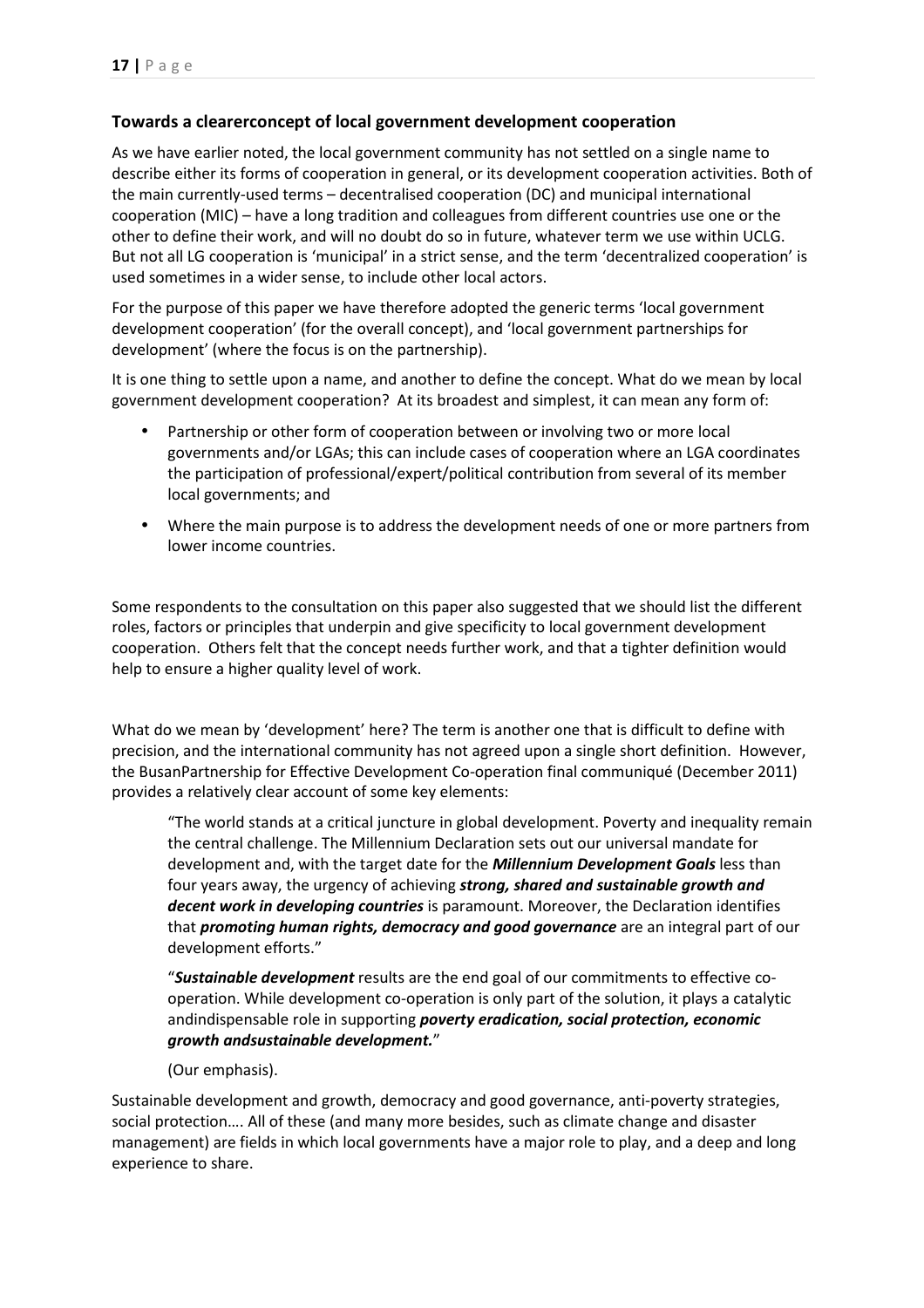Taking the above points into account, Section 3 below examines and proposes a set of 'building blocks' (goals, methodology, motivations, principles, key elements…) which are at the heart of local and regional governments' development cooperation. These merit further study and discussion, and as practice evolves, we will need to deepen and update them as appropriate.

#### **Ideas from UCLG's members:**

The Finnish association, AFLRA, proposed that the policy paper should list key factors, including: results-oriented approach, cooperation between peer organisations, north and south, based on equality and mutuality. Buenos Aires proposed that reference be made to the different modalities in which cooperation takes place, and emphasizing the concepts of horizontality, partnership, and the need to replace the dichotomy 'donor-recipient'. For CitésUnies France (CUF), the main point is that it involves cooperation between local governments, from one territory to another.

FCM (Canada) and VNG International (Netherlands) both favoured more precision or refinement; for VNG, a tighter definition could help ensure a higher quality level of practice, show evidence of added value of our way of working toward donor community, and make learning exchanges more effective. The association NAVIN (Nepal) felt that a distinction between urban and rural was needed, and Nouakchott (Mauretania) wanted to include the different types of collaboration and links (intercommunal, inter-departmental, inter-regional cooperation…). The association COMURES (El Salvador) wants the concept to start from the perspective of local and regional government's contribution to development at national level. The Diputació Barcelona (Spain) felt it important to clarify our concepts, as the differences between decentralised cooperation and municipal international cooperation are not clear. They suggested that the Observatory of Decentralised Cooperation (EU/Latin America) could contribute to the debate over definitions.

#### **Local self-government and development cooperation – a creative tension?**

We can see the role of local governments in development cooperation from two very distinct perspectives, which at first sight may seem to be in opposition. They certainly add a creative tension which runs through this policy paper and advocacy strategy.

On the one hand, local governments have and should have strong powers of local self-government. Internationally, the key principles of local self-government are set out in the European Charter on Local Self-Government and in the UN Habitat Guidelines on decentralisation and strengthening of local authorities. The latter provides in general terms (Article 6):

"Local authorities should freely exercise their powers… withinthe limits defined by legislation.These powers should be fulland exclusive, and should not beundermined, limited or impededby another authority except asprovided by law."

The European Charter, in addition, refers specifically to international activities of local governments:

"Article 10 – Local authorities' right to associate

(1) The entitlement of local authorities to belong to an association for the protection and promotion of their common interests and to belong to an international association of local authorities shall be recognised in each State.

(2) Local authorities shall be entitled, under such conditions as may be provided for by the law, to co-operate with their counterparts in other States."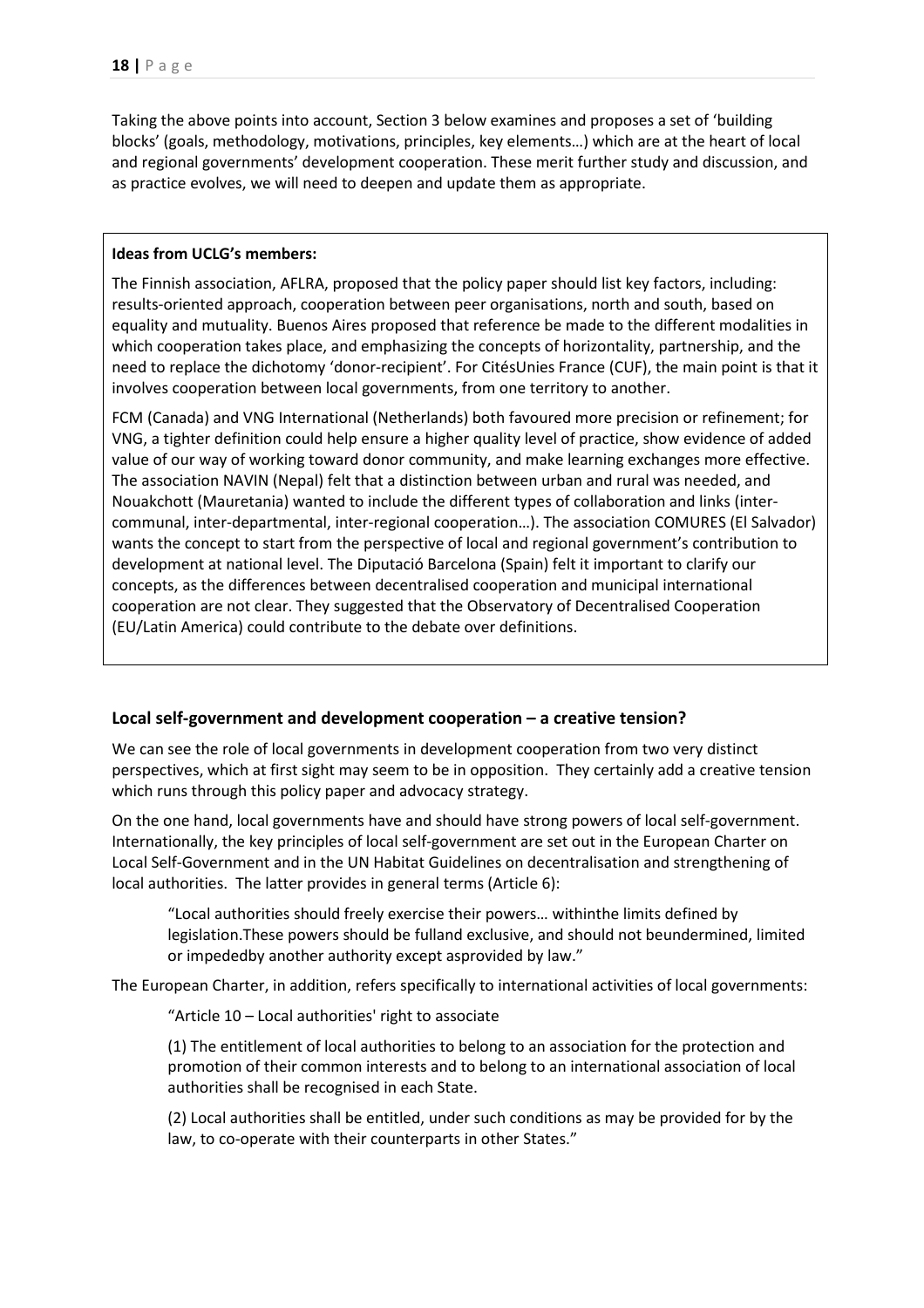So for the international local government community, the right to cooperate with counterparts in other countries is an important one to defend and uphold. It is increasingly recognized in practice, but not always and everywhere, and national legal frameworks for international cooperation are often missing, or inadequate. Therefore, one important goal for UCLG must be to ensure that in every country, there is a positive legal framework for LGs to cooperate internationally.

As part of local self-government, many LGs establish, on their own initiative and responsibility, longterm twinnings and partnerships – and many of these evolve into partnerships for development. Indeed, the experience of working together over time can enhance the effectiveness of larger-scale cooperation, since the partners know and trust each other already.However, where the partnership receives external funding for development programmes, the funder will wish to ensure that the programme provides effective development outcomes, and where possible, that its lessons and results can be scaled up. Therefore, the degree of LG autonomy is by definition somewhat reduced.

UCLG therefore has two parallel tasks in relation to its policy. First, as ever, is to defend the right of local self-government, i.e. the right of local governments worldwide to enter into bilateral or multilateral partnerships, and to work on projects and issues, that they freely choose.

But secondly, and simultaneously, UCLG has to ensure that if LGs and LGAs are to seek and obtain significant and growing external funding for their international development cooperation, the LG sector's contribution must demonstrate positive, cost-effective demonstrable results. Local governments also form part of *national* systems of government, and national anti-poverty and development strategies require coordination between different levels of government if they are to be effective. Thus, we need to situate our work and our policy within the international framework of development effectiveness, while adapting these to the specific LG role.

Therefore, within UCLG's advocacy strategy on LG development cooperation, we need to ensure that the right of LGs to decide freely on their international partnerships is fully recognized in law (positive legal frameworks) and in practice, but also that our sector demonstrates its capacity to work in an effective, coordinated and professional way if international support for our development cooperation is to be maintained and expanded.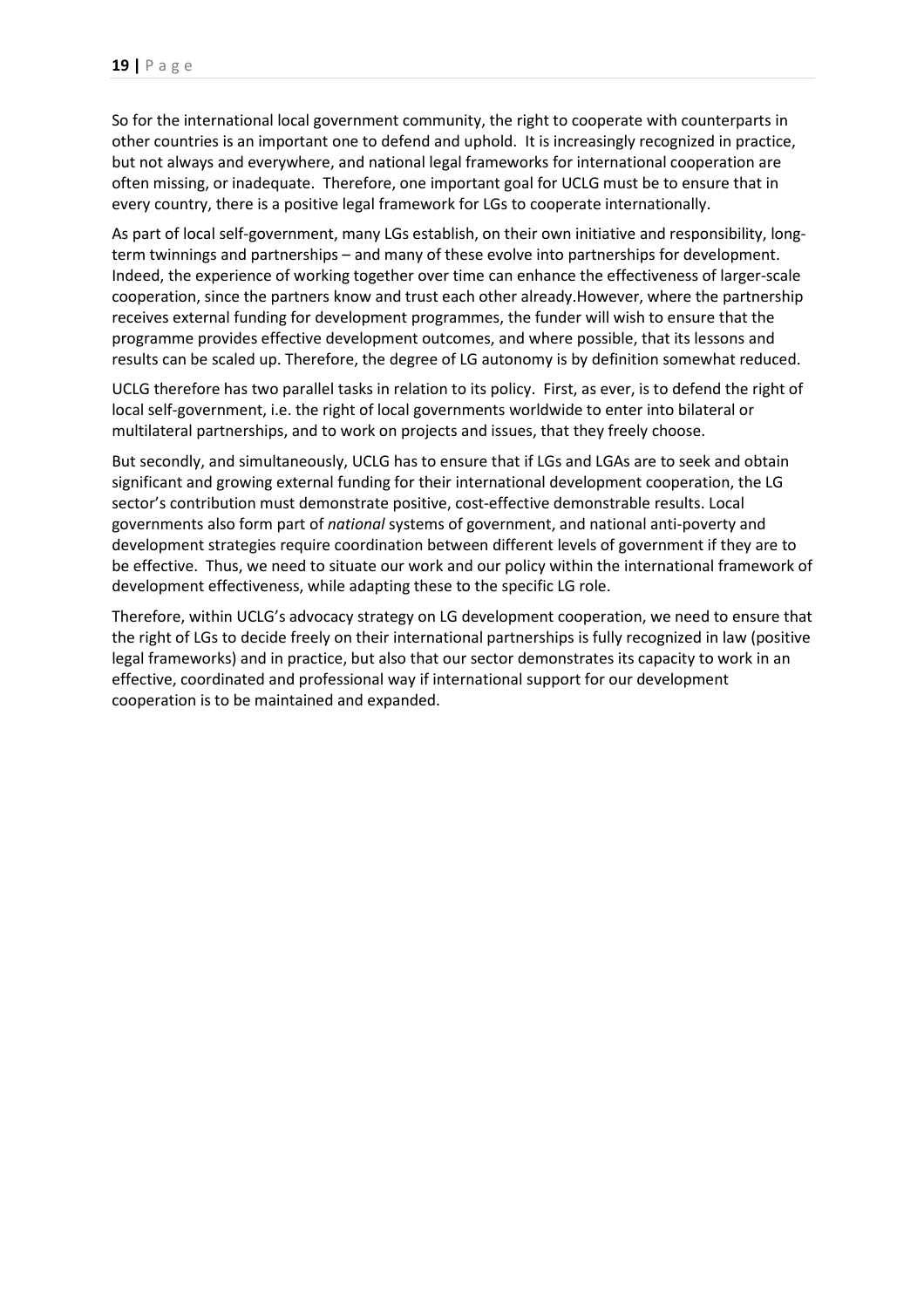# **3. The building blocks of LG development cooperation**

Before analysing in more detail the strengths, weaknesses and added value of local governments' development cooperation, it is useful to set out:

- (1) the main *goals* of local governments' development cooperation;
- (2) the principal *methodology*;
- (3) the*motivations and reasons* why local governments enter into partnerships and activities for

development;

- (4) the*principles*;and
- (5)the*key elements* which underpin that cooperation.

## **Goals**

It is a tautology to say that the overarching goal of local governments' development cooperation is…. Development! But it is perhaps important to emphasize this, since this is what motivates and drives the participating local governments and associations. But in order to promote and enhance sustainable local development in lower income countries (LICs), local governments' cooperation may encompass a very wide range of forms and activities, to meet one or more specific goals. In broad terms, these goals may be summarised as:

- To strengthen the role and place of local government in development strategies;
- To promote the territorial coordination of developmentcooperation actions so they will produce the maximum positive impact on improving the living conditions of citizens;
- To establish references for measuring developmentcooperation performances among local governments (benchmarking);
- To strengthen and support good local governance, so that the LG can better carry out its development roles, in particular through:
	- $\triangleright$  building strong local public institutions for the long term;
	- $\triangleright$  developing efficient and appropriate public services;
	- $\triangleright$  creating and improving sustainable forms of citizen / civil society participation and inclusion in decision-making, and in the wider local development process.
- To support effective decentralisation and devolution, in particular through:
	- $\triangleright$  building capacity of LGs to enable them to carry out new tasks and responsibilities;
	- $\triangleright$  maximising the added value of LGAs to influence national decentralisation policies and their implementation.
- To improve LGs' capacity to tackle and deal with the impact of global challenges, e.g. climate change, on local development.
- To strengthen the capacity of LGAs to support their members to achieve successful local development, including their roles in:
	- $\triangleright$  advocacy, negotiation and representation with central government in all aspects of the decentralisation process;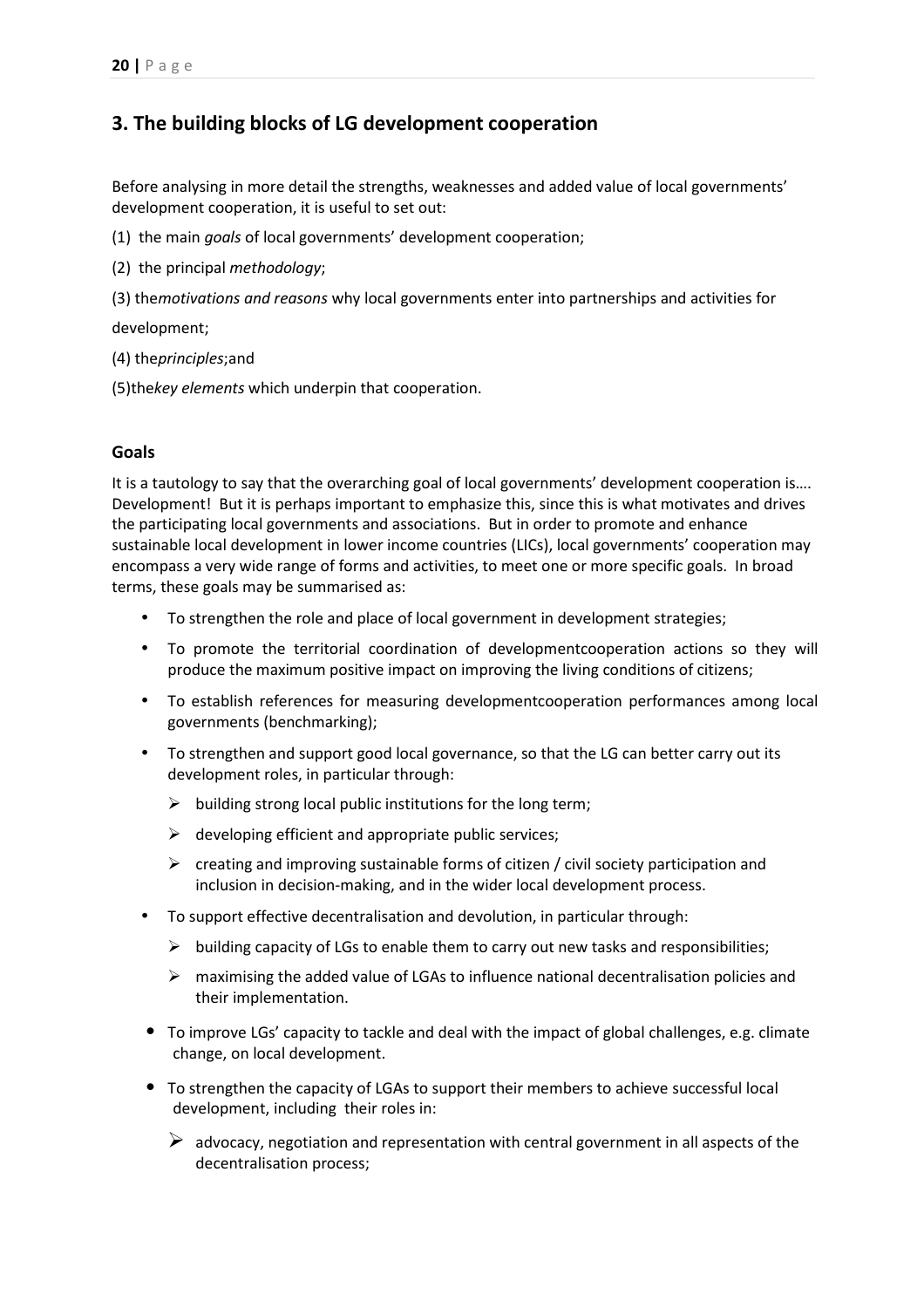$\triangleright$  promoting and disseminating of learning, good practice etc., among their members, including results from international cooperation programmes.

## **Methodology**

Peer-to-peer cooperation, learning and exchange lie at the heart of local government development cooperation, to achieve the goals set out above, in particular in building and consolidating institutional capacity. It is to a large extent through exchanges of local government professionals, administrators, technicians – and not least, politicians – that the learning and sharing takes, place. It is this specific character that distinguishes it from all other forms of international cooperation.

This does not mean that only local government people are involved in the cooperation – far from it. Depending on the objectives of the partnership (which will change over time), local civil societies are likely to be involved in the partnership, as should be the private sector if – for example – the cooperation is around local economic development. But LG development cooperation always has the long-term institutional role and capacity of the local government at its heart.

Within this methodology, there are many different modalities. It may be a one-to-one cooperation, or involve several local authorities. It may – and there are many advantages to this – be part of a wider programme between local governments in one country and another's, or even be part of a world regional or global programme.

It may well – again, this is likely to be desirable - involve the national LGAs at each end of the partnership. This can be either between the LGAs, as a specific capacity-building partnership, or it may involve the LGAs in broader local government cooperation, to help add a multiplier effect and impact to the outcomes of the individual LG partnership and programme activities. In the latter case, care needs to be taken to ensure that this is demand- not donor-driven, and that the LGA's own priorities are not distorted.

#### **Motivations**

The consultation questionnaire set out a list of possible motivations to engage in development cooperation, and asked respondents to mark those which they thought were 'very important' or 'important'. They were also invited to add other reasons. From the responses, the top four reasons were to:

- Share a co-responsibility for development;
- Help meet basic human rights and MDGs;
- Share a mutual interest in facing global crises; and
- Create local coalitions between communities 'north' and 'south'or 'south-south' in order to learn from each other

Other significant reasons were to:

- Share a co-responsibility for development;
- Help meet basic human rights and MDGs;
- Share a mutual interest in facing global crises;
- Tackle issues arising from growth in population and urbanisation;
- Enhance resources and capacity development;
- Promote multi-actor partnerships;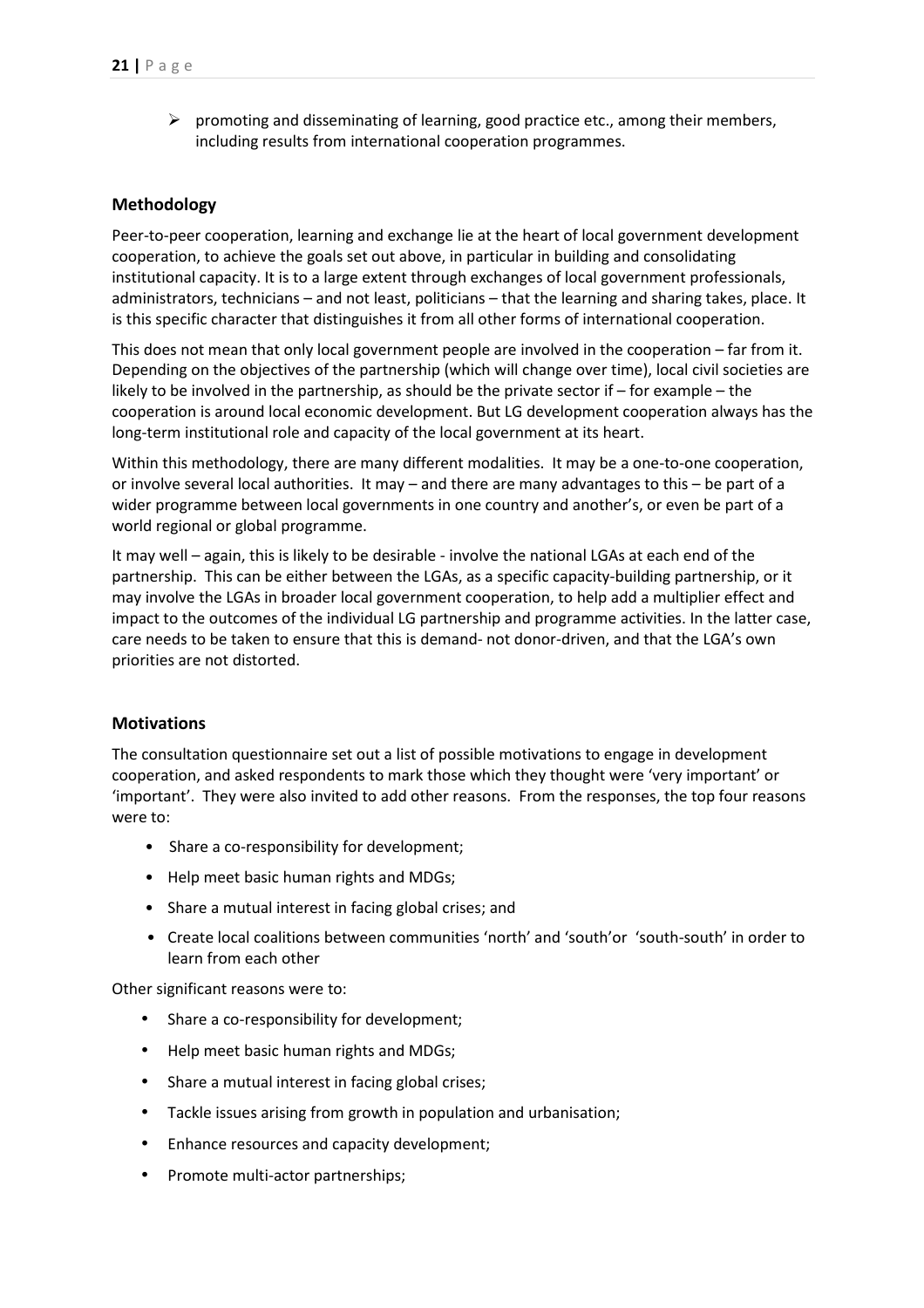- Create longer-term economic benefit;
- Work with diaspora communities;
- Increase professional development opportunities; and
- Develop a positive international image for the LG.

From all of the above, we may conclude that whilst there is a wide range of positive, practical and ethical reasons for entering into partnerships and cooperation for development, for'northern' LGs' the question 'what does my local government get from it?' is secondary (see the principle of reciprocity, next below).

# **Principles**

The top four 'motivations' above all demonstrate that local governments are not primarily aiming to provide or receive 'aid', but rather they are seeking to work together, sharing issues and problems, in order to achieve successful local development. From these and other responses, we can draw out four closely inter-connected principles, which also represent a set of shared values.

The first is *equality of respect, ideas and creativity*, irrespective of the financial capacity and inputs of the partners. This is closely linked to a second, which is *the rejection of a donor-recipient paradigm*. The basis is cooperation and support, not top-down or charitable 'aid'.

The third – which is also connected but more complex – is *reciprocity*, i.e. that both (all) partners should gain some benefits from the cooperation. Since the development needs of the 'southern'local governments and communities are the essence of the cooperation, it is clear that in most cases, the benefits of the cooperation will and should be greater for them than for the higher income country partners.So reciprocity does not, and cannot, mean precise equality of benefits. What is important is to see 'reciprocity' as a value and a philosophy for action, not as a 'thing' or 'indicator' to be precisely measured. As set out below, having clear objectives and a focus on results is essential, and may include results expected for the higher or middle income partner - but this is separate from the principle of reciprocity as a value in its own right.

The fourth principle (also a motivation) is *solidarity*, which can be specific or more general. Specific, if the cooperation responds initially to a particular humanitarian or political imperative (natural disaster, post-conflict reconstruction, post-apartheid development..); or more general, if the cooperation relates to tackling shared common challenges such as extreme poverty and inequality, or the impact of climate change on local development.

# **Key elements**

In addition to these four principles, we can identify a set of key elements (closely connected to the Paris principles of 'aid effectiveness', below) which also underpin successful LG partnerships for development:

- There is co-ownership and co-responsibility for the activities and outcomes these represent the practical consequence of the principle of reciprocity.
- The cooperation is based on realistic objectives and a shared commitment to account for results.
- The cooperation is also founded on transparency and openness between the partners and with their local communities.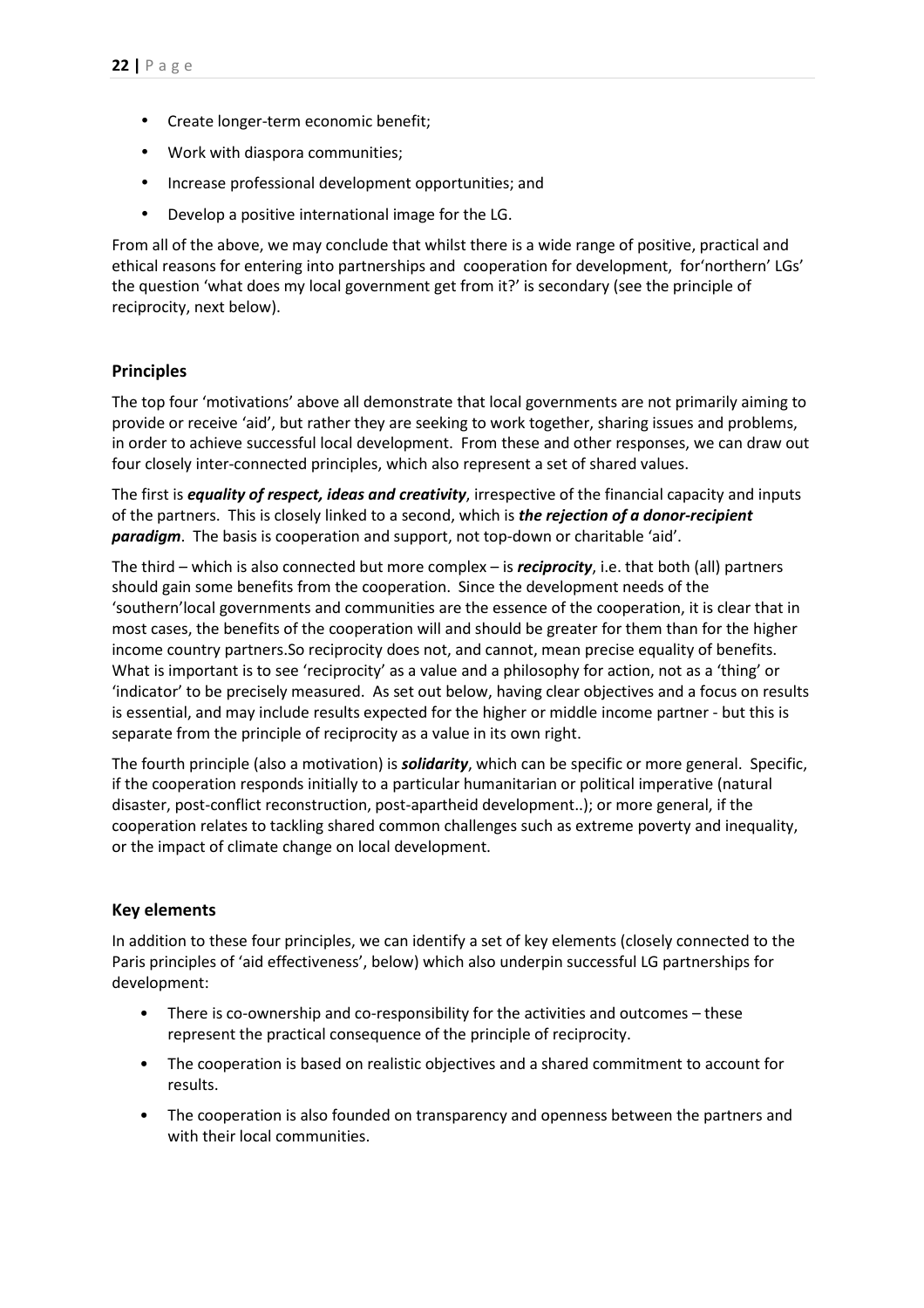- Although involvement in partnerships is decided by the political leadership of a local government, the cooperation itself is not politically aligned, and is strengthened by having multi-party support.
- There is a shared commitment to ensure that learning is spread and disseminated, within and beyond the LG itself, and using the LGA and other vectors for multiplier effect.

## *Recommendation:*

That UCLG confirm the proposed 'building blocks' (goals, methodology, motivations, principles and other key elements) which underpin LGs' cooperation and partnerships for development.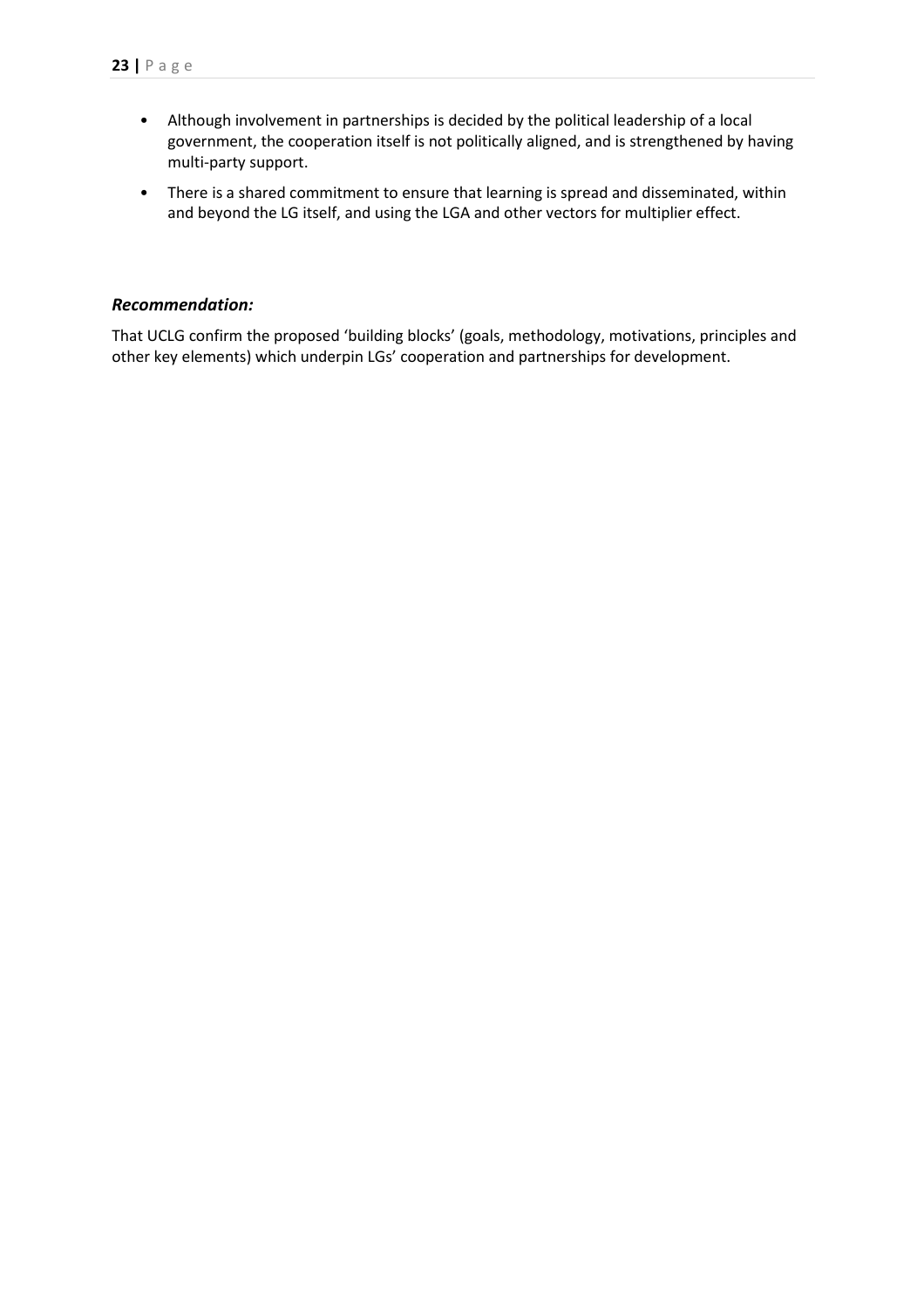# **4. Strengths and Opportunities of LG development cooperation**

The consultation questionnaire set out a set of perceived strengths of LG development cooperation, and asked respondents to tick each of them as either a 'major strength', 'strength', or 'not a strength'. They were asked to do this exercise twice – once on their own organisation's behalf (the LG perspective), and once from the perspective of the donor/funder of our development cooperation.

From the perspective of the local and regional governments, the top 4 strengths came out as follows:

- *Proximity and local democracy*: "LGs are closest to the citizen, they have democratic legitimacy, they understand how local democracy operates. "*Local governments are key public institutions for the long term:* "building their capacity is an investment in the long term, they need to become effective, transparent and accountable *institutions* for the benefit of their people"
- *LGs are providers of concrete basic services enhancing local communities' quality of life*
- *In-depth knowledge of LG roles and operations:* "LGs and LGAs are well-placed to design and manage local development interventions since they understand the milieu, know about local capacity-building, and are able to build partnerships for development involving a wide range of actors"

Other strengths of LG development cooperation included:

- The role of LG as the *instigator of public policies*, and as democratic political actors some respondents felt that this political-democratic dimension needed to be highlighted more fully.
- The role of LGsin decentralisation and devolution policies though some also felt that thisrole is less recognized than it should be by donors, who do not always understand the full potential of the LG contribution to development.
- The ability of LGs to build working linkages between the LG partners' local civil societies.
- The great potential for learning between LG peers.

When respondents were asked to wear the "hat" of the donors or funders, a similar set of strengths emerged:

- LGs are key institutions for the long term;
- The added value of 'proximity' and local democracy;
- LGs are providers of concrete basic services enhancing quality of life; and
- LG cooperation is a cost-effective tool for local development.

Taken together, the above set of 'strengths' reflects the local government community's assessment of our "added value" through cooperation: -our understanding of each other's roles, needs and challenges;our understanding too of the development needs and aspirations of local people and communities;our key role as service providers; and the imperative to build effective, sustainable and democratic public institutions at the local level.- At the same time,we must also recognize the importance of demonstrating cost-effectiveness and positive results.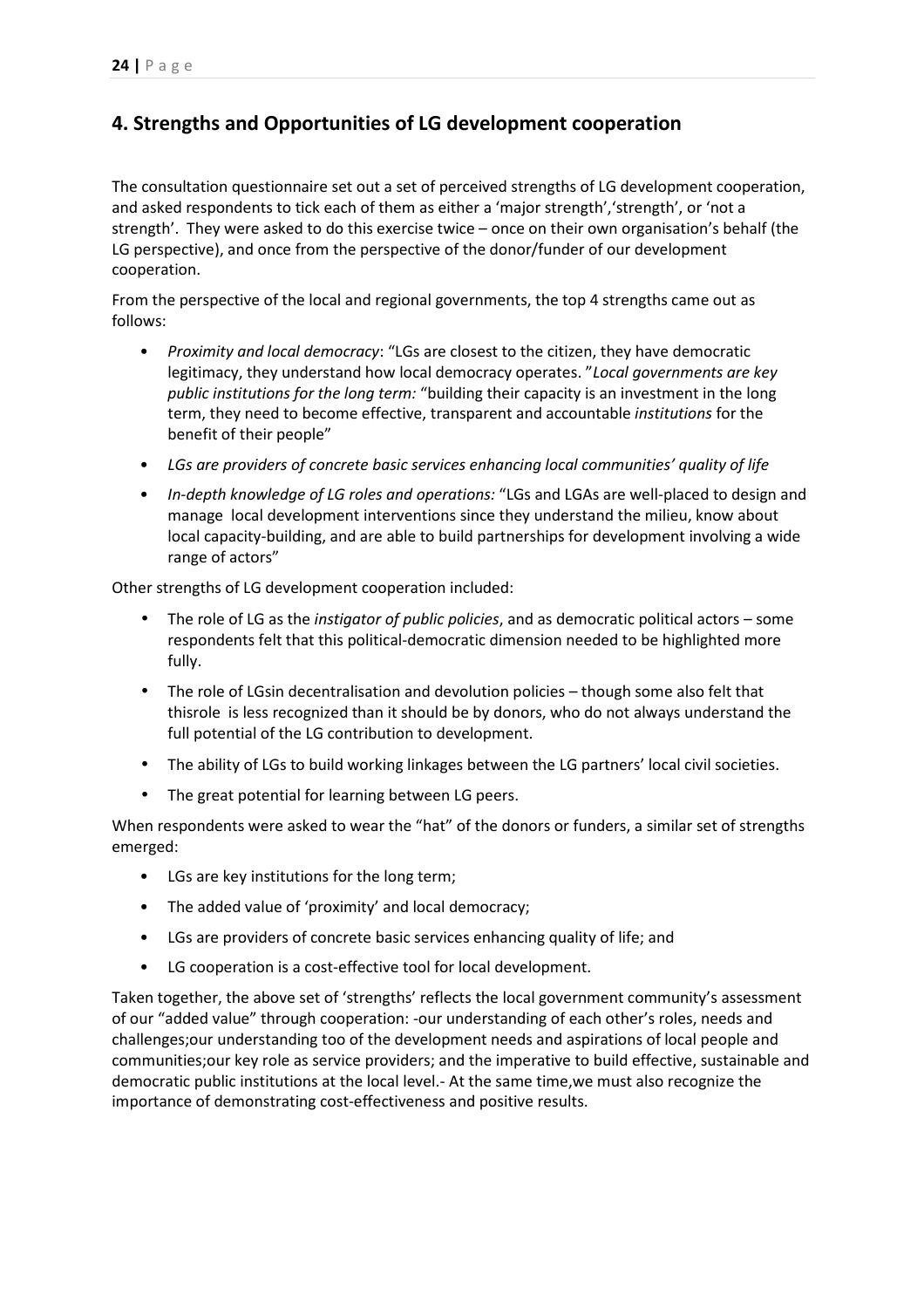Respondents were also asked to assess key 'opportunities' for LG development cooperation, and there was broad agreement on these points:

- The growing worldwide trend towards democratic decentralisation. The increasing urbanisation will lead to increased demands for services. Local governments should be prepared to address these challenges and should be prepared to meet the expectations of the citizens. Professional organizations that understand the political and technical dimensions of the context can support this process;
- The international community has become increasingly aware of the role of LG in development cooperation and has increasingly 'targeted' LG in recent years, and may continue to do so. Local governments have an important role to play in the post 2015 global development goals. In the past the focus was on "what must be done", the new development goals will need to focus on "who has to act and to be supported". In order to achieve the goals and targets, local governments have been an important stakeholder in the MDGs that should be involved more in the definition of the new targets to achieve more results ; and
- Donors are sensitive to the voice of 'the south', but the LG voice of the 'south' has not yet been strong enough; this can be developed and improve through ownership of cooperation programmes, in which their priorities are respected. Local government associations should be strengthened in order to advocate on behalf of their members in national and international dialogues on development priorities. Therefore, Association Capacity Building, in which one association coaches the other, is a good mechanism to develop "the voice of the south".

Another main opportunity is the global trend to urbanisation, which will require effective city management, and donors will give a higher priorityto developing the institutional capacity in local governments in lower income countries.

#### **Some points from UCLG's members**

The important role of LGAs in decentralisation was highlighted in several comments.COMURES (El Salvador) affirmed that decentralisation needed to be done in negotiation with central government, and should be a gradual, systematic process, and supported with resources. The LG voice must be heard at national level, e.g. in relation to the Poverty Reduction Strategy Papers (AFLRA, Finland).

In relation to donors' support for LGs' development cooperation, several responses added important qualifications if we are to continue to benefit – there is a need to demonstrate results, to get a multiplier effect, to professionalise our practice (Mexico City).

On strengthening the voice and role of LGs of the 'south', several respondents commented on the need to strengthen southern LGAs. Other points included building the capacity of LGs of the 'south' to draw up good project proposals and receive support to 'get to the table' (Rio Grande del Sul, Brazil; FCM), and the importance of having virtual and physical places of exchange (Buenos Aires).

Other 'opportunities' offered by respondents included that offered by 'glocalization' (the global/local interaction), our more closely integrating world (ALAT, Tanzania), the fact that development cooperation is a public policy of importance (Diputació Barcelona), and the benefits of moving towards more programme-based approaches (i.e. the advantages of greater scale and therefore impact).

#### *Recommendation*

UCLG is invited to note and endorse the above main strengths of LG cooperation for development, which can be used in support of the advocacy strategy.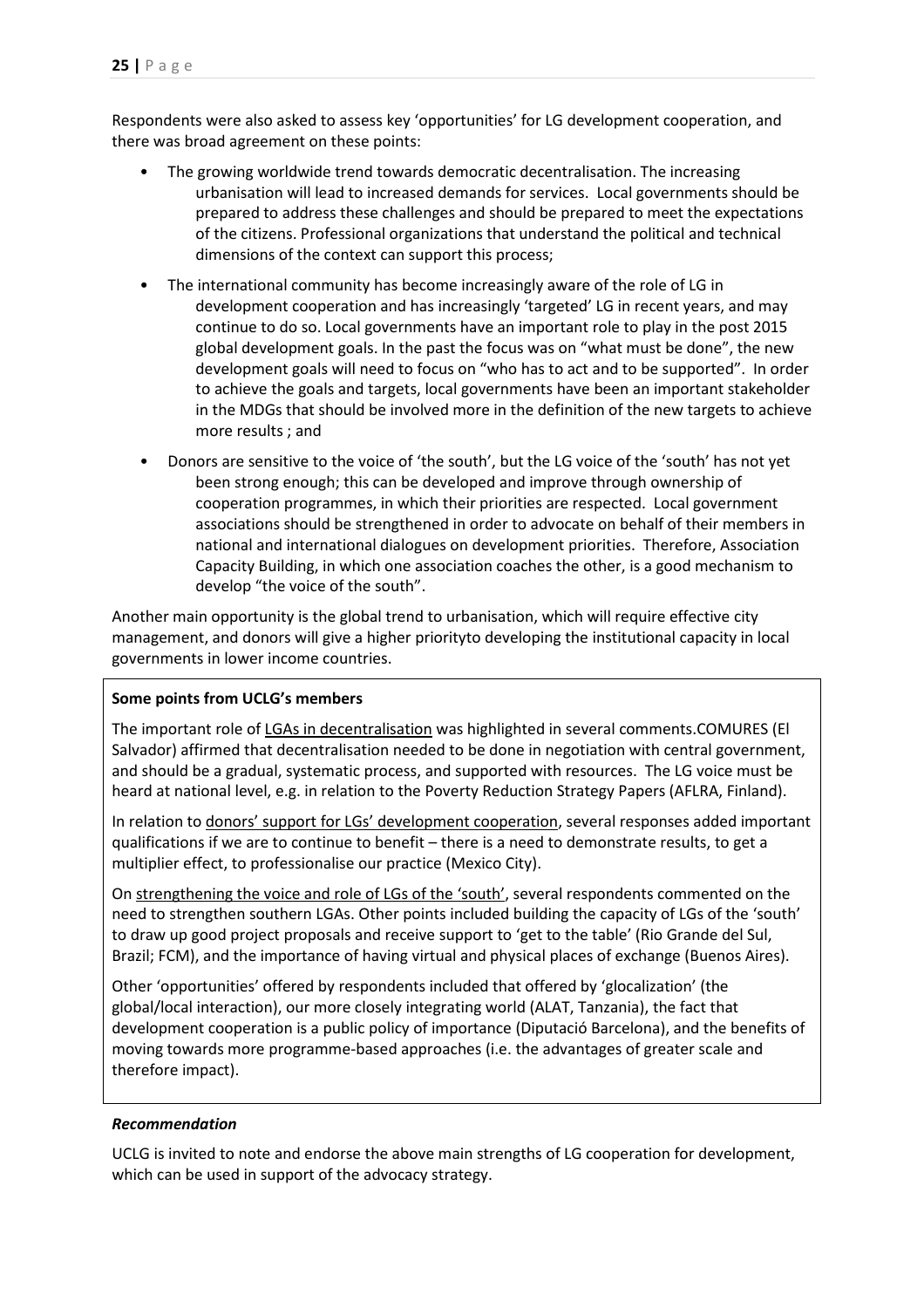# **5. Weaknesses and threats of LG development cooperation**

As regards the weaknesses of LG development cooperation, respondents were likewise asked to rank them in order of significance, first as seen from the LG perspective, and also from the funder/donor perspective.

The weaknesses, from the perspective of the LGs, were ranked as follows:

Weaknesses of LG development cooperation:

- Projects have too little focus on results;
- Lack of continuity due to political / administrative changes in one or both LGs;
- Threat of corruption;
- Projects are not strategic or transferable enough;
- Partnerships may be 'supply-driven' and not really owned by the 'southern' partner;
- Lack of a professional development approach, including monitoring and evaluation mechanisms;
- Lack of financial resources for partnerships;
- Lack of citizen support; and
- Lack of coordination among LGs and with other stakeholders;

Weaknesses in donor/funder support:

- Donor agency financing programmes are governed by regulations that are not always adapted to the reality of local governments, as they are conceived by donors rather than by LGs. This makes partner ownership and accountability difficult.
- The practice of preferred budget support by donor agencies in applying the recommendations of the Paris Declaration and Accra Agenda for Action leads to recentralizing public budgets in spite of decentralization laws. This threatens local ownership.
- There is a lack of financial resources for LG development cooperation.
- Inadequate legal framework for local government development cooperation at the national level.

The weaknesses identified in donor/funder support to LG development cooperation, need to be taken up in the UCLG advocacy strategy, which needs to target national governments and the international community to promote:

- Effective decentralisation policies, in 'north' and 'south';
- Effective legal frameworks for local government development cooperation, in every country;
- Partnership programmes for LGs that are demand-led and owned by the lower income country partners; and
- Adequate finance for LG development cooperation programmes, which should be geared to the specific LG role and contribution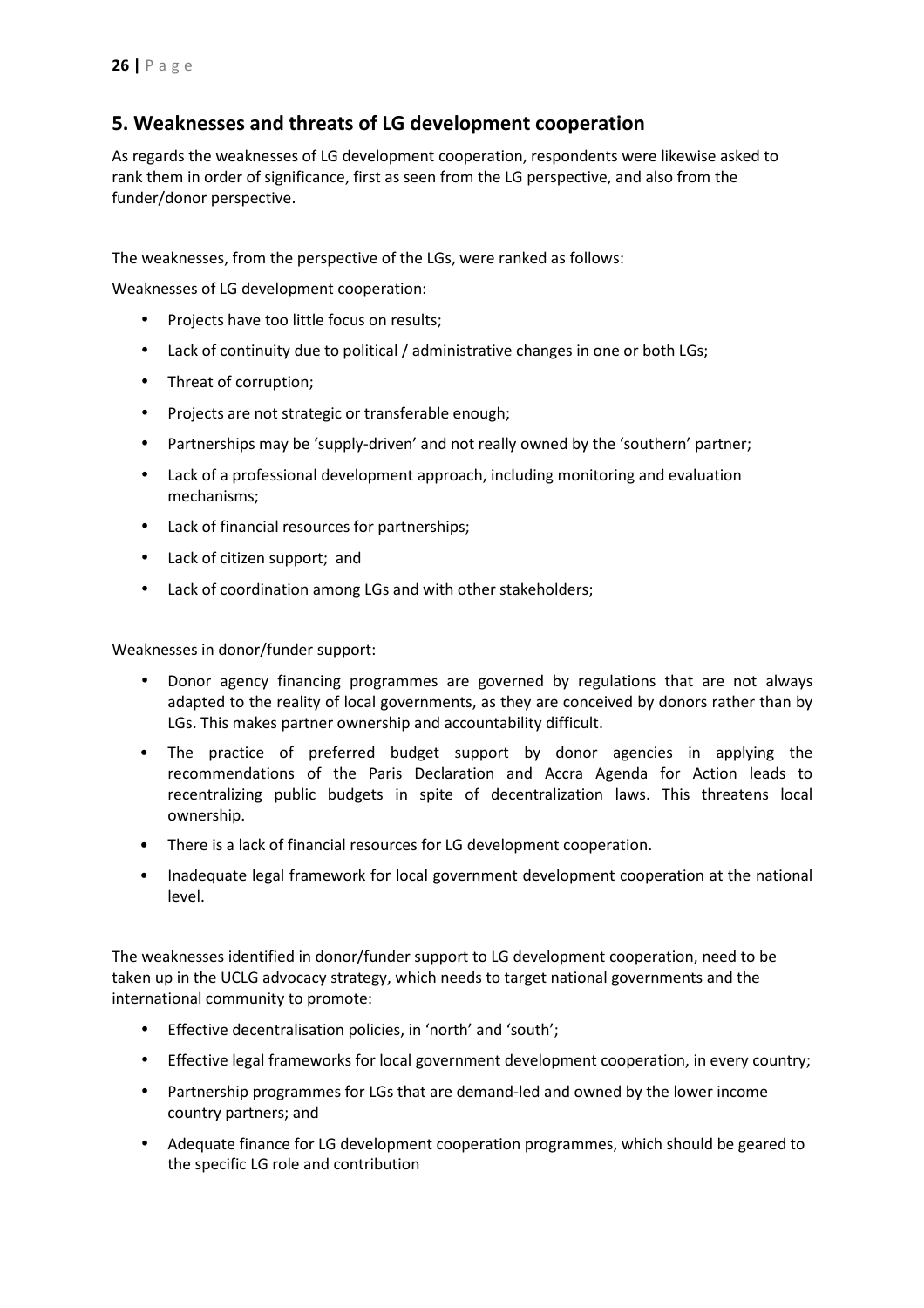When looked at from the perspective of the donors, the main weaknesses are seen to be, in order of ranking:

- Too little focus on results;
- Not strategic or transferable enough;
- Lack of professional development approach;
- Lack of continuity due to political / administrative change; and
- The problem of showing clear results from capacity-building.

In summary, the weaknesses as seen by the local governments, and as perceived to be seen by the funders, are remarkably consistent, and offer some serious pointers for UCLG and its members' future work in this field.

## **Responding to the weaknesses**

Respondents were invited to put forward their responses to the weaknesses. There was broad agreement that we should concentrate on developing a more professional, organised and resultsoriented approach, in which UCLG and its members:

- Have clear focal points and goals in its programmes and systems of evaluation;
- Provide tools and instruments for a public policy of LG cooperation;
- Provide professionalinternational affairs offices services of LGs or their associations;
- Provide citizen education on the value of local government cooperation for development;
- Develop more programme-based approaches, with clear monitoring and evaluation tools and indicators on impact; and
- Enhance exchange of information on projects and programmes among UCLG members, through the CIB Working Group.

The advocacy strategy, below, therefore includes these issues, in its 'key messages' to LGs.

The following were seen as the main 'threats' to LG development cooperation:

- Donor funding levels are reducing (main reason the economic crisis);
- Less money is available from 'northern' LGs themselves for international partnership work; and
- Decentralisation processes are blocked or stalled in many countries.

To counter these threats, respondents argued that UCLG needs to deploy stronger advocacy and lobbying, towards funders and also towards local governments. Lobbying should highlight the 'pluses' of decentralisation and local democracy, and the role of LGs as catalysts for territorial development and progress.

Some felt that a number of LGsfrom higher income countrieswere now less willing to take part, not only for financial reasons, but also because in the current political-economic climate, they did not feel they should it was their role to be involved in international partnerships at all – "local government should concentrate on looking after their own area and their own citizens, not get involved in international affairs". If this were to become more widely accepted, it would represent a sad and perverse (in an age of global connectedness) reversal of a 50 year trend towards greater LG international participation and contribution. Therefore, the advocacy strategy needs to target LGs themselves, to persuade them that development cooperation is both legitimate and beneficial.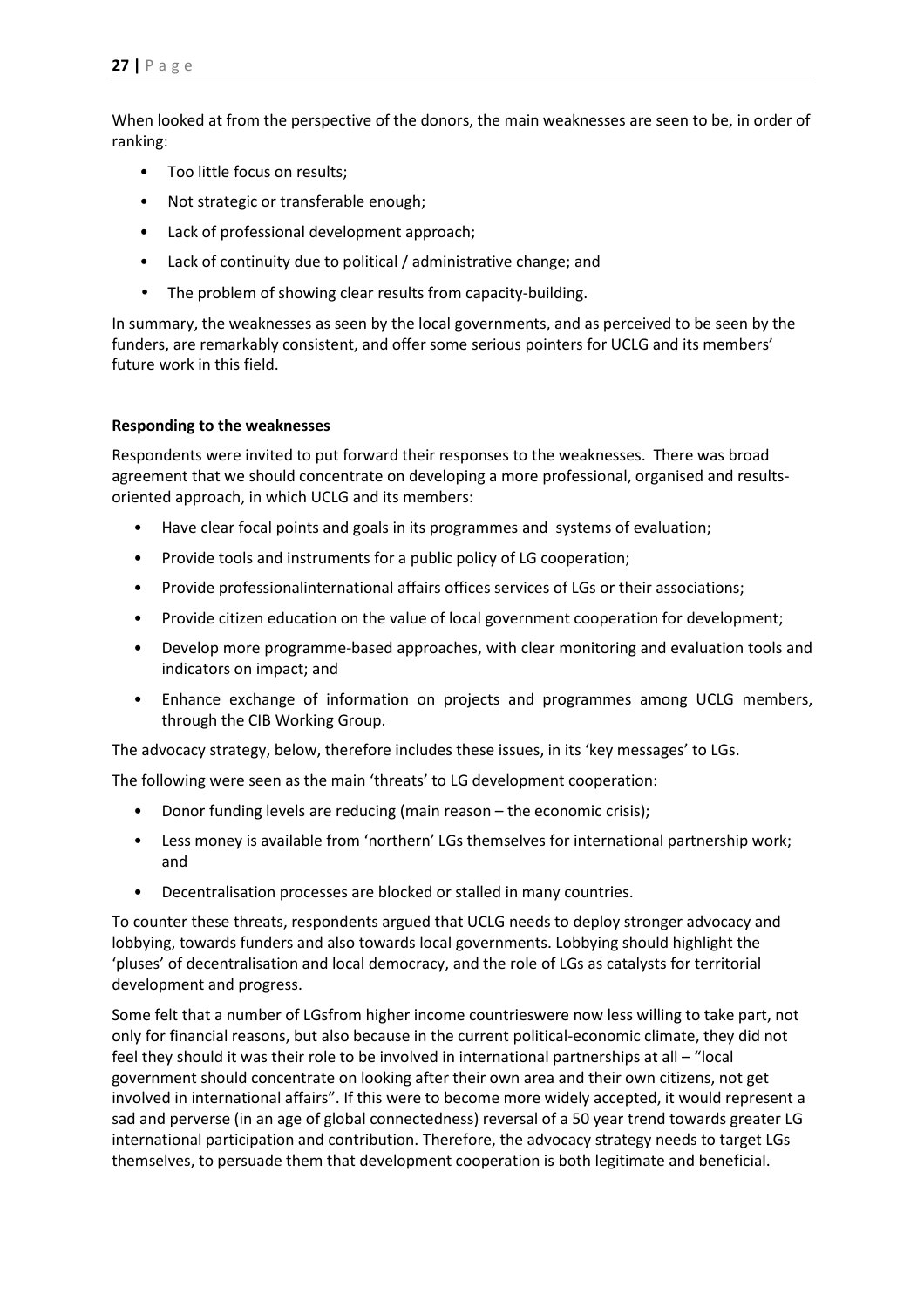Finally, there was a clear message that we need to demonstrate more clearly the added value and impact of our LG development cooperation, undertaking more studies, and showcasing positive examples and experiences.

#### *Recommendation:*

That UCLG note the above main weaknesses of LG cooperation for development, the proposed responses, and the main perceived threats, as issues which need to be addressed in developing and implementing the advocacy strategy.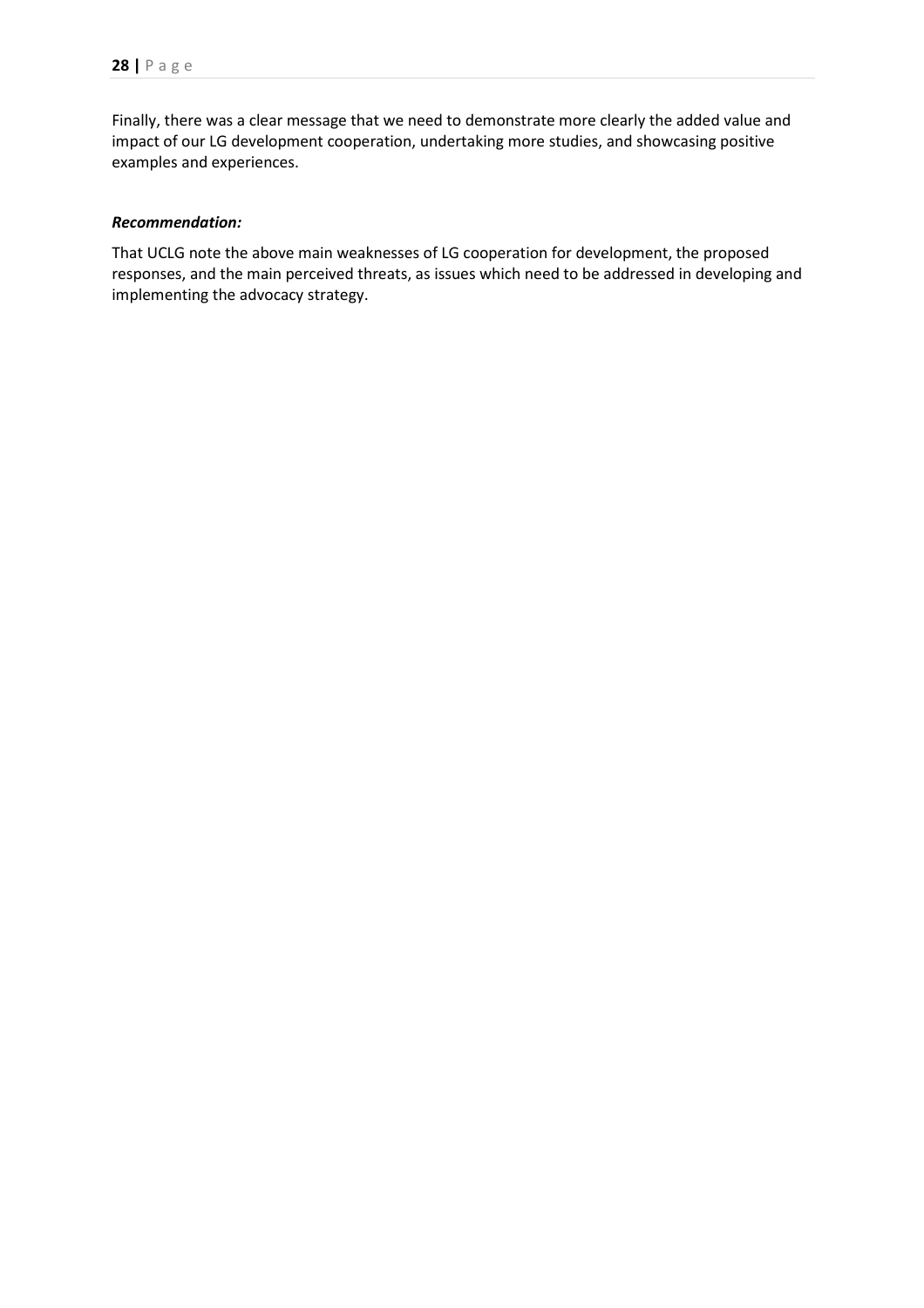# **6. How far do we meet the goals of aid / development effectiveness?**

# **Matching practice against key principles**

The issue of local governments and aid effectiveness was the subject of an earlier UCLG Position Paper, and it is not intended to go in detail over the same ground in this policy paper. For UCLG, the greater focus has been on 'development effectiveness', rather than 'aid effectiveness', since local governments' role is more that of development partner and actor, than 'aid' donor or recipient.

The Busan Partnership document (December 2011), supported by a huge majority of states and many international organisations, came at a late stage in the process of consulting on and drawing up this policy paper. However, UCLG will surely support many of the key points which came from Busan, including itsaffirmation that "it is now time to broaden our focus and attention from aid effectiveness to the challenges of effective development."

The Busan document has slightly recast the principles set out in the 2005 Paris Declaration on aid effectiveness. They are now given as:

- Ownership of development priorities by developing countries;
- Focus on results;
- Inclusive development partnerships "openness, trust, and mutual respect and learning lie at the core of effective partnerships in support of development goals"; and
- Transparency and accountability to each other

These are relevant and important, when translated to the local and subnational context, and can help us to assess the effectiveness of LGs' development cooperation. We had therefore asked respondents to assess their practice against some of the key principles, which (from the Paris Declaration) also included harmonisation.

The *principle of ownership* should mean that the developing country partner plays the leading role in drawing up and implementing its development policies, with higher income partner(s) respecting this role and helping strengthen the capacity to perform it. All respondents felt this principle was fully or partially met. Several respondents felt that there was still a risk of the model being too 'northern-driven'; because it is often the national development ministry/agency funding the programme which lays down its own broad strategies and objectives, the room for local control by the 'southern' partner is often relatively constrained.

The *principle of mutual accountability* means, in essence, a shared and transparent responsibility of the all partners for achieving development results. Over half the respondents felt that this principle was partly met. Some 'northern' LG responses pointed to a contradiction inherent in the financing of cooperation:

- "Aid modalities push the northern partner too much into role of accountant to partners; mutual accountability implies transparency, which is not always in place "
- "Even though we fight against it, there is some form of donor-recipient relationship in the management of funds, but not in the implementation of activities"

Another important qualification on the meaning of accountability came from a Latin American respondent:

• "Development is the responsibility of the countries themselves; cooperation is only a contribution to these processes."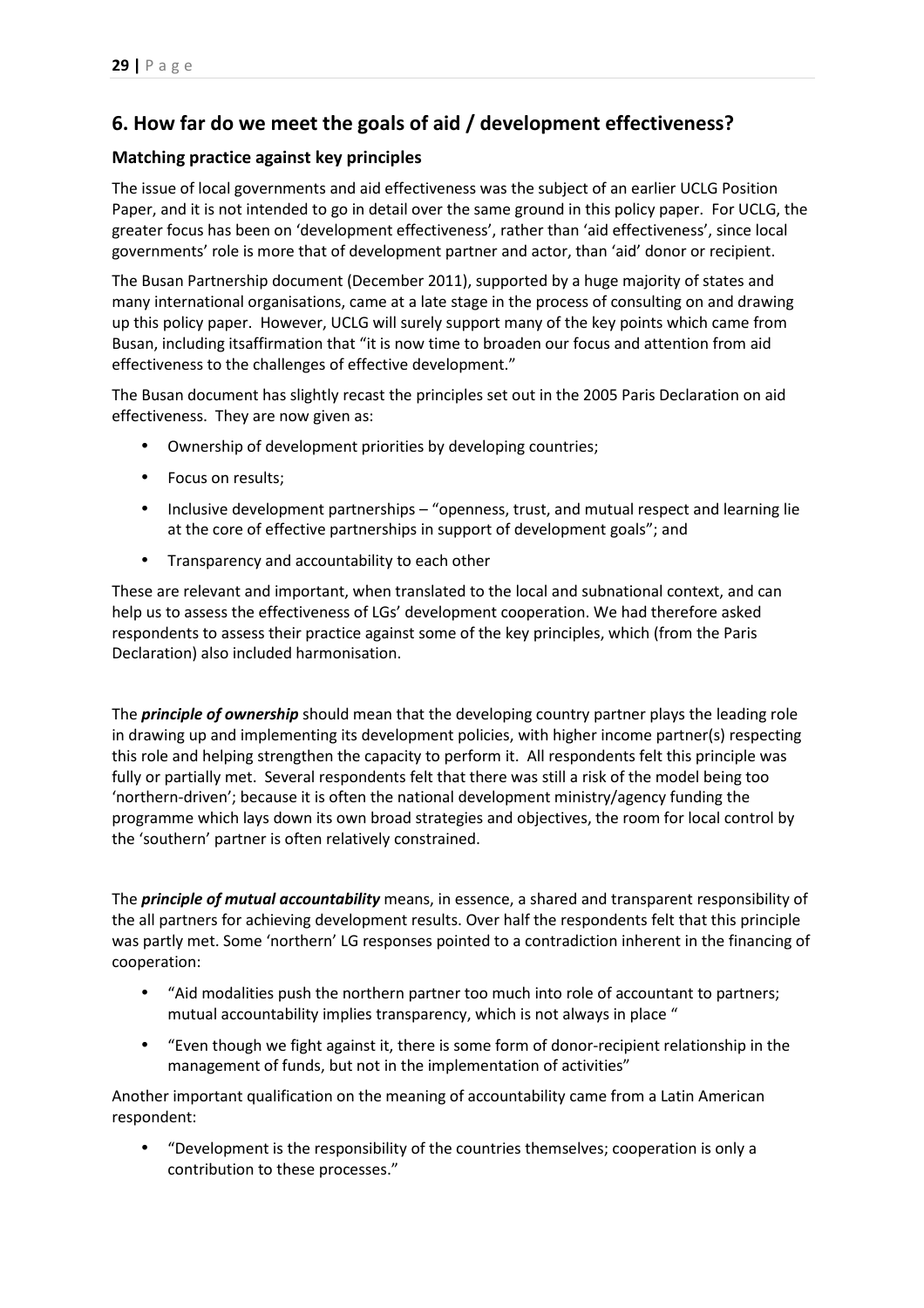The *principle of harmonisation* requires 'donors' to work together to reduce fragmentation or duplication and to coordinate their arrangements, including through wider programme-based approaches. Most respondents felt that this principle was partly met, but few felt it was fully met, and some 25% felt it was not met.

Several responses affirmed the need for LGs to *coordinate* their activities more closely, or at least to communicate better between themselves as to who is doing what. Thisis also linked to the need to demonstrate stronger multiplier effects and impacts from LG development cooperation.The coordinating potential of LGAs in both lower and higher income countries was emphasized, and UCLG itself could play a more important role in helping with coordination. Respondents underlined that coordination should not undermine the 'southern' partner's ownership role, nor be at the expense of the partners' autonomy.

The issue of focusing on *results*received wide attention from respondents, and is seen as a key area for the future. This is dealt with in other parts of this policy paper and in the advocacy strategy.

#### **Some ideas from UCLG members for improving LGs' aid/development effectiveness**

From Buenos Aires came the proposal "formación / información" - better training and information. Training, to enhance capacity in the management of development cooperation, and information, to include city development indicators for use in that cooperation. Several respondents argued for LGs to draw up their own framework of indicators for testing the effectiveness of LGs' cooperation.

FCM (Canada) proposed that, the more we work through programs (as opposed to single city to city partnerships), the easier it is to coordinate and be 'aid-effective'; countries need to come forward with ways to organize and coordinate their LG partnerships more effectively, to overcome donors' perception that our sector is unorganised.

UCLG must convince stakeholders in international development cooperation to model their development cooperation practices on LGs, because they:

- Favourlong-term action that promotes and strengthens ownership of projects and programmes;
- Target the accomplishment of tangible results that help improve living conditions as well as friendly relations and harmony between the populations concerned;
- Ensure the mutual strengthening of institutional capabilities for guaranteeing the sustainability of implemented actions;
- Promote the partnership between public authorities, civil society and the private sector with a view to building local coalitions for development; and
- Contribute to the development and internationalcooperation education of citizens through the support given to NGOs and the diaspora.

#### *Recommendation*

UCLG should defend the necessity to convey at least 15 to 20% of financial flows of development cooperation towards local governments. Part of these funds can be channeled through local government development cooperation, which has a longstanding tradition in analyzing the impact of the interventions on the ground and in development of institutional capacity of the local governments that are part of the partnerships.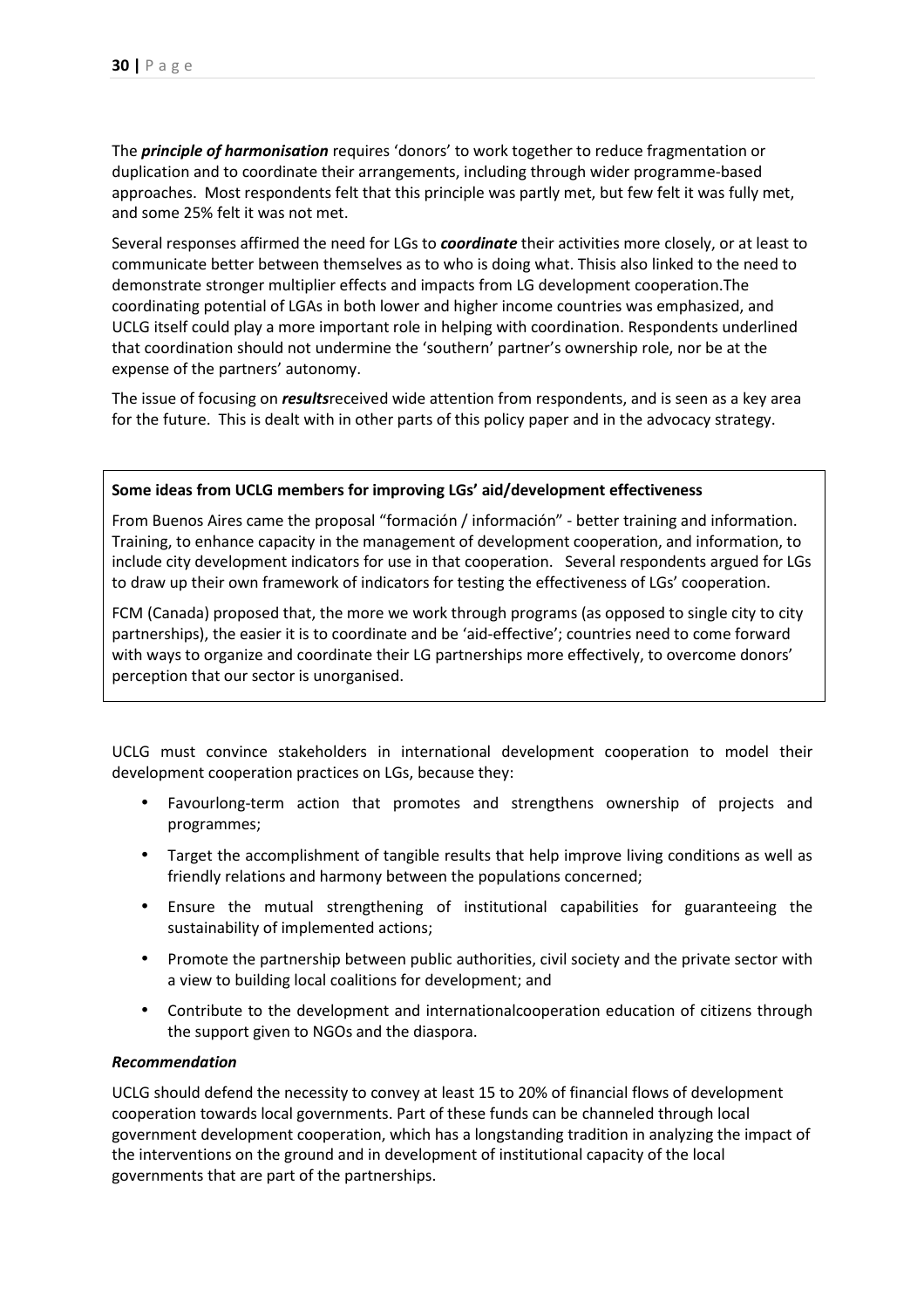# **7. How far are LGs recognized as** *actors for development?*

Before we turn to our proposals for the future, including the main elements of UCLG's advocacy strategy, it is necessary to assess how far, in the eyes of the international community and governments, local and regional governments are recognized as actors for development.

We need to differentiate two aspects of what we mean by LGs as 'actors for development'. Local governments may be seen as essential agents for development *in their own country*, and receive financial programme support from international funders for local development purposes. But LGs globally also wish to be seen as*international* actors for development through LG cooperation and partnerships for development, and to date, gaining formal recognition for our role in development cooperation has been more limited*.*

This section therefore looks briefly at how far the international community has formally recognized the role of local and regional governments as actors for development (a) in their national context, as agents of development, and (b) through their international partnerships and cooperation.

# **Formal recognition by the international community**

## *UN and international organisations*

Over the last 20 years, starting with the Rio Earth Summit, the UN and international community have on several occasions emphasized the role of international cooperation between local governments in favour of development, and indeed have encouraged governments to fund such cooperation. The final declaration of the 1996 Istanbul Habitat II "City Summit", for example, stated that

"International cooperation, including city to city cooperation, is both necessary and mutually beneficial in promoting sustainable human settlements development…Governments, as well as bilateral and multilateral aid agencies, should commit themselves to encouraging cooperation between local authorities and to strengthening networks and associations of local authorities".

And the UN General Assembly, in its Declaration on Cities and Other Human Settlements in the New Millennium, 2001, affirmed

 "There is a need for the political will of all States and for specific action at the international level, including among cities, to inspire, to encourage and to strengthen existing and innovative forms of cooperation and partnership..."

Local authorities have also received some recognition as partners or "stakeholders" within specific parts of the UN system, in particular UN Habitat and UNDP, in areas which relate to sustainable local development and development cooperation. UCLG is a member of the Working Group on Aid Effectiveness of the Development Assistance Committee of the OECD, and of the biennial UN Development Cooperation Forum.

In addition, the UCLG President has been appointed as member of the UN high level panel of eminent persons, put in place for the post-2015 development agenda.

#### *Paris, Accra and Busan*

The Paris Declaration on Aid Effectiveness (2005) made no specific reference to local governments. However, three years later, in 2008, the follow-up Accra Agenda for Action (AAA) remedied this to some extent, stating (for example) that: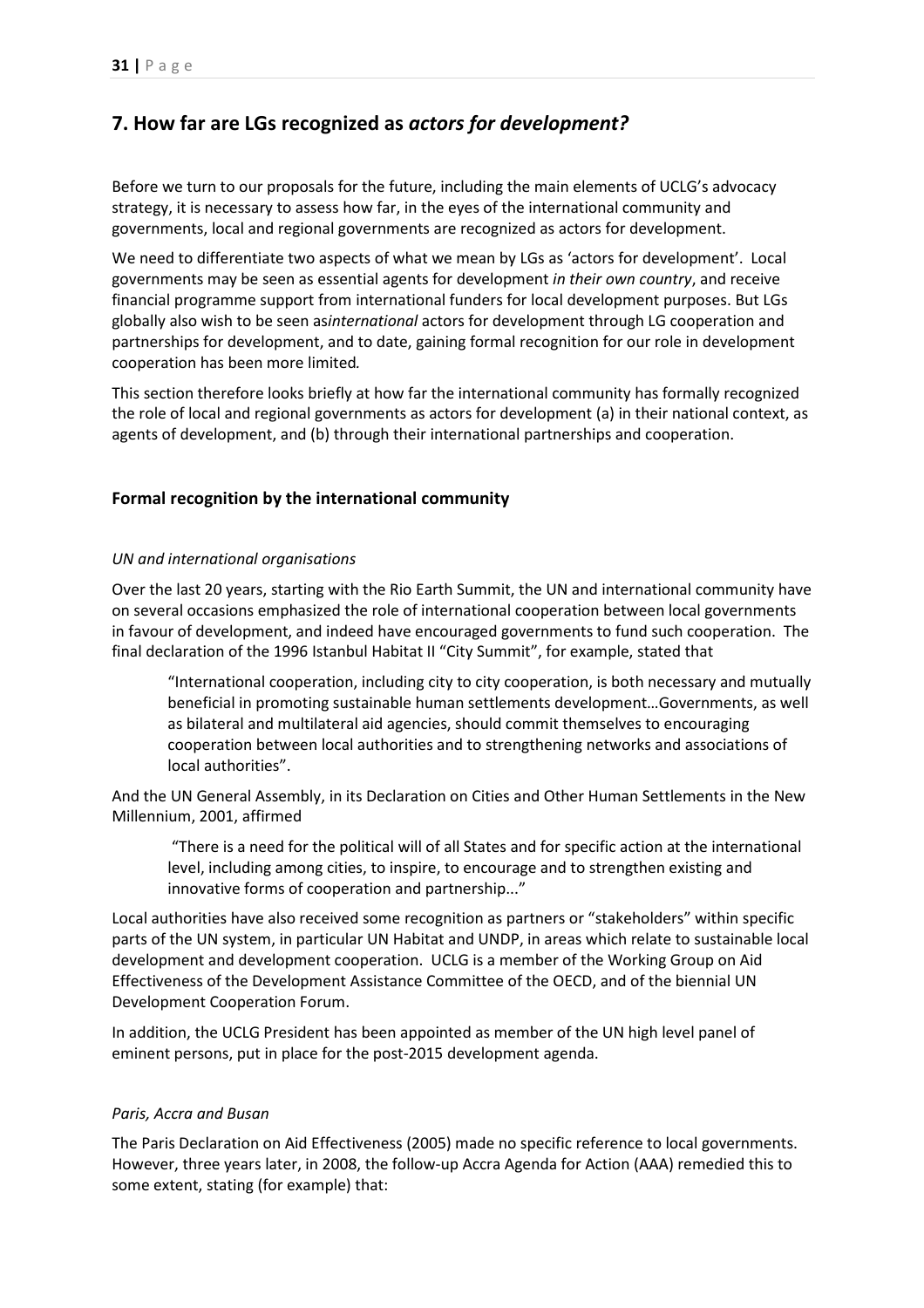"Developing country governments will work more closely with parliaments and local authorities in preparing, implementing and monitoring national development policies and plans.

Donors will support efforts to increase the capacity of all development actors – parliaments, central and local governments, CSOs, research institutes, media and the private sector – to take an active role in dialogue on development policy and on the role of aid in contributing to countries' development objectives."

But while local governments are clearly identified here as *development actors* for the dialogue on aid and development, the AAA does not recognize as explicitly as we might wish the role of LGs as actors for development, through partnerships for development and capacity-building.

The recent Busan Partnership document (December 2011) goes a little further than the AAA in highlighting the role of local governments in the national development process:

"21. Parliaments and local governments play critical roles in linking citizens with government, and in ensuring broad-based and democratic ownership of countries' development agendas. To facilitate their contribution, we will:

….

b) Further support local governments to enable them to assume more fully their roles above and beyond service delivery, enhancing participation and accountability at the sub-national levels."

Once again there is no explicit recognition of local governments as actors in international development cooperation. This may however be implied from paragraph 25 which states:

"We welcome the diversity of development co-operation actors. Developing countries will lead consultation and co-ordination efforts to manage this diversity at the country level, while providers of development assistance have a responsibility to reduce fragmentation and curb the proliferation of aid channels..."

Moreover, in the context of south-south and triangular cooperation, the Busan document includes the following points – including a reference to local capacities:

"31. We recognise that many countries engaged in South-South co-operation both provide and receive diverse resources and expertise at the same time…We will strengthen the sharing of knowledge and mutual learning by:

…

c) Encouraging the development of networks for knowledge exchange, peer learning and coordination among South-South co-operation actors...

d) Supporting efforts to strengthen local and national capacities to engage effectively inSouth-South and triangular co-operation."

#### *The EU and ACP*

In the 2005 revised Cotonou Partnership Agreement, the European Union and the ACP countries (African, Caribbean, Pacific) went further in recognizing LGs as actors for development both incountry, and through their international cooperation. The Agreement affirms the need for "building the capacity at the local and municipal levels which is required to implement decentralization policy and to increase the participation of the population in the development process."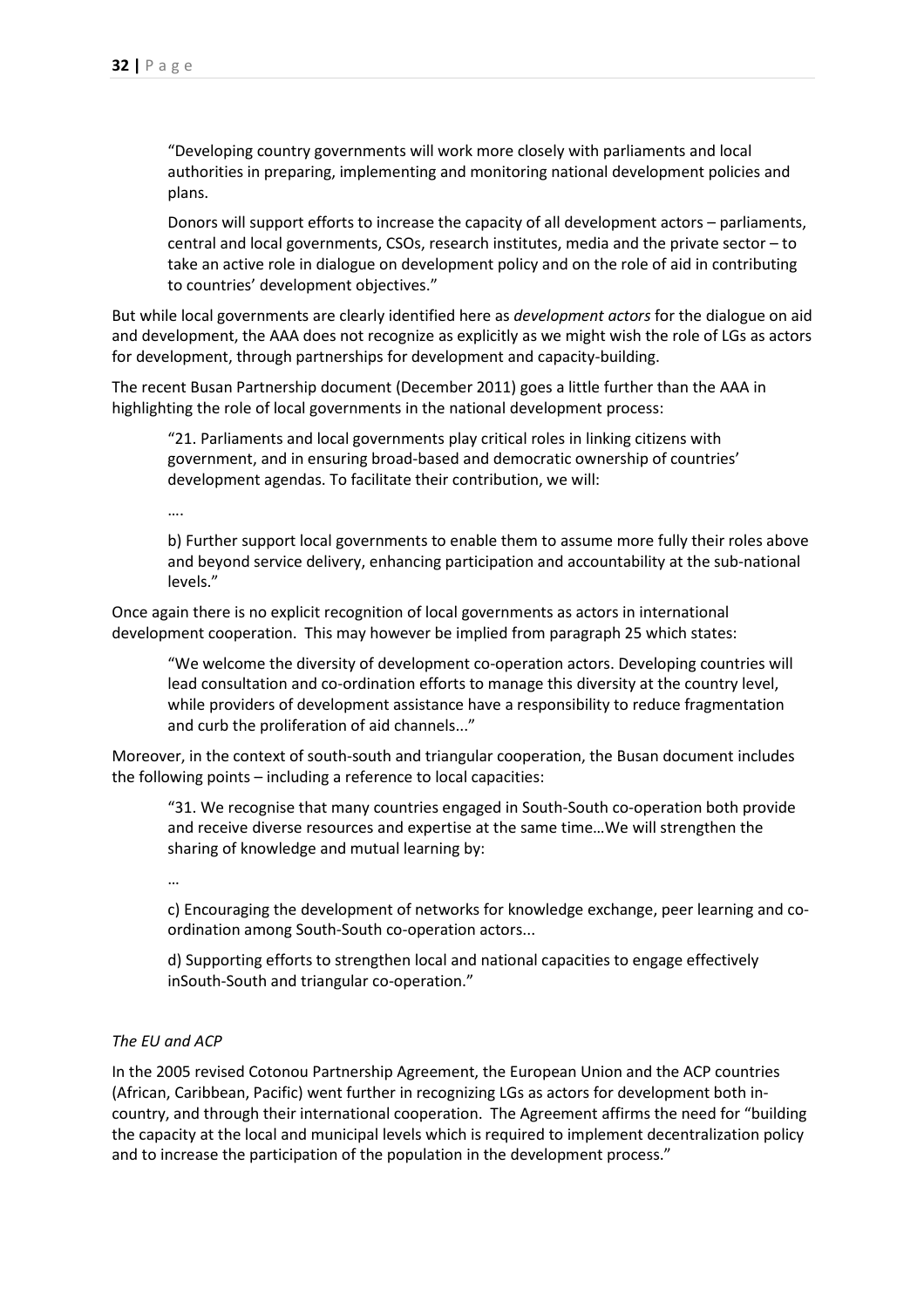To achieve this, the Agreement states that what it calls "local decentralised agencies" should be:

- Informed and consulted on cooperation policies and strategies;
- Provided with financial resources to support local development processes;
- Involved in implementation of relevant cooperation projects and programmes;
- Provided with capacity building support.

Article 5 provides that cooperation should encourage partnerships and build links between ACP and EU actors, and strengthen networking and exchange of expertise and experience among the actors. For the first time in the EU-ACP agreements, European as well as ACP country local governments are made eligible for financing. In addition, Article 80 makes provision for financing of 'decentralised cooperation', which however covers other local actors as well as local authorities.

## *The EU*

In recent years, the European Union has given much clearer recognition to the role of local governments as actors for development. There had been, since the 1990s, a decentralised cooperation programme, which applied to all local actors (mainly non-state), and in which local authorities were only modestly involved. But there was no explicit recognition of the role of local governments in international cooperation.

This changed in 2007, when the European Parliament overwhelmingly adopted a resolution (proposed by Pierre Schapira, also Deputy Mayor of Paris) on local authorities and development cooperation, which set out the arguments for local authorities' active involvement, and called on the European Commission to provide appropriate financing mechanisms.

Also in 2007, the European Commission published its strategy paper on "non-state actors and local authorities" (NSALA) which laid the guidelines for the new NSALA financing programme. For the first time, it set out a clear rationale for local governments' role:

"While they are part of the state structure, local authorities are much closer to the citizen than other public institutions and may offer significant expertise not only in terms of service delivery (education, health, water, transport etc.), building democratic institutions and effective administrations, but also as catalysts for change and confidence building between different parties. They can provide a long-term, country-wide vision on how to build inclusive societies as actors with the necessary political legitimacy and the capacity to mobilise other actors."

This was followed, in 2008, by the publication of the Commission's communication, "*Local Authorities: Actors for Development*", which gave a positive assessment of the role local authorities are playing:

"While the involvement of local authorities in external cooperation and development policy, especially through town twinning, has a long history, the last decade has witnessed a radical change in its nature. Decentralised Cooperation has emerged as a new and important dimension of development cooperation. It has become more comprehensive and professionalised; relying on institutionalised networks with outreach into developing countries; utilising a diversity of tools in all the regions of the world and with an exponential increase in financial allocations."

This last point about local authorities' "financial allocations" for overseas development aid (ODA) needs, however, to be qualified. It is true that there has been an increase, but the EU's definition of "local authorities" is extremely broad, and in fact covers all sub-national authorities, even including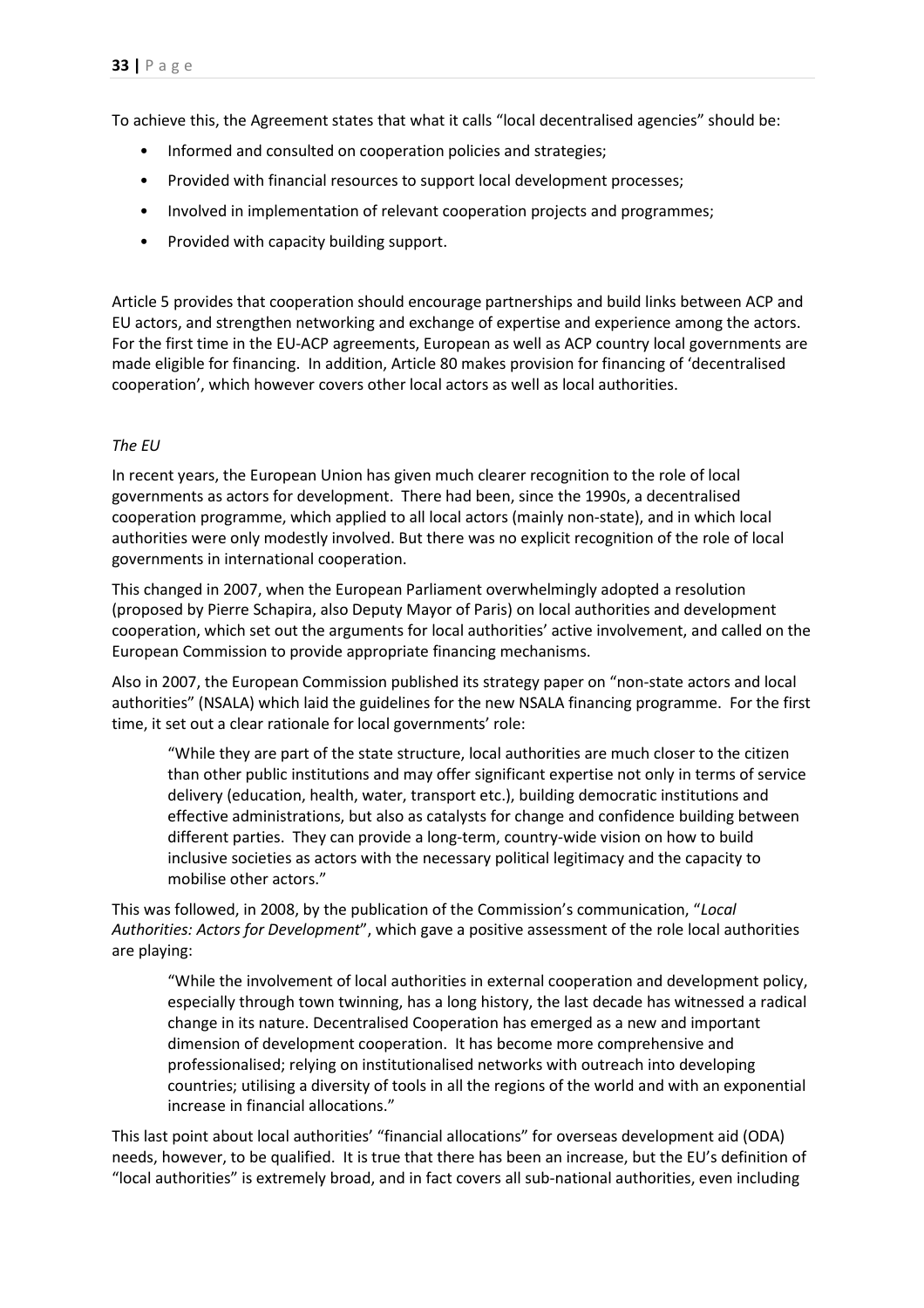regions in federal and quasi-federal states (like the German Länder and Spanish Autonomous Communities) whose role is often more akin to that of a central government development aid donor. Most local and regional/provincial governments' activity is as a partner in development cooperation, rather than as an aid "donor".

The Commission's Communication set out a well-received series of proposals, including:

- To set the decentralised cooperation activities of local governments more clearly within the principles of aid effectiveness (the Paris Declaration principles);
- To support the role of local governments in decentralisation processes, in fields such as local democracy, governance, local economic development, and territorial development;
- To establish better information on the extent of decentralised cooperation, and a better dialogue with European associations and networks;
- To support the role of national associations in partner countries, to enable them to take part in national political dialogue; and
- To support the evolution of twinnings towards longer term partnerships for development.

The Communication was favourably received by the EU's Council of Ministers, representing national governments. It considered that local authorities in developing countries contribute to democratic local governance, and thus to poverty reduction, to inclusive equitable local development, and to provision of basic services especially for the poorest. The Council affirmed that local authorities "now occupy an important place among actors involved in development policy" and stressed their added value in development cooperation and in development education at home.

Most recently, the European Commission in October 2011 published a new Communication, "Increasing the impact of EU Development Policy: an Agenda for Change" which states:

"There is also scope for the EU to work more closely with the private sector, foundations,

civil society and local and regional authorities as their role in development grows…

The EU should strengthen its links with civil society organisations, social partners and local authorities, through regular dialogue and use of best practices…..The EU should consider ways of mobilising local authorities' expertise, e.g. through networks of excellence or twinning exercises."

It is envisaged that in 2013, a new Communication on Local Governments in Development will be developed, in which European members of UCLG have been actively involved.

# **Conclusion**

The international community has increasingly given explicit recognition to the important role played by local government in development, and has on several important occasions positively encouraged partnerships and cooperation for development between local governments.

In several international fora, local governments have been recognized as development actors for some purposes, e.g. national dialogues on development, but the recognition of them as full 'actors for development'through development cooperation is more limited. Local governments are still often included alongside non-state actors, or subsumed among all "stakeholders" or "development actors".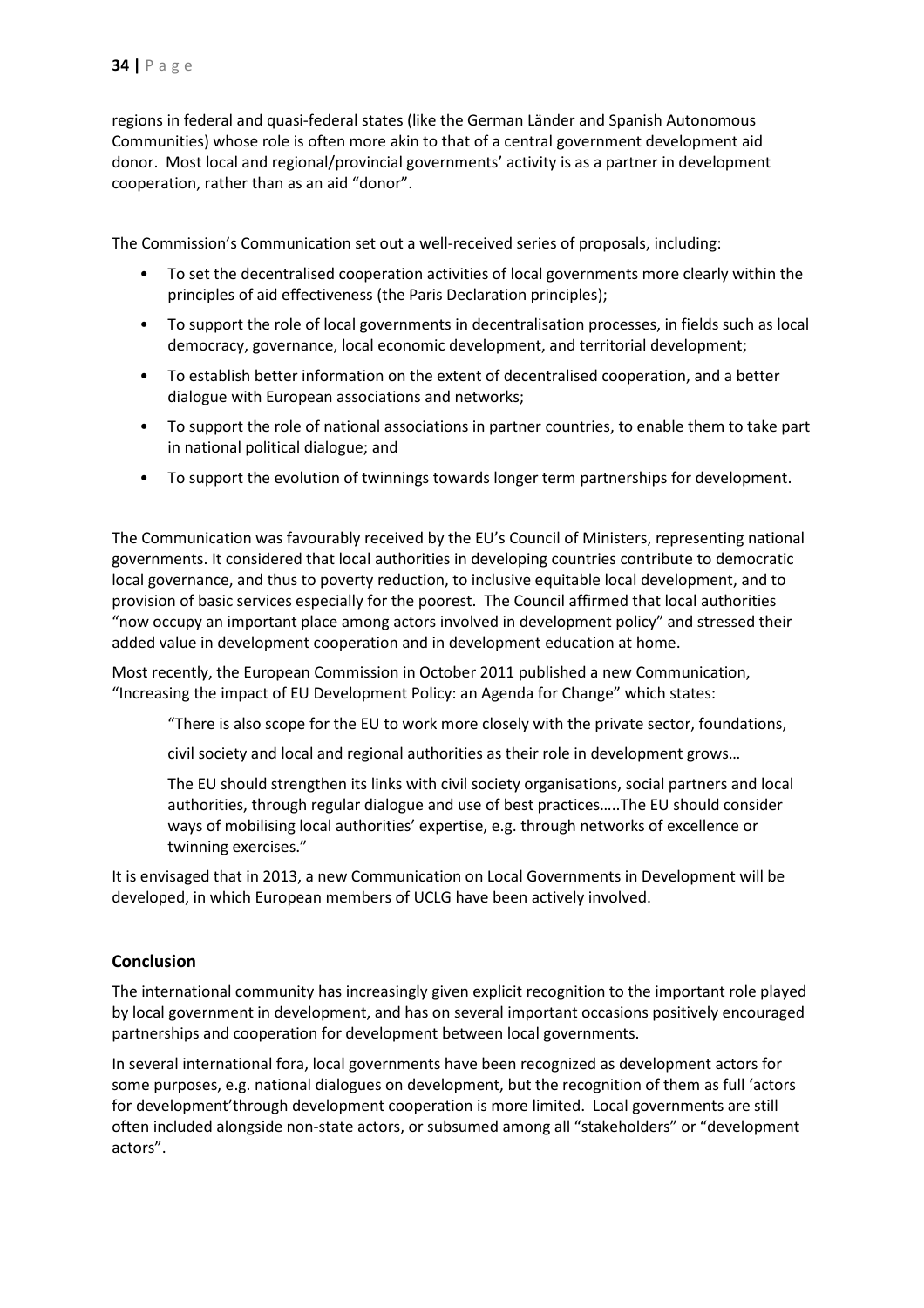In its earlier Position Paper on Aid Effectiveness, in 2009, UCLG called on the international community to recognize local governments and their associations as legitimate development partners. There is still a long way to go in fully achieving this recognition, and we should continue to press this as a key part of the advocacy strategy.

#### *Recommendation*

UCLG must reaffirm its position with regards to the fact that LGs and their associations are legitimate development actors, while at the same time their role as local development agents in the context of national development in their country and by their international cooperation in favour of development.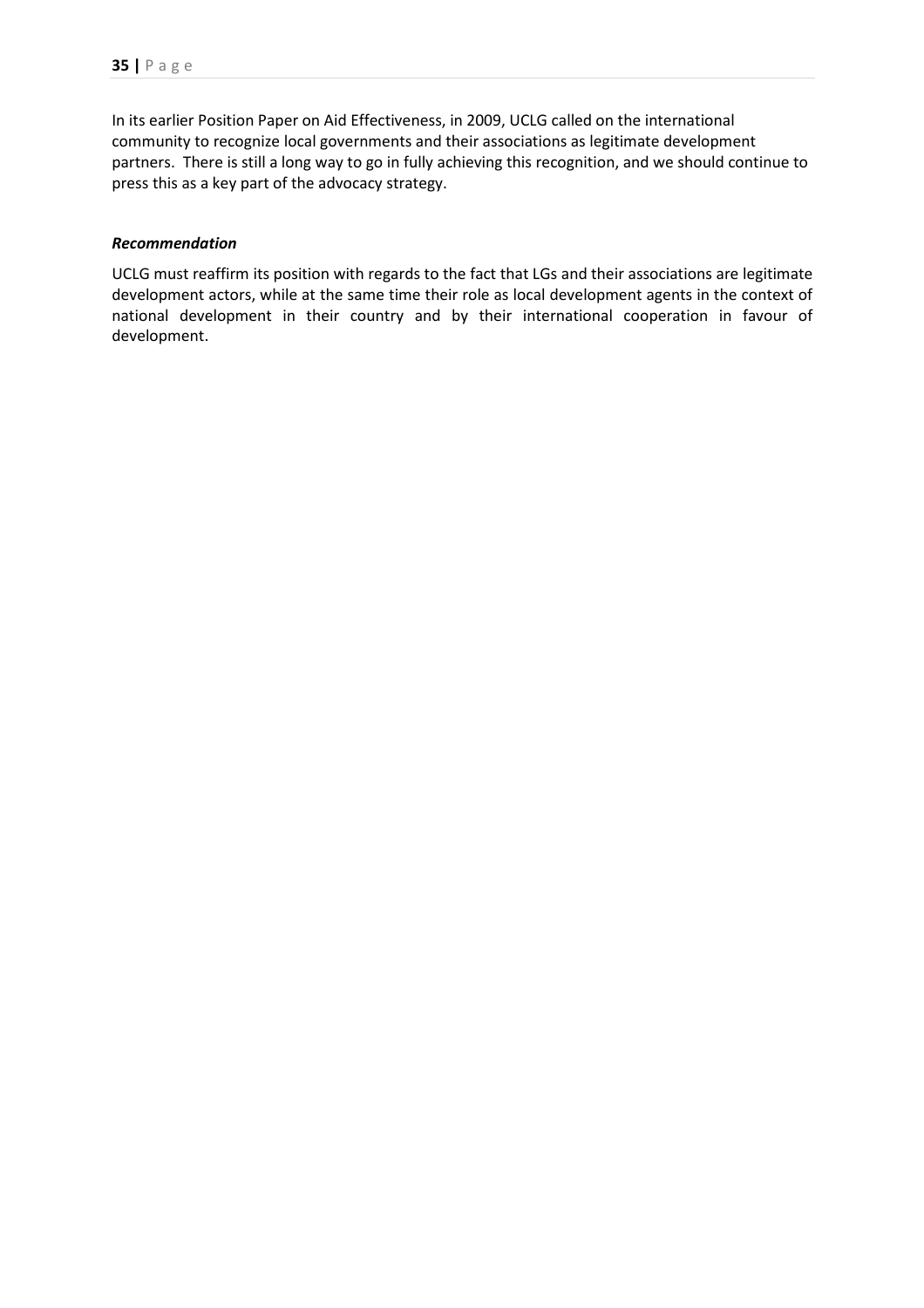# **8. Examples of practical support for 'north-south' LG development cooperation**

In addition to any formal recognition of local governments as actors for development, funders of local government partnerships for development have given practical recognition to this role, even where it is not made explicit. This section gives brief examples of programme-based support provided by international organisations and looks mainly at 'northern' governments which have financed LG cooperation programmes. Then in Section 9 below, we give some examples of recent developments in 'south-south' and triangular cooperation, which are increasing in scale and importance.

## *International organisations*

An important range of UN agencies and of international organisations(such as La Francophonie and the Commonwealth)have provided or coordinated financial support to LG development cooperation, thereby demonstrating a practical recognition of its value.

As regards the UN, various agencies – notably UNDP, UN Habitat, the Food and Agriculture Organisation (FAO) - at different times have managed local and regional government cooperation programmes for development. For example, the UNDP's Art programmes– operating in countries in every continent - are established for the purpose of "articulating territorial and thematic cooperation networks for human development". These UN programmes depend on specific donor support from national or regional governments, or from foundations.

# *European Union support*

The EU-ACP framework has already been referred to above, and local government cooperation has its legal base in the relevant provisions of the Cotonou Agreement of 2005.

Local governments' development cooperation is also financially supported by the EU, in particular since 2008 through the Non-State Actors and Local Authorities programme (NSALA), which provides (till 2013) around €30 million per year for local governments. Most of this is spent on in-country projects, decided by the EU's country delegations, i.e. it reflects the national role of LGs as actors for development. The remainder is for a mix of multi-country LG partnerships for development, for development education actions in Europe, and for LG networking on development- the PLATFORMA network, providing the (mainly European) local and regional voice towards the EU's institutions, is funded from this source. As indicated earlier, the EU gives a very wide meaning to the term 'local authorities', including all subnational levels of government.

The PLATFORMA publication 'Decentralised Development cooperation - European perspectives' (2011) gives 16 brief examples of European local and regional government development cooperation activities at

#### http://advocacyinternational.co.uk/wp-content/uploads/2011/04/Platforma\_60p\_ENlow.pdf

The EU has also funded significant programmes for network-based cooperation between cities, including Asia-Urbs (for Asian-European cities) and URB-AL (for Latin American-European cities). The current CIUDAD programme is aimed at supporting urban development processes in cities from countries to the east and south of the EU.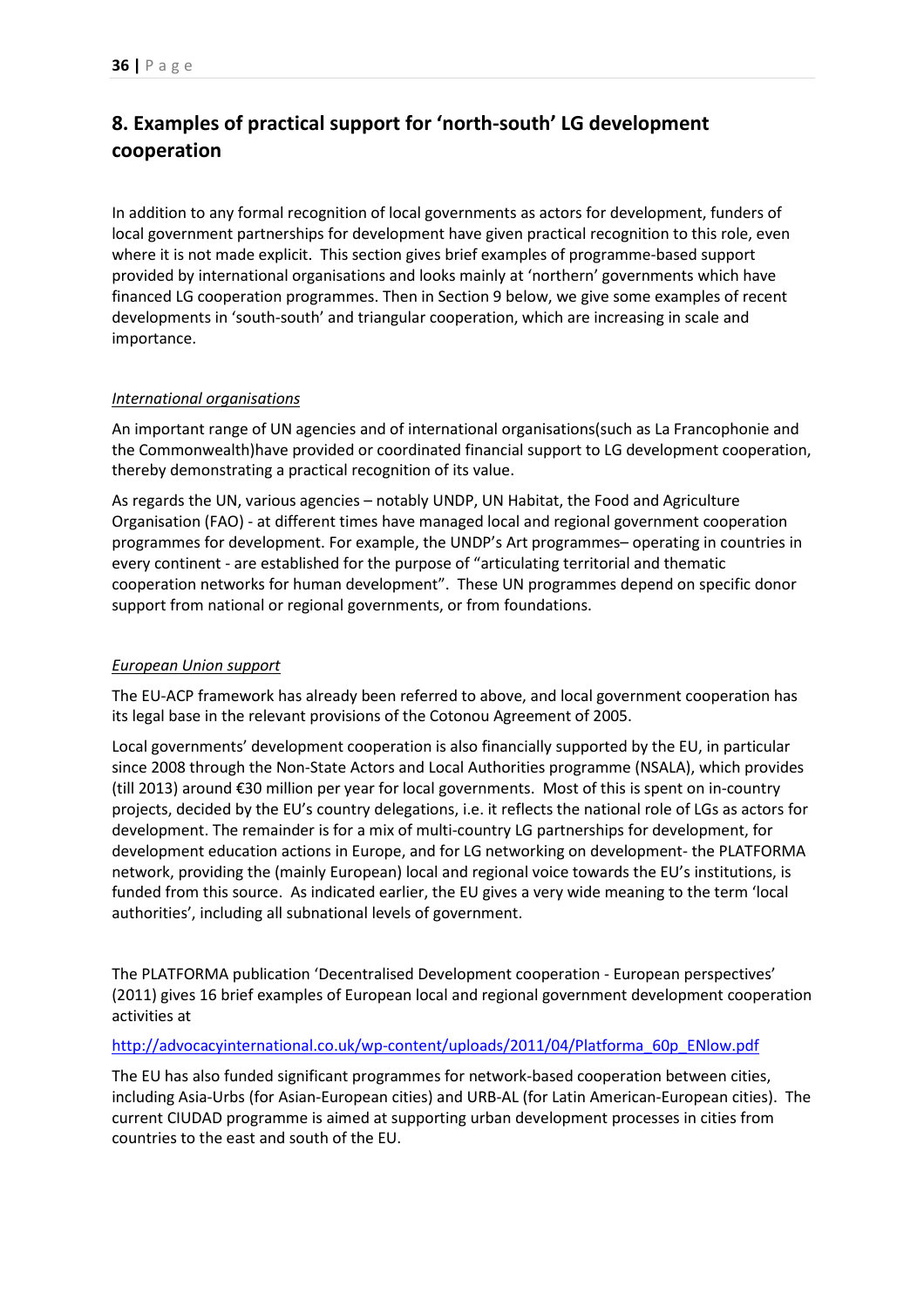In addition, the EU has recently recognized the importance of LGAs in the development process, and is funding the ARIAL programme to help capacity-building for ACP LGAs.

Given the EU's importance as a funder of LG partnerships for development, it is important to note that the next 7 year financing framework is due to be agreed by 2013, to commence from 2014.The EU's NSALA programme has been a positive (if somewhat complex) addition to the range of funding possibilities for LG development cooperation, and UCLG may wish to support Platforma's work to ensure a good LG programme is in place for the next EU financial period.

## *Financial support from national governments*

Since the 1990s, a number of European governments – through their development ministries or agencies - have financed programmes for local (and regional) partnerships and cooperation for development. There are some relatively common elements to the way local government decentralised cooperation is financed and carried out, but also big differences, which depend on culture, tradition, legal powers, and public expectations.

## *Scandinavia*

In Scandinavia, there is a fairly standard model, except for Denmark which has no government programme. Local governments have their own twinnings and partnerships, created freely by them, including, after 1989, many twinnings and partnerships with towns in the new democracies in the Baltic states and central Europe. But development cooperation with partners in lower income countries is largely financed by specific programmes established by the national government's development ministry, which sets the general rules of engagement - definition of the eligible countries, the thematic nature of the partnerships, the timescale and of course the maximum budget available. The local authority provides its own contribution – the time and salary of its staff involved in the cooperation - but other costs are met.Some ACB projects are implemented by the international department of the local government association.

The role of the Scandinavian national association (or daughter company) is mainly to inform the member municipalities of the government's programme and rules of engagement, to assess the applications, and to assist the local authorities who wish to be active in the programme. In Sweden, there are now two daughter companies involved; one helps the LGs in the municipal partnership programme, while the other (SKL) acts as a special type of local government consultancy, able to draw on local government experts (amongst others) from Swedish municipalities to work on larger scale projects.

#### *North-west Europe*

The overall picture is varied, but the approach is broadly similar to the Scandinavian model. That is, for development cooperation work, local authorities mainly act where there is a co-financing programme from their government or other sources.

 Belgium's local authorities are quite actively engaged, due to funding programmes for development cooperation provided by the federal government, and also - in the Flemish region -by the regional government; this latter funding covers development education at home, as well as international partnerships.

In the Netherlands, the engagement of the Dutch local governments has been supported for over 20 years, on a significant scale, by the Dutch development ministry, in particular through the LOGO South programme, which received a positive independent evaluation. VNG International, the national LGA's daughter company, coordinated these programmes of municipal partnerships.The approach has changed recently; for 2012-2016, the ministry provides financial support under the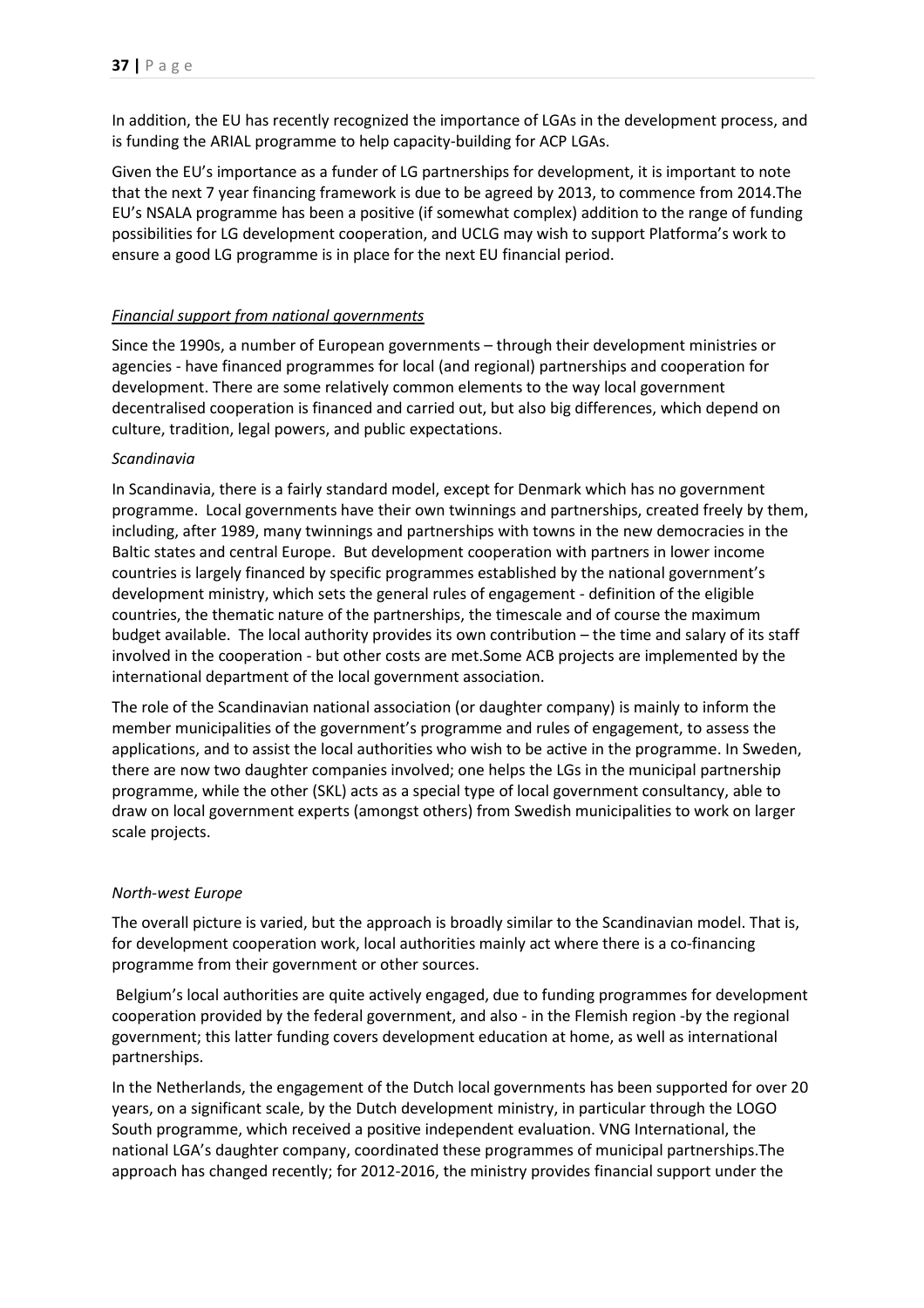Local Government Capacity Programme to VNG International, which is tasked to find and deploy specific expertise from the Dutch municipalities, to assist LGs and LGAs in a set of priority countries. VNG International also provides advice and support to Dutch municipalities, and acts as consultant and technical adviser on international LG programmes, e.g. the EU's ARIAL and CIUDAD programmes, and projects implemented with support of donors such as the World Bank or UNDP.

In Germany, there is no national programme to support development cooperation. Despite this, a substantial number of (mainly larger) cities have active international partnerships for development, and some government-funded programmes (e.g. from GIZ, the development agency) are open to LGs. In the UK, the involvement of local authorities appears to have declined in recent years, and the only specific (rather modest) government financing for LG development cooperation is channelled through the Commonwealth Local Government Good Practice Scheme by the development ministryDfID. The LGA for England and Wales is involved in some peer-to-peer ACB activities.

## *France and Southern Europe*

In France, Italy and Spain, the picture is - in general terms - of a stronger and wider autonomous activity in international cooperation by local authorities than elsewhere in Europe, with more local authorities involved, and with more funding provided by the local governments themselves. In both France and Italy, specialist local government associations exist, notably CitésUnies France (CUF) which supports local authorities in their decentralised cooperation activities.

The French government,in particular through the Ministry of Foreign Affairs and the AgenceFrançaise de Développement (AFD),supports local and regional governments' decentralised cooperation activities on a fairly significant scale, including through the Association internationale des Mairesfrancophones (AIMF). In both France and Spain there is an increased coordination between the national, regional and local levels with a view to enhancing the overall coherence of their national contributions. In Spain, the development agency AECID dedicates a considerable sum for decentralisation and support to local governments, and local and regional governments contribute through their partnerships. In Italy, the central government expresses support for decentralized cooperation, and may invite LGs to submit proposals, but the activities are largely generated and financed by the regional, provincial and local authorities themselves.

The financial contribution of southern European local authorities to international development has in recent years been quite high. Many local authorities fund NGOs and other non-state actors to do their own projects, as well as carrying out their own LG partnership activities. The commitment to spend 0.7% of the local budget to international development purposes (mirroring the internationally agreed target for national donors) is strong in Spain, with the national association's (FEMP) support.

#### *Central Europe*

The member states and local governments of the EU from central Europe have begun in recent years to support some local government international cooperation, mainly with lower income countries which border on or are close to the EU's frontiers, like Moldova, or the Caucasus countries.

#### *Canada*

In Canada, there is almost no tradition of LGs taking part in individual partnerships on their own initiative. However, for 25 years now, the national LGA (FCM) has been funded by the government's development agency (CIDA) to carry out significant LG development cooperation programmes, in which individual Canadian LGs and practitioners take part. So the programme approach, aiming at wider learning and a multiplier effect, is at the heart of the Canadian experience.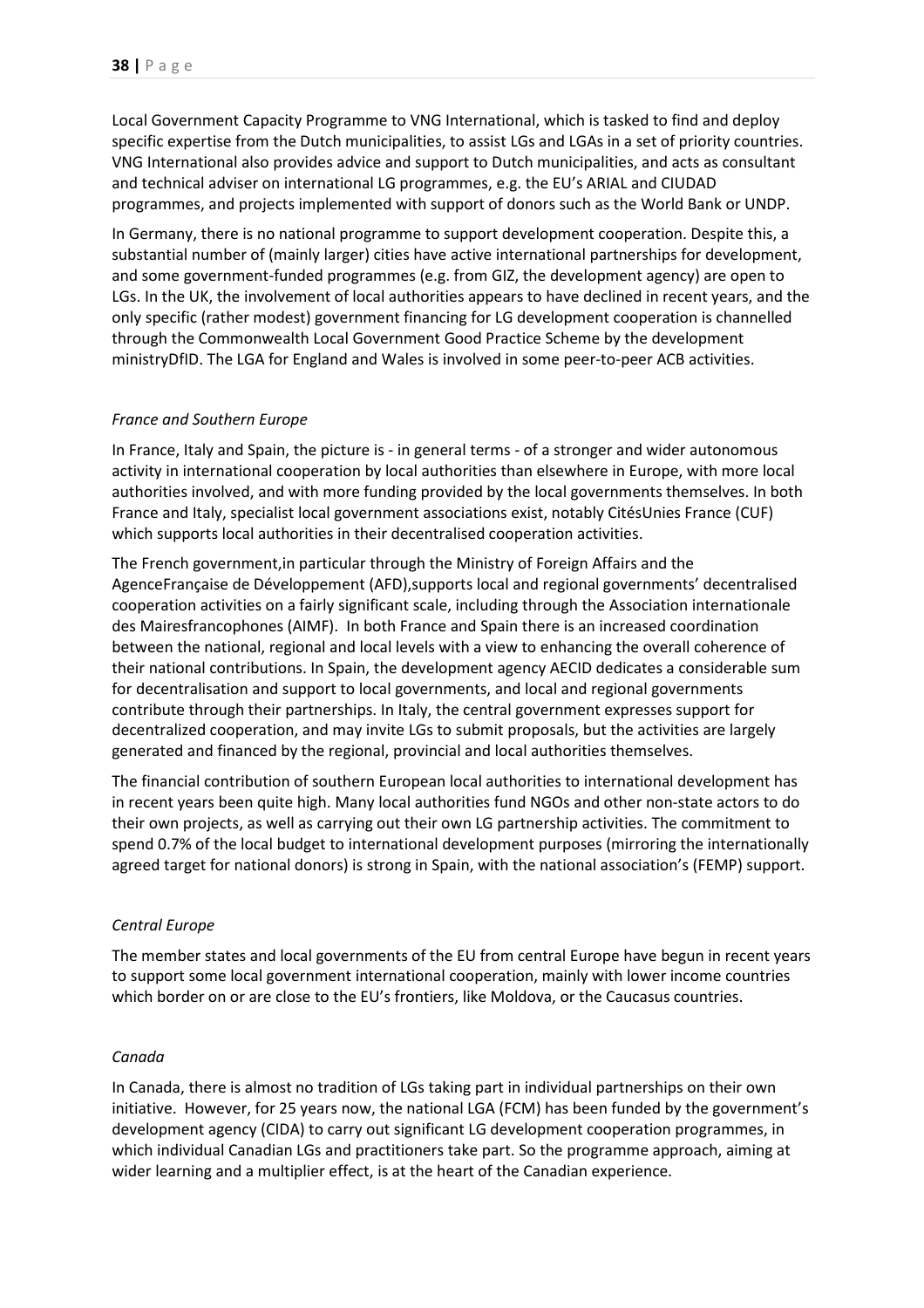The FCM's core international programme for 2010 – 2015 is Municipal Partners for Economic Development (MPED). It supports LGs and LGAs in Vietnam, Cambodia, Mali, Burkina Faso, Tanzania, Nicaragua and Bolivia to enhance their services in economic development. It also covers regional knowledge sharing, global policy development, and has cross-cutting themes of environmental sustainability and gender equality.

Under MPED, FCM's partnership model is evolving to include individuals from several Canadian municipalities working in teams with overseas experts on a single project. Country-level programs are carried out in partnership with national LGAs, with a view to achieving a scaling-up of results. The FCM also manages bilateral programmes in Haiti, Ukraine, and the Caribbean.

#### *Other governments*

Some other national governments have contributed to local government development cooperation in different ways, in particular via financing UN or other international programmes. The New Zealand government has also funded a scheme for LG capacity-building in Pacific Island states, for example.See Section 9 below for the new Brazilian programme.

## **Concluding points**

This brief overview shows that, in many higher income countries, governments recognize that local governments play at least some role as development actors via international cooperation, through their funding of LG partnerships and cooperation for development. This recognition is not always very explicit, however.

Where LG development cooperation work is funded through national governments' development ministries or agencies, there is normally a requirement on the participating LGs to contribute financially, often 25%, and very often this is done via in-kind contributions. In some countries, anational programme is specifically designed for local governments; in others, it forms part of a wider ministry budget lines for or open to civil society actors, which can give rise to problems due to the different nature and role of local authorities. In other cases, the government may invite local and regional governments to respond to specific calls for proposals.

In a number of countries, the government (including in Spain the large regions) makes a significant financial contribution to LG development cooperation. In other countries, the programmes are relatively modest, which limits their potential impact. There is a danger that, in some countries, the on-going economic and fiscal crisis will lead to reductions in government support.

That said, and whilst noting the importance of government and donor financing of LG development programmes, we should not downplay or undervalue the financial as well as practical contribution made by local and regional governments in many countries, on their own initiative, to development cooperation.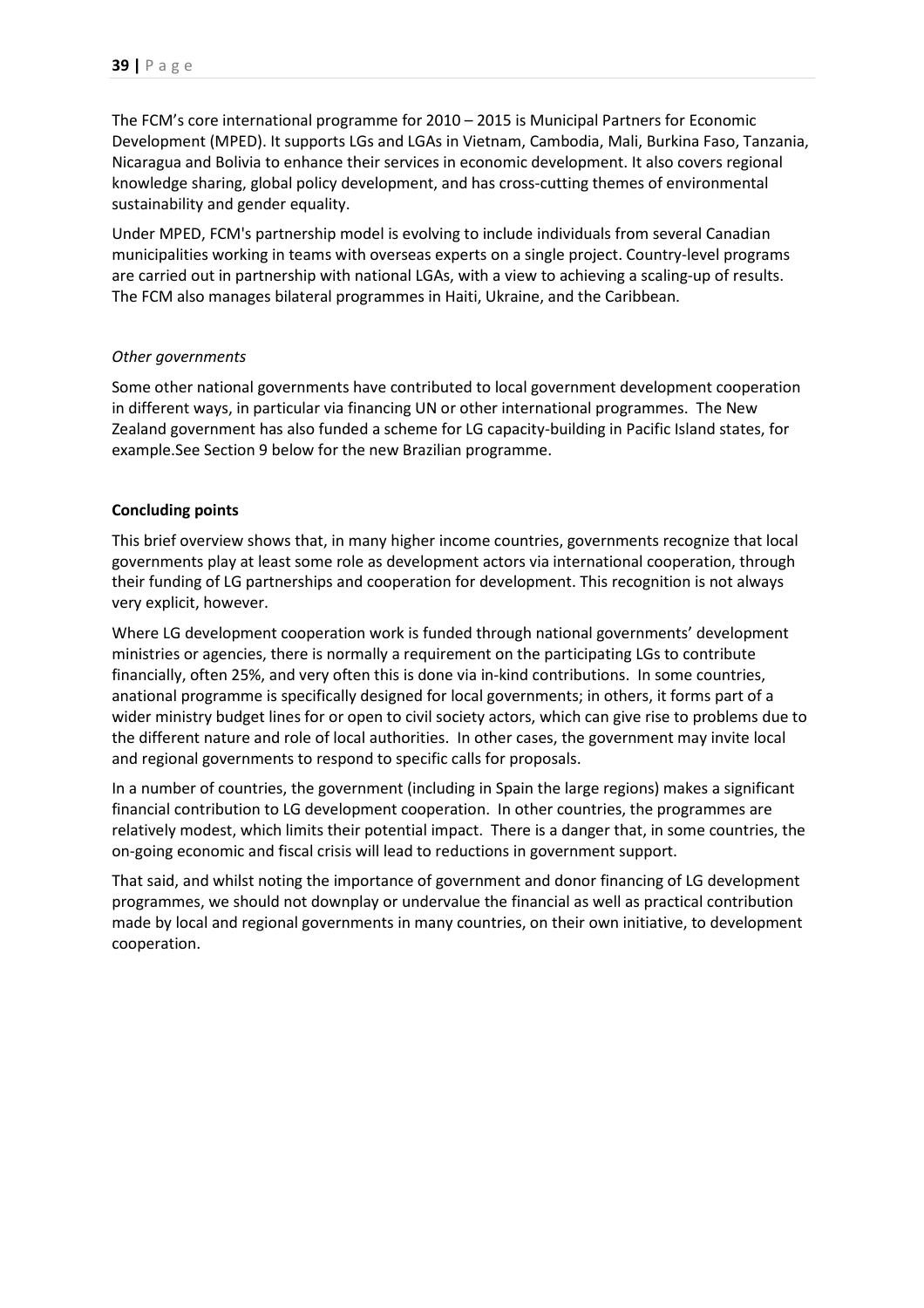# **9. Examples of 'south-south' and triangular cooperation**

We have already noted the far greater emphasis in the Busan Partnership document on south-south and triangular (north-south-south) cooperation than had appeared previously in the Paris and Accra documents. To recall, paragraph 14 states:

"Today's complex architecture for development co-operation has evolved from the North-South paradigm. Distinct from the traditional relationship between aid providers and recipients,developing nations and a number of emerging economies have become important providers of South-South development co-operation.… [T]hey have increasingly taken upon themselves the responsibility to share experiences and co-operate with other developing countries."

This is true of several of the BRICS countries, and of middle income countries more generally. The trend to 'south-south' cooperation (not always an accurate geographical statement) therefore may be seen to have two dimensions – first, the desire of emerging countries to play a stronger international role, and second, a wider sense that those facing similar development challenges, or where one partner has recently faced similar issues, can learn as much or more from each other as they can from other 'more developed' country partners.This approach has particular pertinence for local governments, whose partnerships can offer a useful and flexible tool for such mutual peer-topeer learning.

#### *South Africa – the SALGA role*

South African local governments and their LGA, SALGA, are playing an increasing role in both triangular and south-south cooperation. Several LG programmes include a north-south-south (triangular) combination. For example, the P3 programme (funded by the EU and the Swedish Development Agency, SIDA) involves the LGAs from Sweden, South Africa, Botswana and Namibia, together with 25 municipalities from the three southern African countries, working on transparent local governance and economic development.

SALGA has deliberately adopted a more strategic role in development cooperation. In addition to its partnerships with 'northern'LGAs such as VNG and the LGA (UK), which offersupport for SALGA's own development, SALGA has taken the responsibility of assisting other LGAs in the southern African region, with formalised arrangements with LGAs such as ALAN (Namibia), BALA (Botswana), ANAMM (Mozambique), ZILGA (Zimbabwe) and SWALGA (Swaziland). The areas of support and exchange include:

- Sharing information, knowledge and experience through thematic workshops, seminars, etc.
- Development of partnershipsbetween municipalities (e.g. through the P3 programme)
- Improvement of internal governance and governance arrangements (e.g. through the ARIAL ACB programme, SALGA assistsSWALGA and ALAN with their internal governance arrangements).

#### *Brazil – a new programme for south-south LG cooperation*

Latin American cities and local governments are playing an increasingly important role in development-related cooperation, both with partners in the region, and with partners in other continents.

In February 2012, the Brazilian government took a major step forward, in launchingits new southsouth programme for decentralized technical cooperation, covering a wide range of themes, such as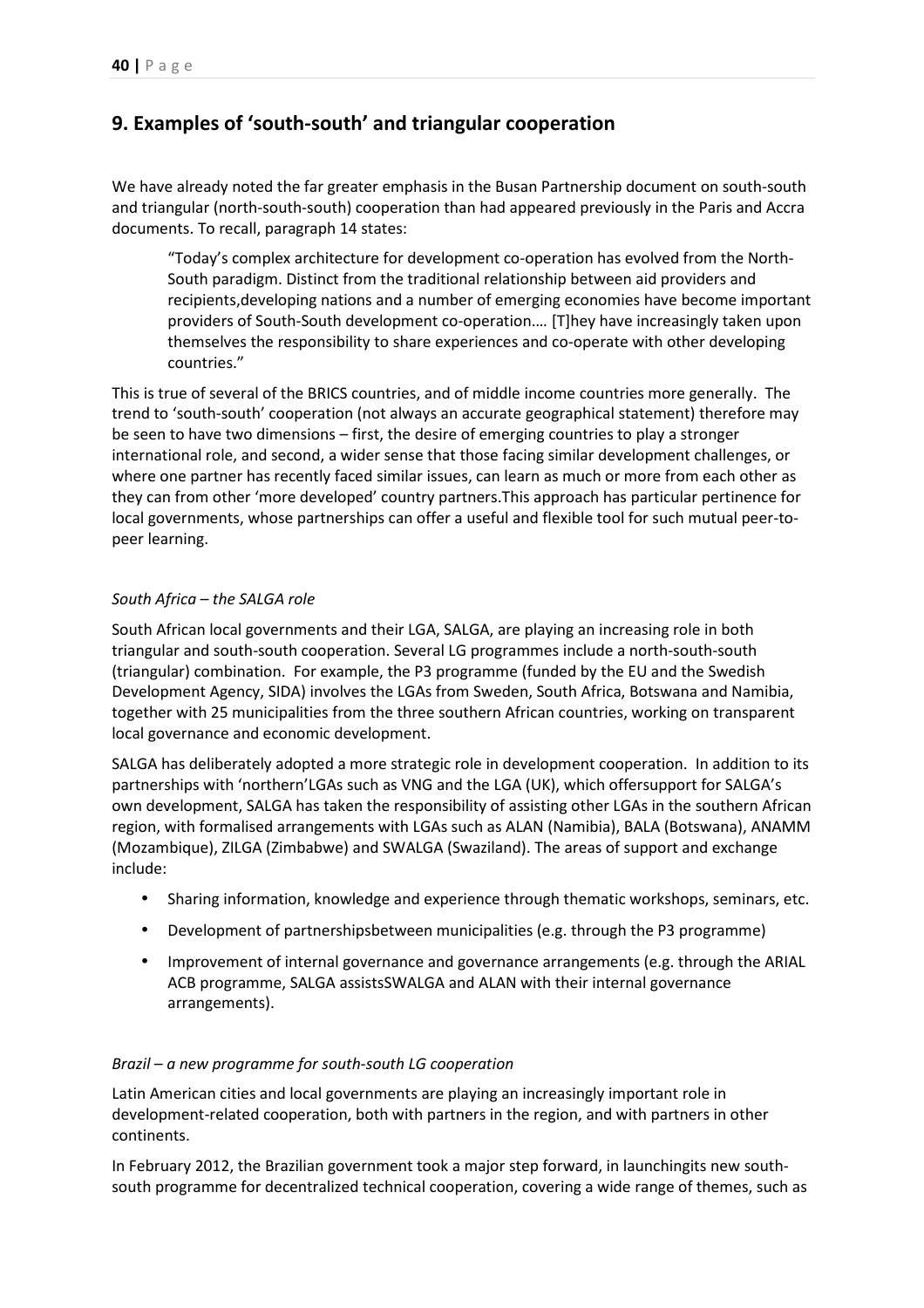health, education, environment, climate change, professional training, and capacity-building for achieving the MDGs. It is open to Brazilian sub-national authorities, together with international partners from developing countries; it offers funding of up to US\$200,000 for a one-year project.

## *Other Latin Americandevelopment cooperation activities*

Within the Mercosur structure, the members of the network Mercociudades are playing an increasing role in promoting development cooperation, within and beyond the region. To take just one city's example, Buenos Aires is coordinating a project under the Mercosur structural convergence fund, FOCEM, for institutional capacity-building; it has technical cooperation partnerships with Bogota (financed by the Organisation of American States) and with Medellin; and cooperates with Mexico City on sustainable transport, and other urban development issues.

Many other Latin American cities engage in similar activities which have a development focus.

## *South-south peer review and mentoring*

UCLG and its members, including through the UCLG Committee on Strategic Planning, have set in train a series of initiatives around peer review and mentoring, involving in particular Latin American and southern African partners. For example:

- Brazil Mozambique: XaiXai and Inhambane(Mozambique)with Porto Alegre, Maputo with Belo Horizonte
- Brazil South Africa: Sao Paulo with Durban
- Argentina Chile: Rosario with Ciudad Sur
- South Africa Malawi:Johannesburg with Lilongwe

These initiatives, which are anticipated to increase in number, have developed through city networks, with the support of a range of donors, e.g. the CityFuture project, supported by Cities Alliance and the Norwegian government. It is hoped to involve Asian cities and local governments more fully in taking peer reviews and mentoring forward.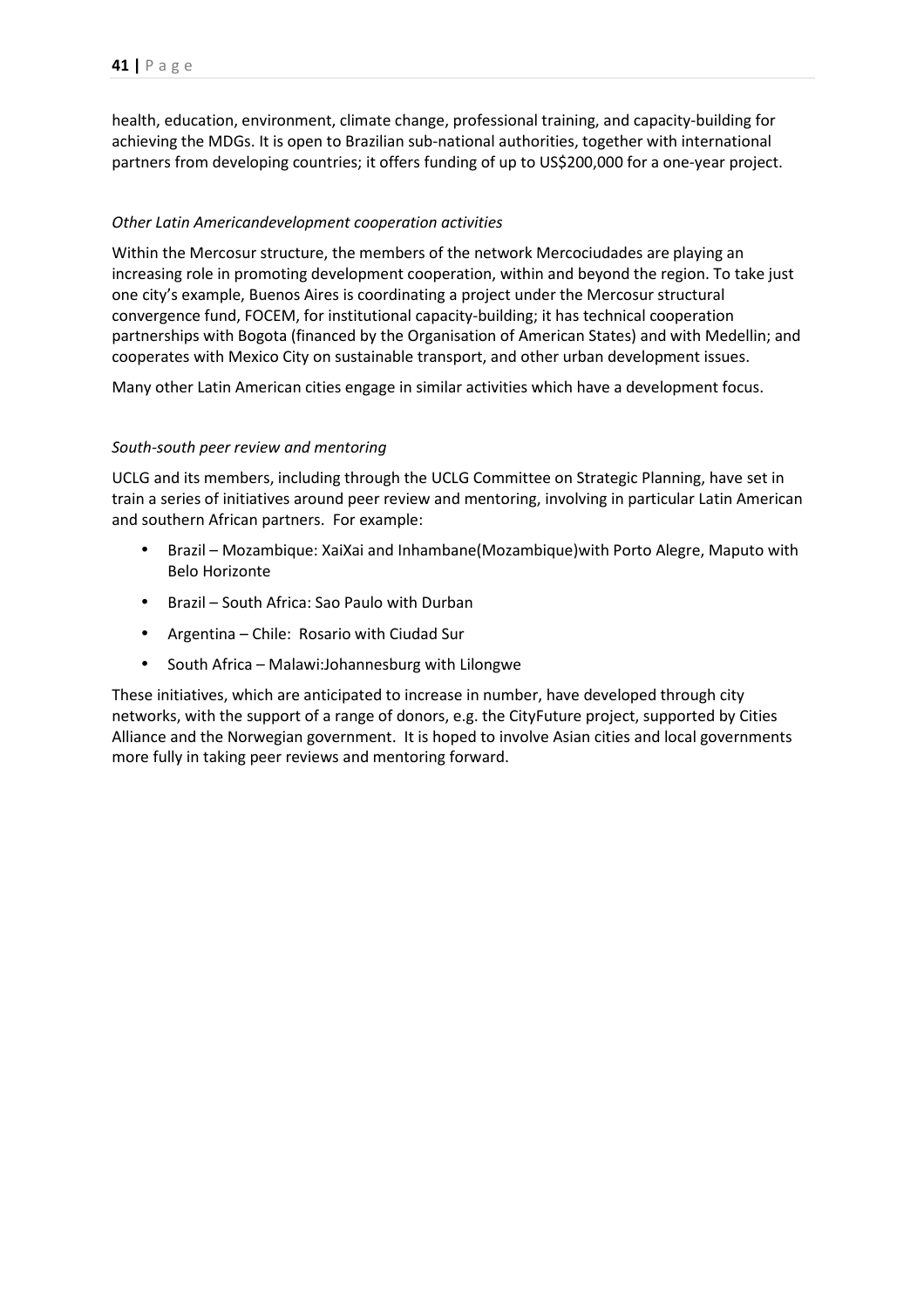# **PART III – DEVELOPING THE ADVOCACY STRATEGY**

*Who does UCLG aim to influence or persuade, what are our objectives, what are our key messages, who are our allies and opponents, and what are the means and opportunities for achieving our objectives? These are at the heart of any advocacy strategy, and in Part III we seek to provide answers, at least in outline. And finally, what role should UCLG play?* 

# **1. Who are the main 'targets', what are our objectives?**

There are at least three types of '*target*' for UCLG's advocacy strategy on LG development cooperation:

- Those who create the international and national policy frameworks for development assistance and cooperation, within which LG development cooperation has its place;
- Those who fund, or may fund, local governments' development cooperation; and
- Local governments themselves, subdivided into those who already take part (improving practice etc.), and those who do not yet do so.

We can also highlight "indirect targets", such as:

- Inform citizens of the advantage of international community cooperation and seek their support; and
- Convince civil society and private sector of the importance of participating in local government cooperation initiatives with a view to promote development;

In the questionnaire, respondents ranked a set of possible 'targets' for the strategy:

- National governments and bilateral donors;
- Local governments themselves, including their representative LGAs and networks;
- The World Bank and regional development banks;
- Relevant international organisations, such as OECD and UN Agencies, in particular those who support development cooperation policies; and
- Other funders/ donors (e.g. civil society, private sector and foundations)

There was also some support for aiming the strategy also at NGOs, as potential allies, and the private sector, who may often be partners or even co-funders. Respondents also proposed to include the EU, since it deals both with policy and funding, and the OECD, which deals with policy issues on international development assistance.

Respondents ranked the main *objectives* of the advocacy strategy as follows:

- To get recognition of LG development cooperation as a positive public policy, with a supportive legal framework
- To persuade donors to provide more, well-funded LG programmes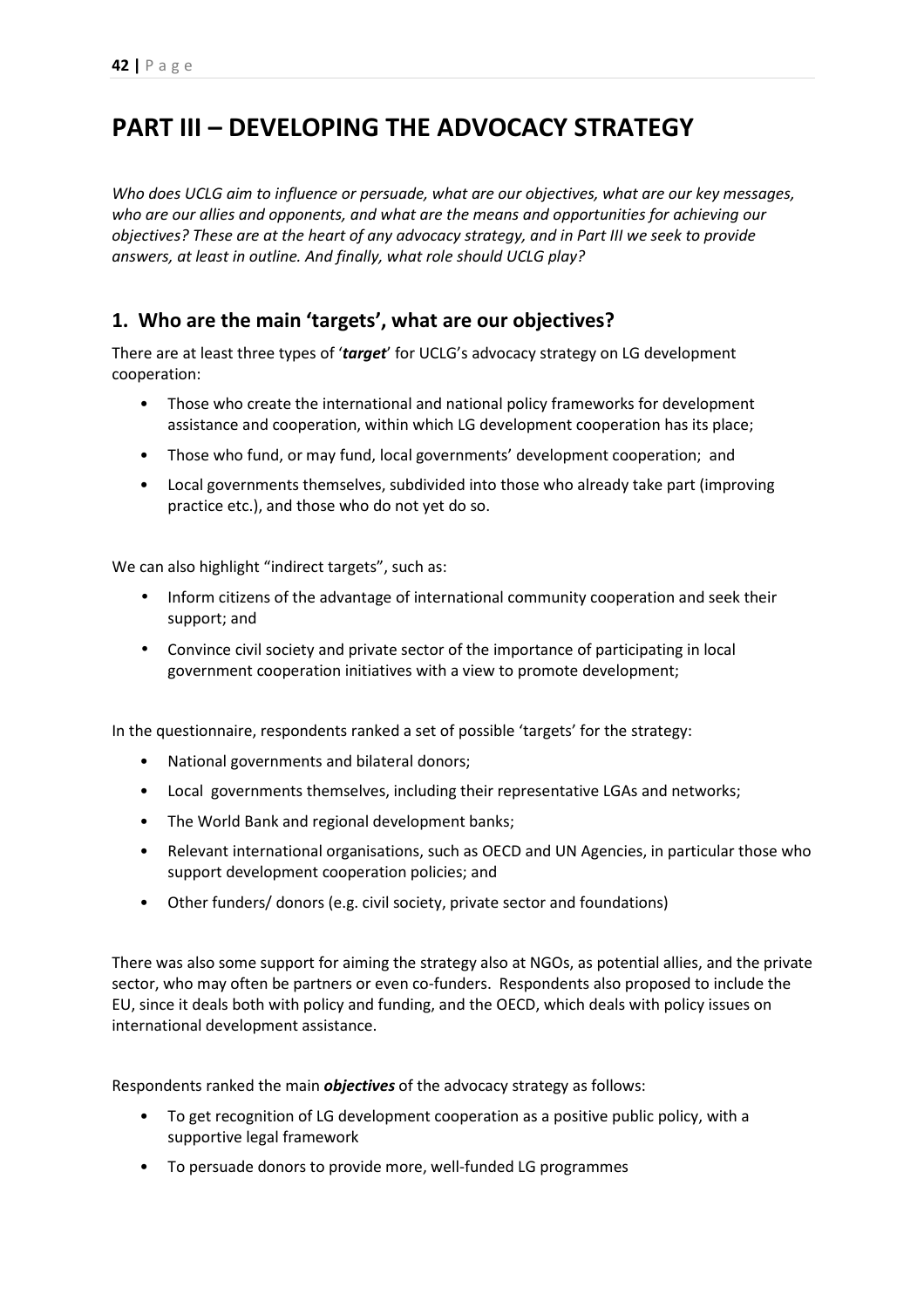- To influence international development policies
- To advocate for direct access of LGs in the 'south' to finances for development cooperation

Other broader objectives suggested by respondents were:

- To strengthen LGAs at national, regional and international level, and
- To achieve a political consensus and commitment in favour of decentralisation.

Since local governments are seen as an important target group, UCLG needs to decide what objectives we should have for them. There seem to be two important ones:

- To persuade more local governments to take an active part in development cooperation;
- To improve practice and effectiveness across the whole sector, both for those who are already active, and for those who are just starting to be involved.

## *Recommendations*

(1) UCLG's advocacy strategy should be mainly directed towards:

- National governments and bilateral donors;
- Local governments themselves, including their representative LGAs and networks;
- The World Bank and regional development banks;
- Relevant international organisations, such as OECD and UN Agencies, in particular those who support development cooperation policies; and
- Other funders/ donors (e.g. civil society, private sector and foundations)

(2) The main objectives for the advocacy strategy should be:

(i) Towards the international community, national governments and funders:

- To recognize LG development cooperation as a positive public policy, with a supportive legal framework in all countries
- To promote more and better decentralisation, with the involvement of LGs and LGAs at all stages, and using LG development cooperation as a significant support mechanism;
- To giverecognition tolocal governments, 'south' and 'north', as actors for development, (a) through their local development role for their territory and people, and (b) through their international partnerships and cooperation for development;
- To ensure that funders' programmes take account of the specific role and reality of local governments, and that programmes address local government priority needs;
- To increase substantially the volume of financial support for LG development cooperation programmes, and the number and range of governments and funders in this sector;
- To make availablemore direct financial support for cooperation to LGs in lower income countries, including partnerships development between local governments; and
- To the above ends, to influence international development policies, including aid and development effectiveness, which relate to LG.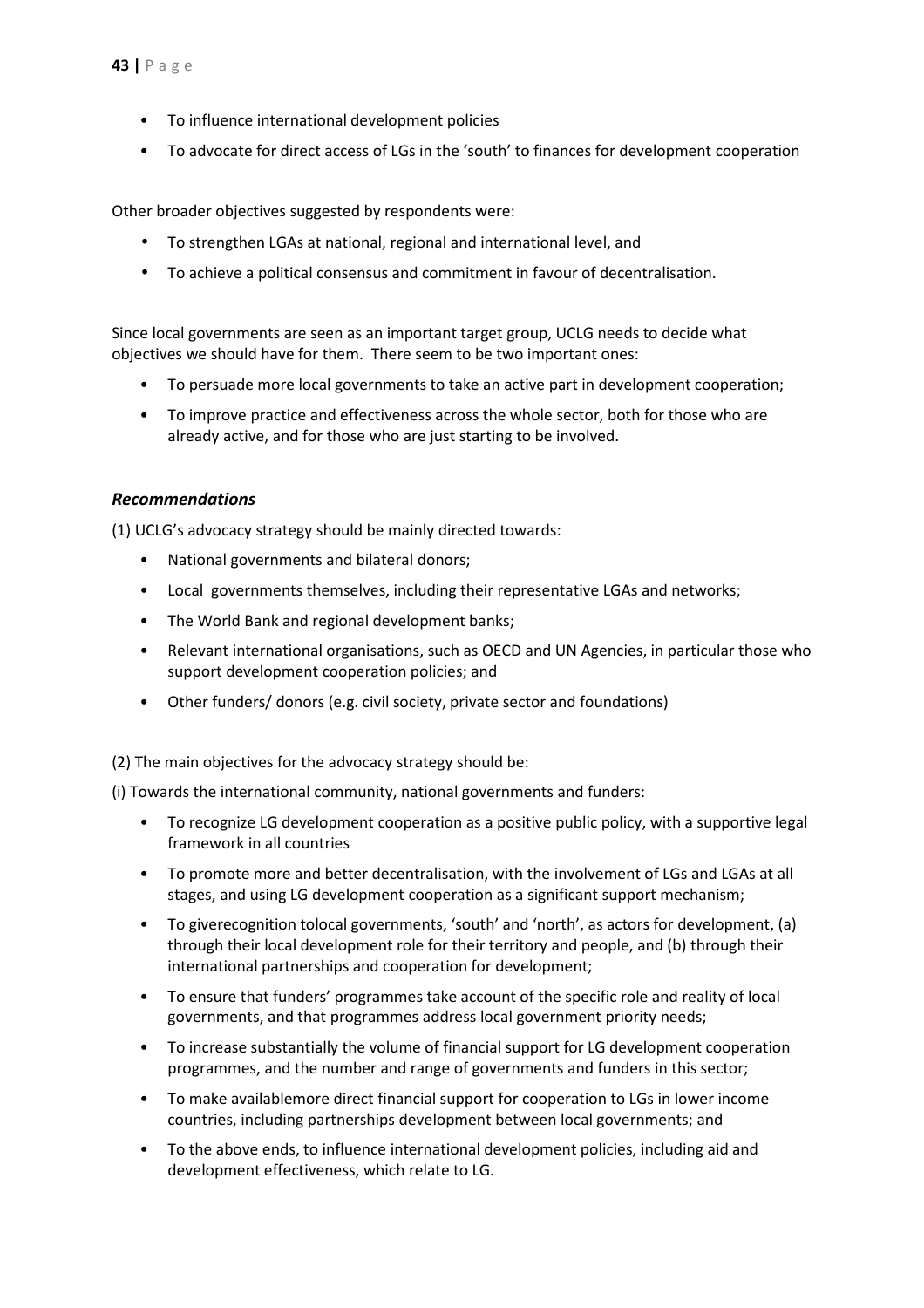(ii) Towards local governments

- To enhance the quality, effectiveness and impact of LG development cooperation, through improvements in policies and practices;
- To influence international development policies, including aid and development effectiveness, affecting the mandates and missions of local governments;
- To persuade more LGs to recognize LG development cooperation as a positive public policy, and to take part in development cooperation partnerships and activities and to have a positive local impact on the strengthening of the institutional capabilities of local governments, on the connection and partnerships between people, and on citizens' openness toward understanding the invaluable role of development cooperation for promoting a world that is more just and more peaceful.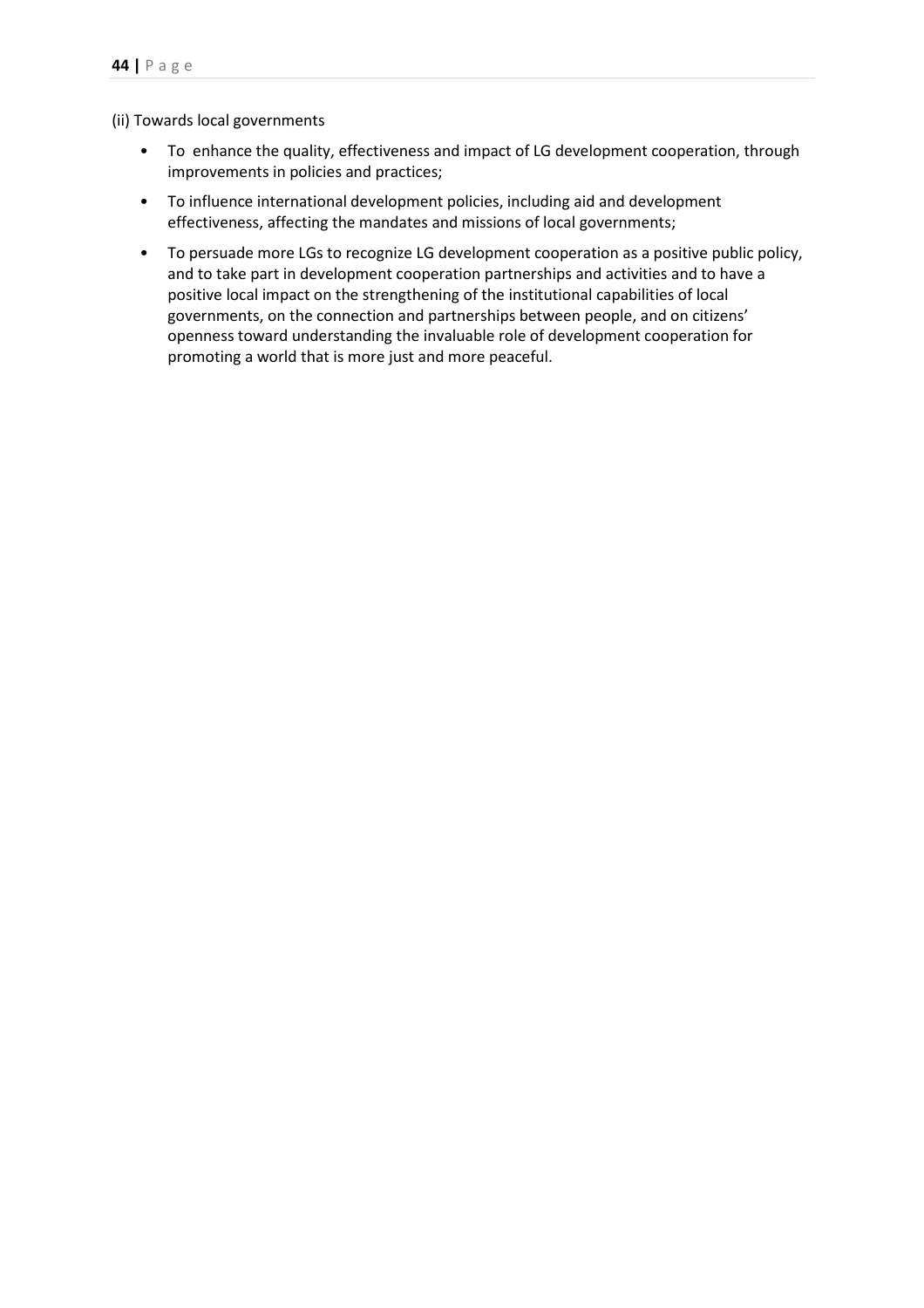# **2. Key messages for national governments and other policy-makers and funders**

Any advocacy strategy needs to have a set of relatively simple key messages, which encapsulate much more complex underlying positions, but which enable everyone to understand and communicate the essential issues and 'asks'.

We invited respondents to consultation to propose recommendations to governments and donors, covering both policy issues and ways of improving practice in LG development cooperation, and received a large number of suggestions. These may be broadly grouped into the following main 'messages' towards governments and other donors:

# *The future is local, the future is increasingly urban – work with us to help manage and plan our cities, towns and territories*

The world's population is growing fast, 7 billion in 2011, over 9 billion by 2050 – and most of this growth will be in urban areas, of different sizes, but mainly in Africa and southern Asia. Governments are decentralising to local and regional levels, but resources rarely match the responsibilities devolved to us, nor the needs of our communities. Meanwhile, we face global challenges and crises, which hit hardest and first at local level. Local governments wish and need to work together, and with the international community and national governments, to ensure that together we can rise to these huge challenges.

# *Local governments are essential, accountable democratic leaders and agents of local development for their communities*

LGs everywhere, but especially in lower income countries, have a key role as democratic leader, strategic planner, service deliverer and catalyst for local development, with their communities and partners. They help to meet the MDGs and tackle extreme poverty. They play a vital role in generating positive local economic activity and employment. But they also need assistance in performing these complex tasks.

The role of LGs will be increasingly important as more countries decentralise more deeply, as the world continues to urbanise, and as global challenges have an increasing impact at local level. How well local governments can perform their tasks will have a huge influence on the quality of life of billions of people over the next 50 years.

# *Local governments are significant public 'actors for development' in international cooperation*

Local governments should be recognized as public 'actors for development' in two distinct but complementary aspects: as *agents and catalysts of local development in their own territory*,andalso as significant *actors for development through international cooperation*.

Too often the second aspect – as partners in development cooperation – is neglected or underplayed, with LGs often hidden under the general umbrella of "other stakeholders", or seen as non-state actors with a role similar to that of NGOs. We need a more explicit international recognition of the distinct public role of local governments as actors in development cooperation.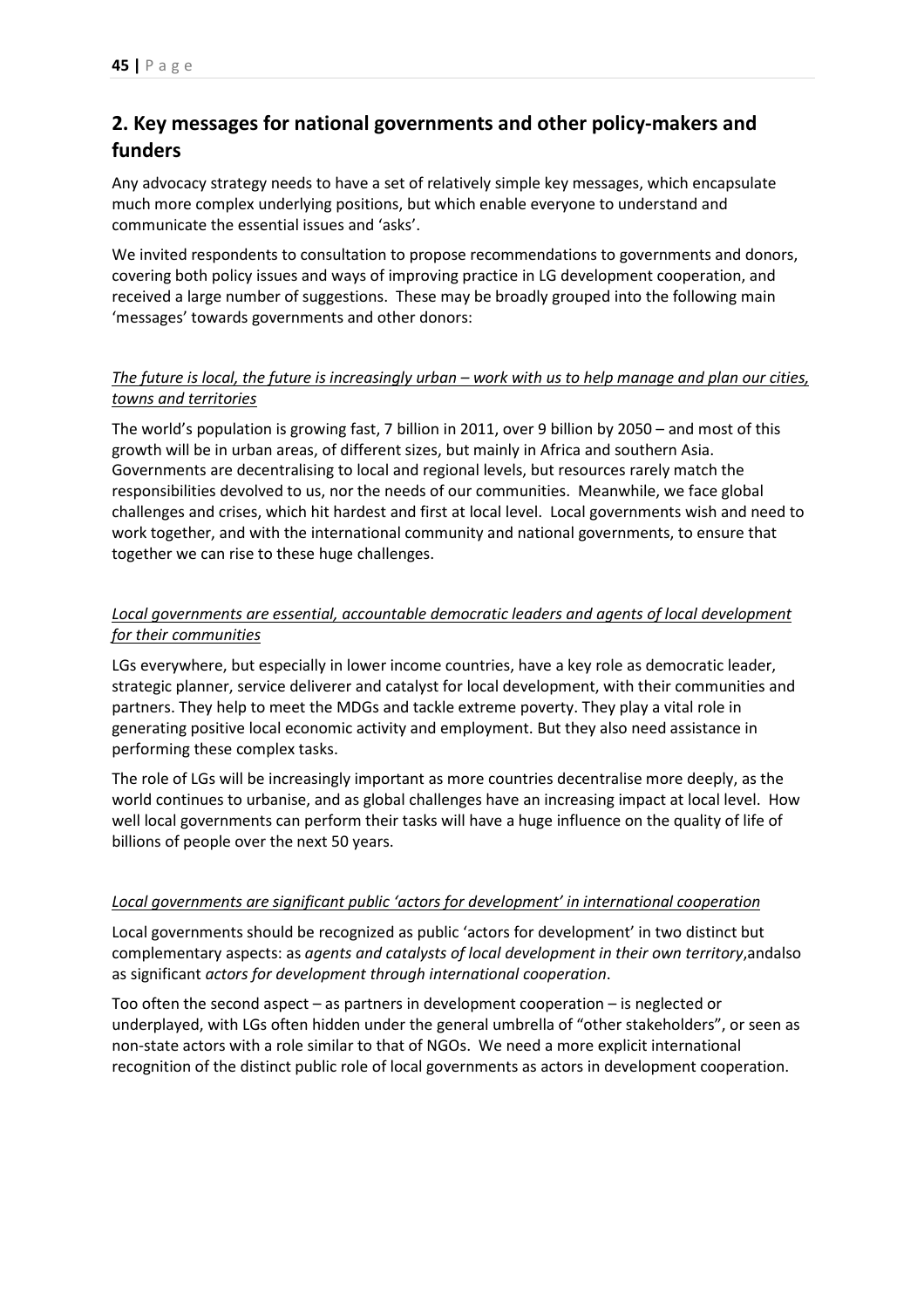#### *LG development cooperation helps to make decentralisation and devolution work successfully*

Donors often provide financial support to national governments to assist withdecentralisationpolicies and processes, but much less so to ensure the policy's success at local level – which is where it stands or falls.

For decentralisation to succeed, it needs to be planned and implemented with the active participation of local governments and their LGAs as partners. Next, local governments must swiftly develop their capacity to perform their new enhanced roles, and deliver effective development and good governance. Local governments from other countries, who deal daily with similar issues, are best placed to provide peer-to-peer assistance to the LGAs and LGs involved in decentralisation.

## *Local governments make a major contribution to resolving global problems*

In fields such as climate change, energy efficiency and renewables, environmental improvements, as well as in urban management, local governments are at the forefront in tackling the major challenges that confront the world. Even where national governments have been unable to agree on action, cities and local governments have been in the forefront. LG partnerships and networks for development increasingly focus on how to solve, or at least mitigate, the problems caused by issues like climate change which tend to have a bigger impact on poorer countries and communities.

## *LG development cooperation is legitimate, effective and merits support*

Local governments play, and should play, an international role in our connected world. They have for over 50 years cooperated internationally; this is beneficial for their own communities, and makes a positive, continuing contribution to international development and understanding. We must not go backwards on this.

LG development cooperation is a positive public policy, and should be recognized as such. To gain maximum benefit, this requires support and coordination between all levels of government, and in particular there must be clear national legal frameworks which permit and encourage local governments to take part.

# *LG development cooperation achieves positive results and outcomes on the ground*

There are many cases studies which demonstrate both the diversity, creativity and the value of LG cooperation. These are set out, for example, in the UCLG Position Paper on Aid Effectiveness (2009), and in the PLATFORMA publication (2010) 'Decentralised development cooperation - European perspectives'.

#### http://www.cities-localgovernments.org/publications.asp

http://www.platforma-dev.eu/index.php?page\_id=&parent\_id=0&lg=en

#### *We need more, better-targeted and better-funded programmes for LG development cooperation*

Many current programmes are not specifically designed for local governments, or with an understanding of how they work and how they can best contribute. There should be specific funding programmes for LGs, designed to match their specific role and contribution, on which they are consulted.

Programmes for LG development cooperation can and do cover a wide range of subject-matters. Whilst funders will have their own overall priorities, the principle of 'ownership' means that the 'southern' LG partners should have a strong say in defining the programme's priorities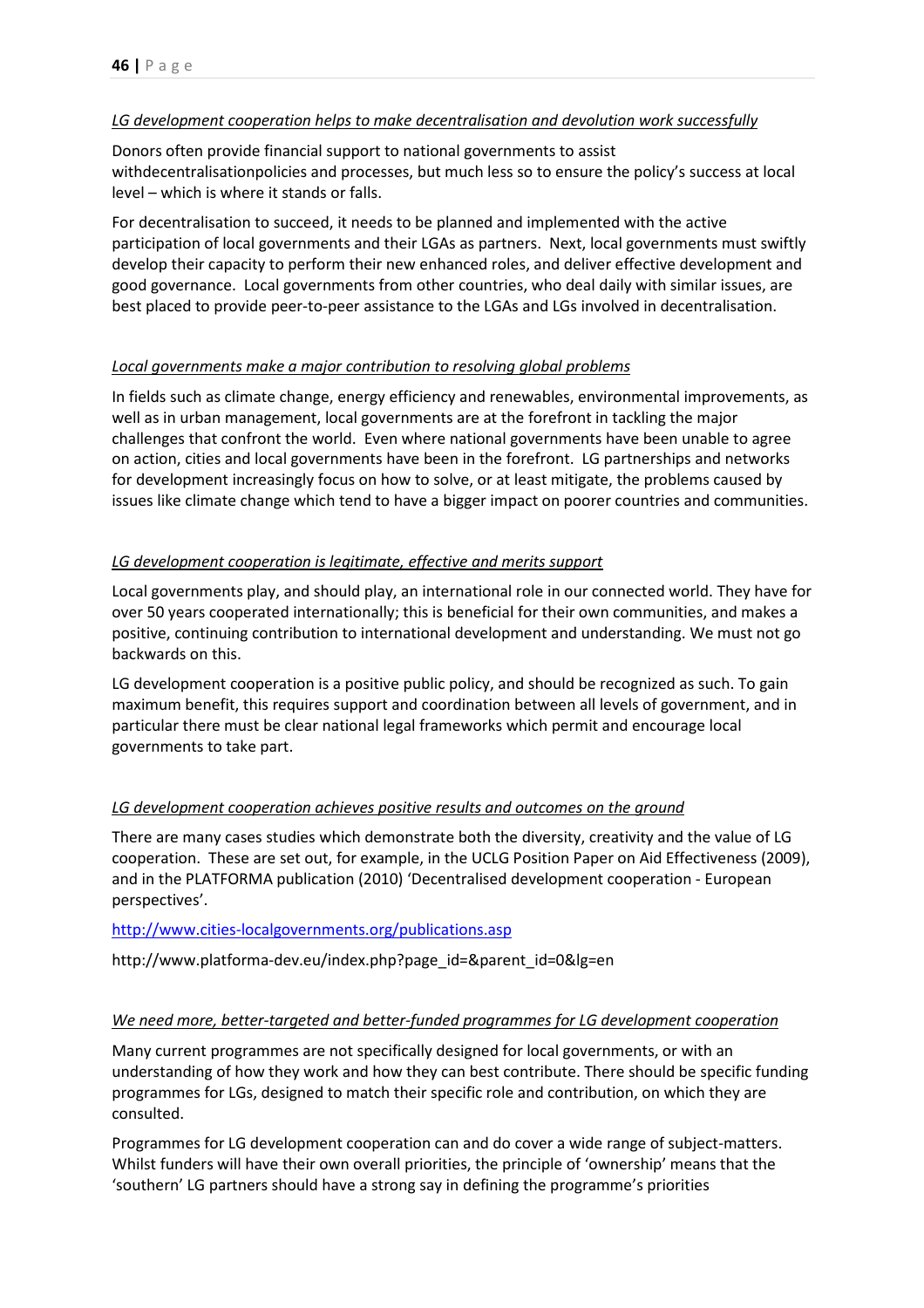In general terms, we need scaled-up programmes that have a strategic dimension, in which groups of partners can work on an agreed set of themes, addressing local government priorities, and enabling replication and cross-learning.

# *Provide more support to local governments in lower income countries, to help their development cooperation activities*

At present, most external funding for LG development cooperation comes from 'northern' governments or agencies, which is channelled through LGAs and LGs in those countries. This can cause an imbalance in the relationship, which could be overcome if more such funding is progressively directed - where capacity allows - to the 'southern' partners, and where appropriate, through their LGA. This shift would accord better with the principle of 'ownership' of priorities on the part of the developing country.

## *Understand and use the added value of Local Government Associations*

Local Government Associations (LGAs) in lower income countries have really important roles to play, but need resources and stronger capacity to maximise the benefits they can offer. They should be partners of central government and donors in planning and implementing decentralisation processes. They should be involved in planning and coordinating LG development programmes within the country, and in disseminating lessons learnt. They should be effective advocates for their members. Donors should include LGAs in their programmes, wherever possible, and provide support to specific association capacity-building (ACB) programmes.

# *Support cooperation for development between local governments from lower or middle income countries ("south-south")*

Often, the most relevant and effective exchange and learning can be between cities and local governments that share similar socio-economic challenges, or where one LG partner has recently experienced a major development trajectory from which the other can learn. This cooperation between LGs from lower and middle income countries (which may be with or without a 'northern' partner) merits and needs stronger sustained support.

# **Recommendation:**

That UCLG agree to the following key messages towards international policy-makers, governments and funders:

- 1. The implementation of global agendas defined by the international community cannot be translated into activities on the ground without taking into account the local level;
- 2. As a consequence, LGs are the international community's invaluable partners to ensure that their agendas have a sustainable impact on the ground;
- 3. As the level of government closest to the citizens, LGs are the first to understand and respond to problems that become visible at the level and can inform the international community of these needs. Therefore, they must be recognized in this role and receive support from their counterparts in the framework of partnerships of LG cooperation models for development; and
- 4. Through their longstanding partnership practices, LGs and LGAs have developed mechanisms, tools and methods that have shown their effectiveness in development and in contributing to reinforcing empowerment and ownership. These conditions are indispensable for sustaining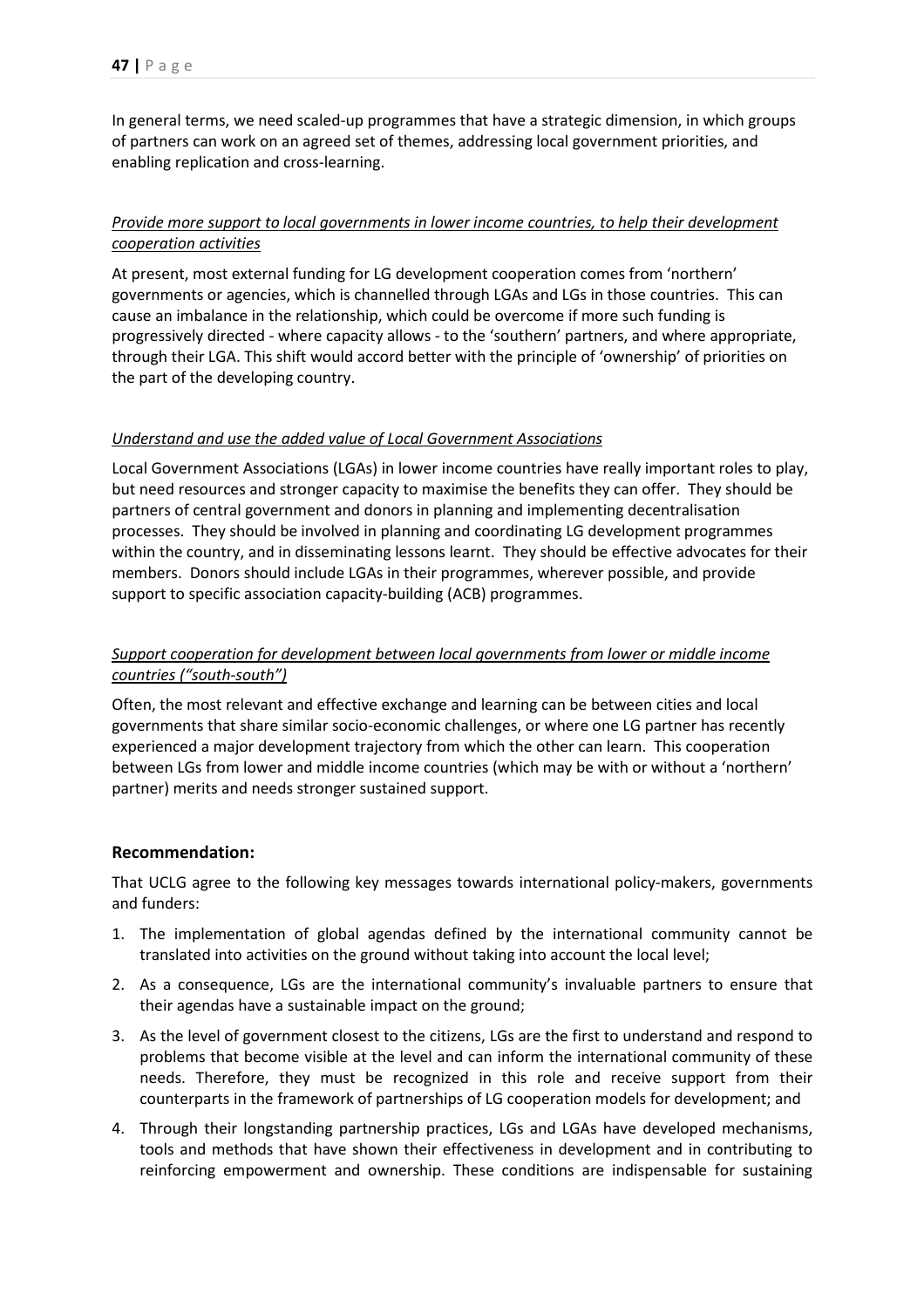development cooperation programs and LGs are presenting this experience to the funding agencies.

# **3. Key messages for local and regional governments**

Since the other main target group is our own community of local governments, we need to agree our key messages towards them. In the course of consultation, we received numerous ideas on how to encourage LGs to take part, on how to improve practice, and on the guiding principles for LGs in development cooperation. These have been distilled into the following main proposed 'messages'.

# *Taking part in LG development cooperation brings benefits to all partners – and contributes to a more international perspective*

While the 'southern' partnersmay stand to gain a stronger organisation, better services, and a better basis for playing its developmental role, 'northern' partnersoftenbenefit in more subtle ways, through staff professional development, by involving their own local communities, and by demonstrating and developing a positive open and international attitude. In addition, many 'southern' LGs have made advances in issues like public participation, from which their 'northern' partners stand to learn. And together, the partners tackle the local impacts of global challenges, and demonstrate their co-responsibility for achieving development.

## *LG development cooperation has the greatest impact when it is part of a coordinated larger programme, with an agreed set of development objectives for the region or country in question*

Many local government twinnings and partnerships start as one-to-one links, freely chosen by the partner municipalities, and these can often make an important contribution. But experience shows that a much greater impact can be achieved when the cooperation involves a grouping of local governments, coordinated in a network or programme, with an agreed set of demand-driven public development objectives for the region or country in question. In this way, learning and results can be shared and replicated more easily, and the LGAs can often play a coordinating role.

#### *Make sure you have a strong professional approach to your development cooperation*

If a local government is serious about its development cooperation activities, it must ensure that those involvedboth in managing the partnership and in delivering the work, have a strong professional approach, and receive relevant training. This can be helped by creating national or trans-national professional learning networks for staff from different local governments involved in international cooperation.

#### *Maintain a strong focus on results and outcomes, based on a locally-owned agenda*

If local governments are committed to making a real impact, and if they are to gain wider support from funders for their development cooperation, then it is essential that, from the moment of conception of a project, all partners have

- a clear set of shared objectives and intended results, which reflect the 'southern' partner's priorities, and are fully understood and 'owned' by all of them
- a methodology for monitoring and evaluating progress during and at the end of the project.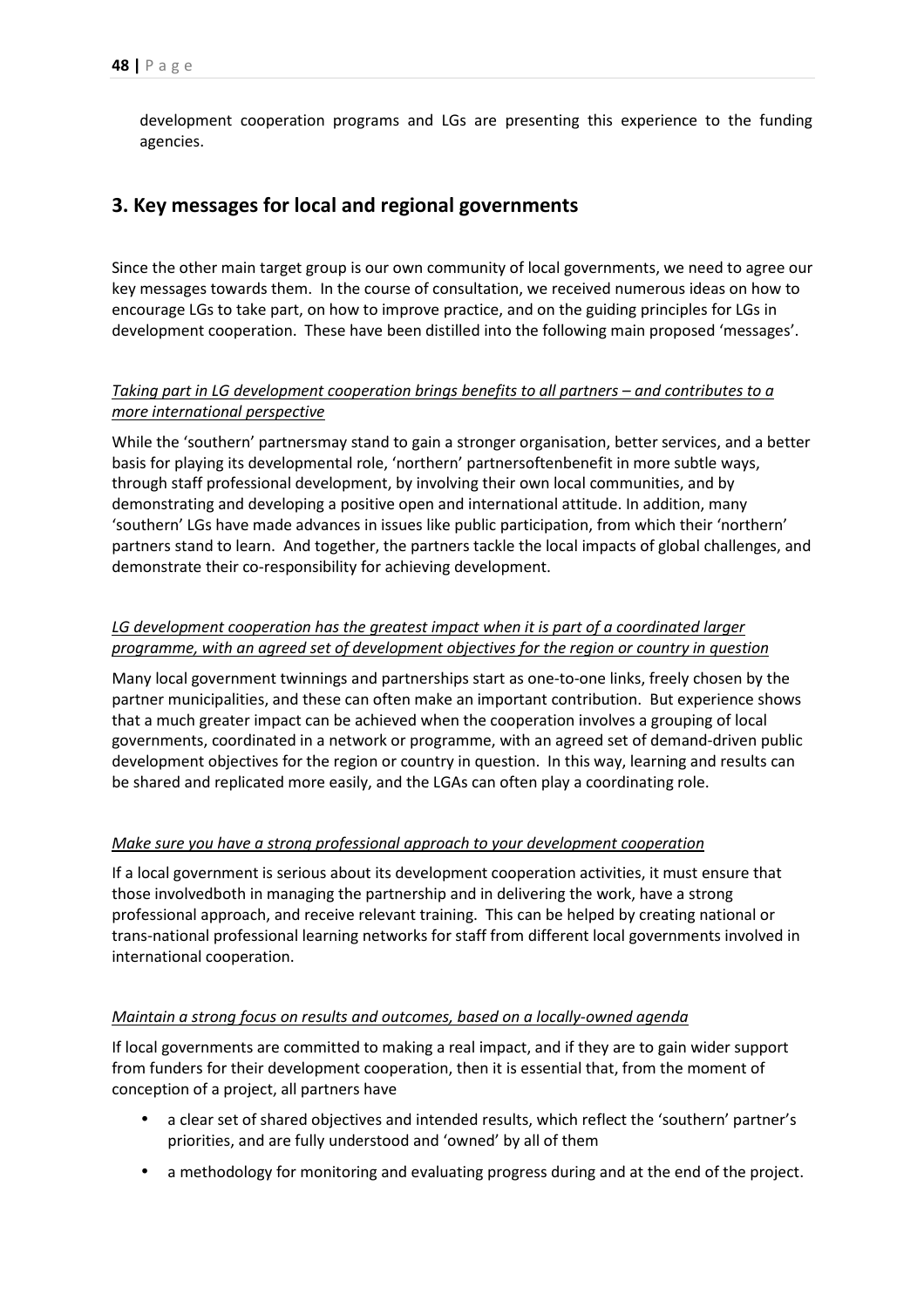A lack of such clarity, or of accountability for results, has been a weakness in some partnerships, and as a sector we need to overcome this.

## *Ensure you have political support for your cooperation activities, but don't be politically partisan*

Local governments are by definition politically led, and international partnerships for development are usually politically agreed, if not politically inspired. Such support is important if the cooperation is to be sustainable and resourced, but if the political support is too narrow, a change in political control can lead to a sudden withdrawal of support. It is also important not to allow the partnership to be seen as in any way serving politically partisan interests.

# *Involve your other partners, widen your basis of support and participation*

Whilst the local government is at the heart of the partnership for development, and some activities may only involve professional municipal staff, others will involve local civil society, and perhaps also local private businesses, schools, and other sectors. Migrant or diaspora communities can play an important role in giving support to the partnership, and in undertaking some of its activities. In any event, international partnerships are always stronger when they benefit from a wide range of local support and participation.

## *Be committed to continuing improvement, learning and exchange*

Local government partnerships for development are by their nature in constant evolution, with new problems arising, new individuals involved, new technologies becoming available… In addition, there may be other partnerships, within the same programme or elsewhere, working on similar issues, facing similar challenges. Therefore a commitment to share and learn from each other is essential. LGAs and LG networks can usefully create forums where successes and obstacles can be discussed. Once again, if LG development cooperation is to gain wider traction among the international community, we need to show that we are constantly on the look-out to improve our practice.

# **Recommendation:**

That UCLGagree to the following key messages to local governments:

- 1. LG development cooperation brings benefits to both partners and contributes to a more international perspective;
- 2. LG development cooperation has the greatest impact when it is part of a coordinated larger programme, with an agreed set of development objectives for the region or country in question;
- 3. Ensure LGs and LGAshave a strong professional approach to development cooperation;
- 4. Maintain a strong focus on results and outcomes;
- 5. Ensure LGs and LGAshave political support for thecooperation activities, without being politically partisan;
- 6. Involve other partners and widen thebasis of support and participation; and
- 7. Be committed to continuing improvement, learning and exchange.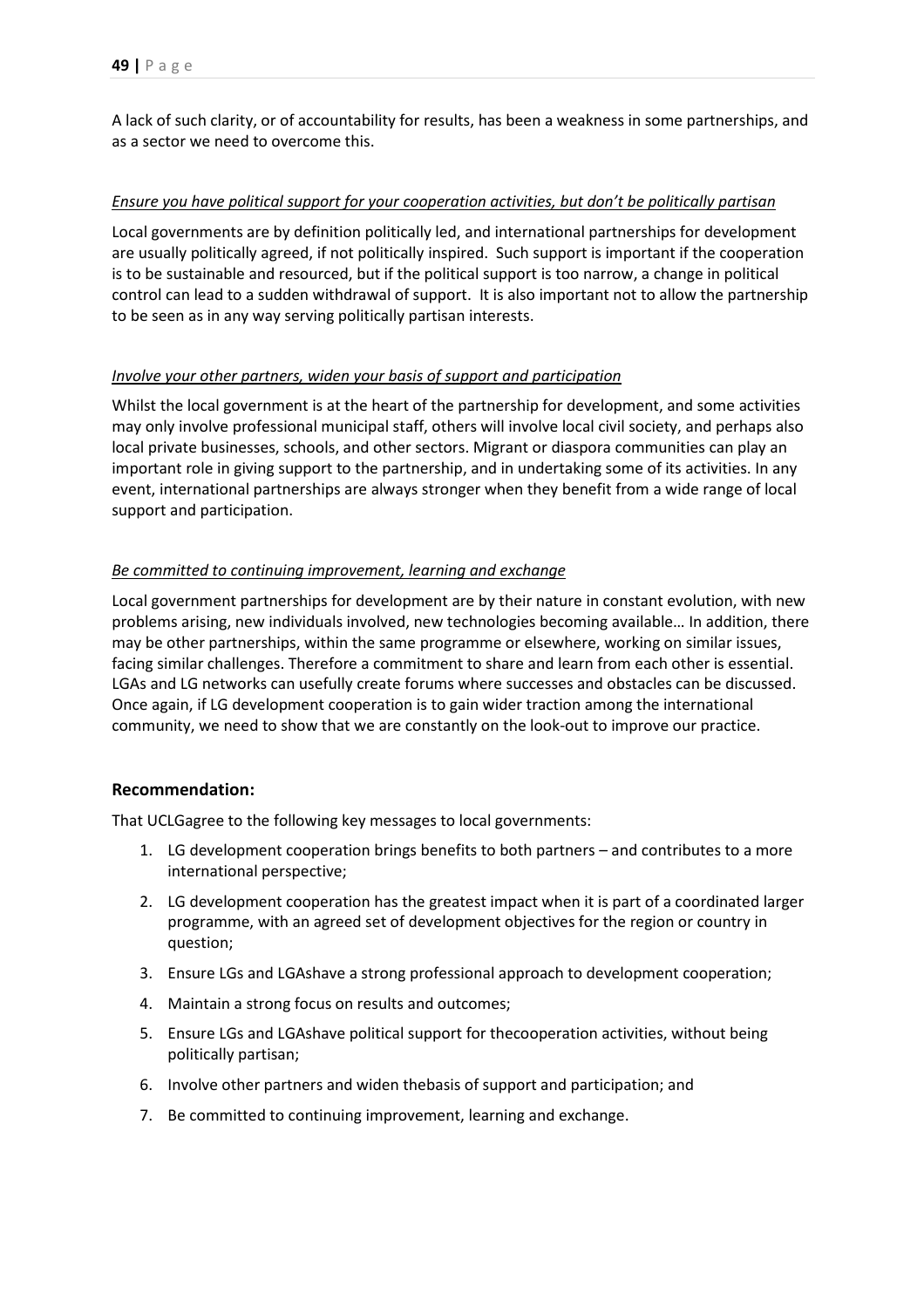# **4. Building alliances**

In any advocacy strategy, one of the essential issues is to analyse who are your allies, and who are those who will resist or oppose your aims; and to adopt strategies and tactics to broaden the base of support, mobilise allies, and seek to win over or neutralise the impact of those opposed.

For UCLG, the first issue is to analyse who are the committed supporters inside the broad umbrella of the organisation who can be mobilised to help take the advocacy strategy forward. The CIB Working Group, the DCCD and other relevant Committees, as well as the World Secretariat, provide a strong institutional basis for this analysis.

More difficult, but also important, is to identify those from the wider community of local governments and LGAs, who are not involved in UCLG but may be mobilised to take a stronger position in support of the advocacy strategy. Here, the role of UCLG's regional and national associations, the Observatory of Decentralised Cooperation, and relevant city and LG networks, will be vital.

In assessing other potential allies, UCLG needs at minimum to look at:

- Sympathetic international/UN agencies and organisations, including individuals within them, e.g. OECD, UN Habitat, UNDP;
- Parts of the EU and other world regional bodies, known to be sympathetic;
- Sympathetic governments and bilateral donors who have shown an understanding of the value of LG development cooperation
- International and continental organisations representing NGOs and civil society organisations;
- Foundations committed to development and democratic local government;
- Networks and associations of local and regional governments, at all levels
- Private sector actors who can play a positive role in local development partnerships

In assessing 'resisters', those unlikely to support our main objectives, we know from long experience that there are some national governments opposed to any international activities or activism by local governments, but the bigger problem is likely to be a passive lack of interest, rather than active opposition, making it hard to make progress. This tendency to 'negative passivity' may be stronger in the context of the economic and fiscal crises affecting many so-called developed countries.

#### *Recommendation*

That the World Secretariat of UCLG analyse, with the CIB Working Group and relevant committees, the range of potential allies and opponents, in relation to promoting the objectives and 'messages' of UCLG's advocacy strategy.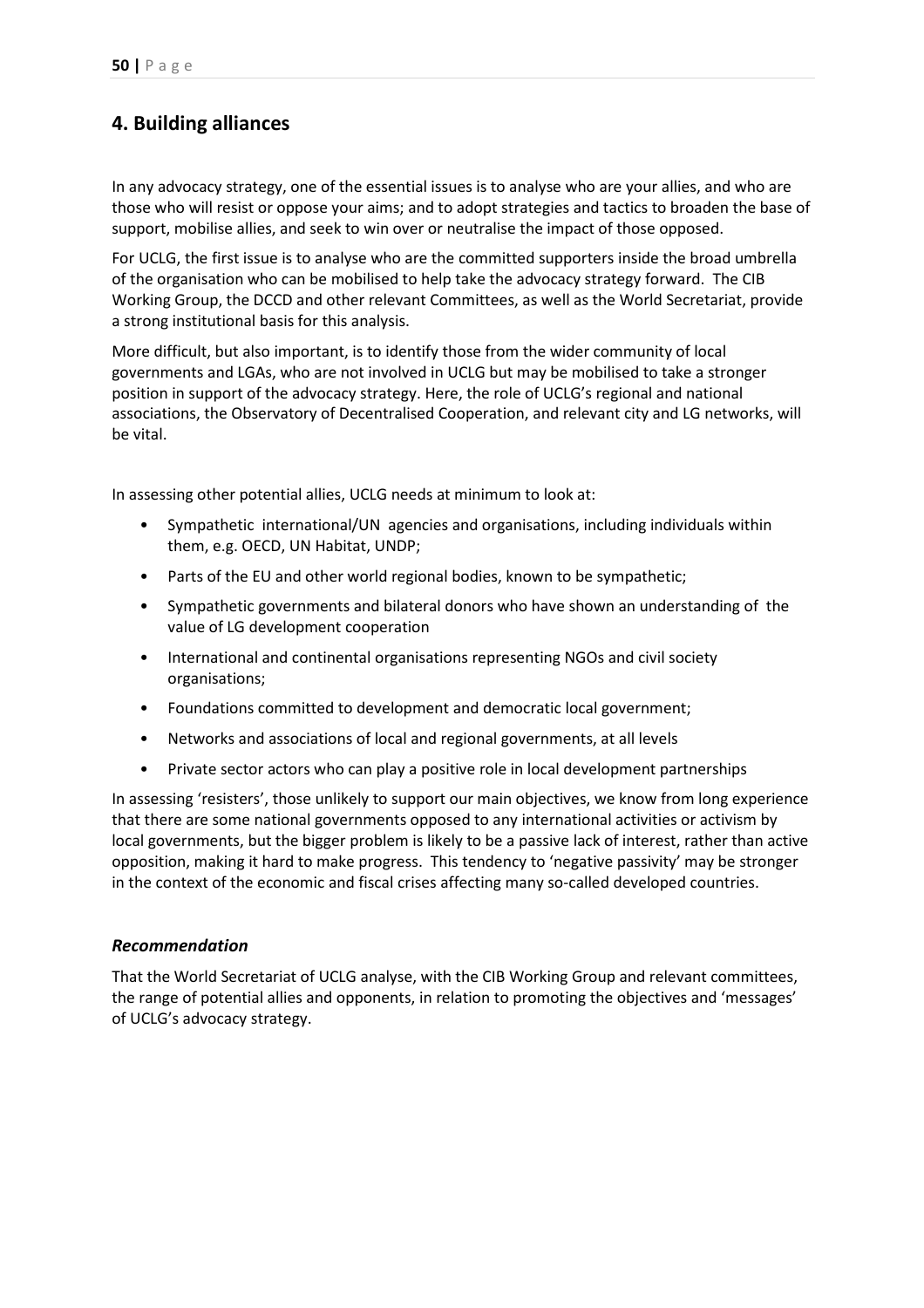# **5. Taking the advocacy strategy forward**

The advocacy strategy will require strong political support from UCLG's leadership, as well as sustained support from the World Secretariat, if its further development and implementation are to be successful.

A methodology and timetable will be required, to focus initially on the next years. For this purpose:

- Which international events can UCLG participate in to promote its messages, and what is the most effective way of doing so?
- What other opportunities exist or can be created to lobby key 'targets'?
- Can UCLG organise one or more events around the themes of the advocacy strategy?
- Does UCLG wish to develop a 'branding' and specific communication tools to promote the strategy?
- How can we most effectively harness our supporters? And deal with opponents or 'doubters'?

Within the European Union, 2013 will be important in securing a new local government programme for the next 5 or more years. UCLG can work with CEMR, PLATFORMA and other allies on this opportunity.

In addition to taking part in externally organised events, it is recommended thatUCLG consider (having regard to resources) organising its own conferenceor event on the future of LG development cooperation. Could it get co-sponsorship? Such an event, if practicable, would undoubtedly be a great opportunity to attract interest and participation from funders, allies, partners and practitioners, and a forum to get our key messages across both to potential funders, but also to the community of local and regional governments. One possibility would be to use the opportunity to organise a UCLG meeting aroundand in coordination with a relevant OECD event, given UCLG's membership of OECD's Development Assistance Committee. This could enable us to engage directly with more national government representatives as well as other donors and agencies.

# **Recommendation**

That UCLG consider the best ways of taking forward and communicating the advocacy strategy, taking advantage of external opportunities, and to consider organising an international conferenceor event to promote the agreed objectives and messages, e.g. in coordination with OECD.